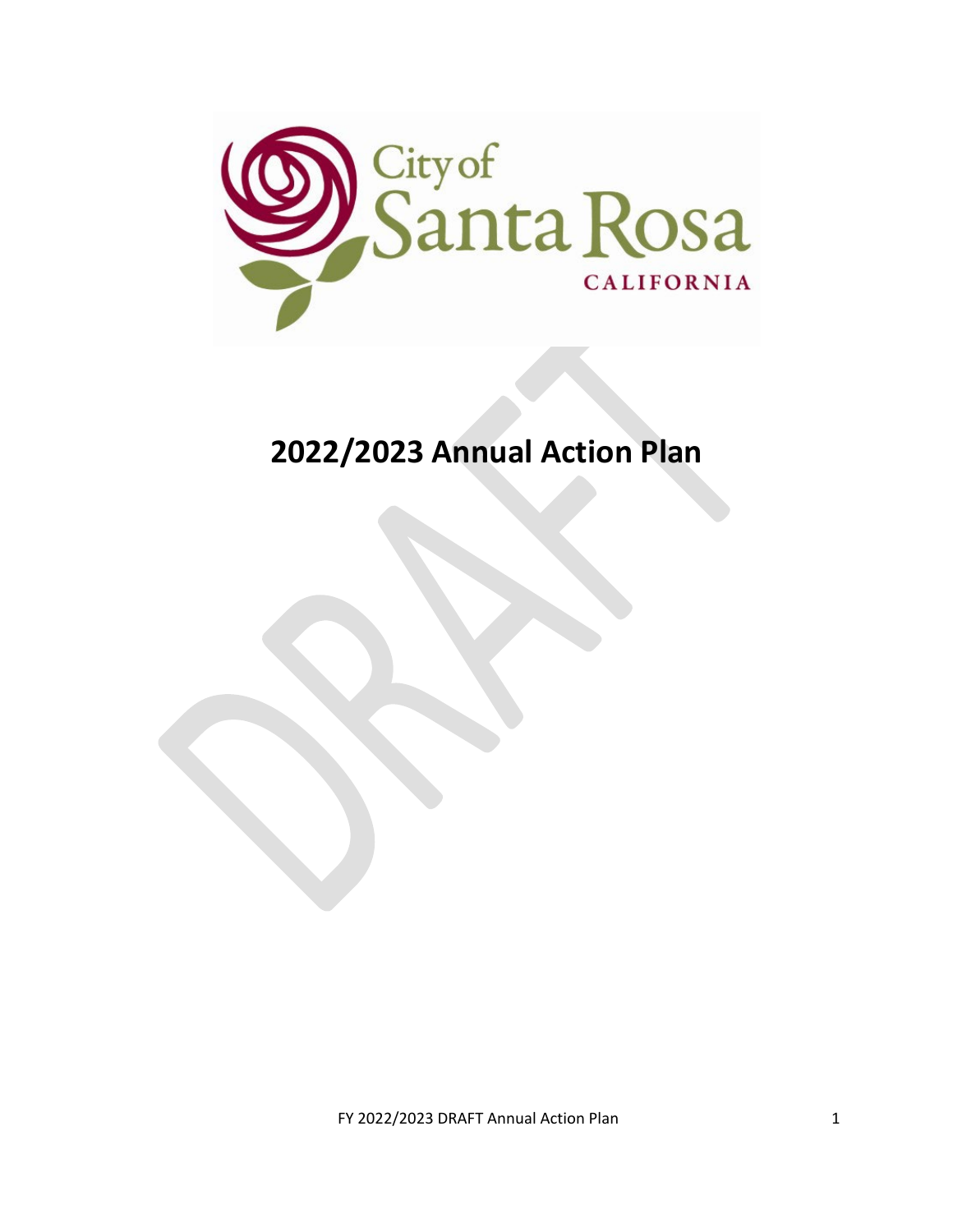# Contents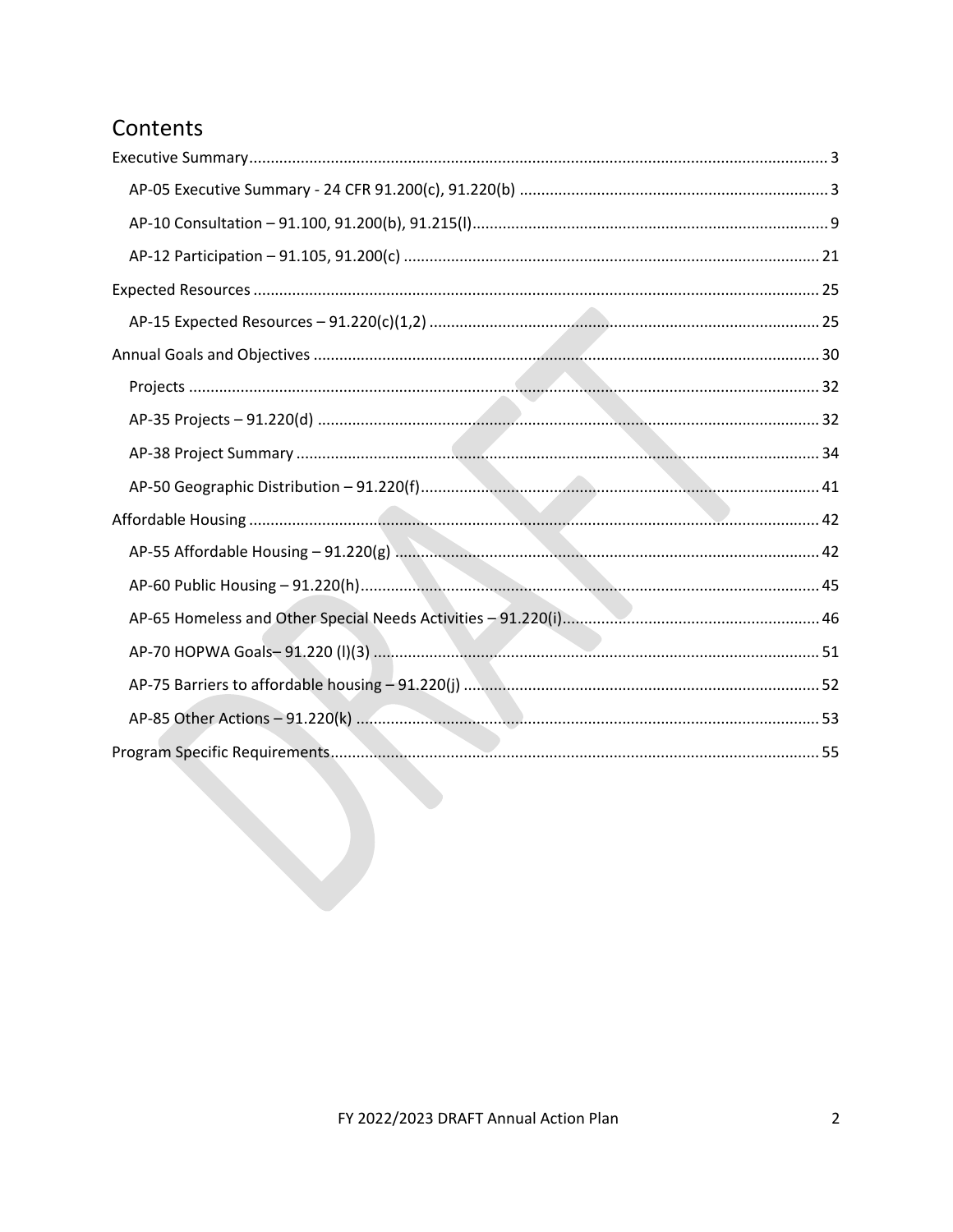# **Executive Summary**

# <span id="page-2-1"></span><span id="page-2-0"></span>**AP-05 Executive Summary - 24 CFR 91.200(c), 91.220(b)**

#### **1. Introduction**

*This could be a restatement of items or a table listed elsewhere in the plan or a reference to another location. It may also contain any essential items from the housing and homeless needs assessment, the housing market analysis or the strategic plan.*

Each year the U.S. Department of Housing and Urban Development (HUD) provides funding to the City of Santa Rosa (City) for housing and community development programs, specifically Community Development Block Grant (CDBG), HOME Investment Partnership Act (HOME), and Housing Opportunities for Persons with AIDS (HOPWA). To receive these funds, the City must complete a report every three to five years called the Consolidated Plan (Plan). Santa Rosa has been preparing the Plan every four years.

The purpose of the Plan, which covers Program Years 2020/2021 through 2023/2024, is to identify the City's housing and community development needs, priorities, goals, and strategies, and to stipulate how funds will be allocated to these activities over the Plan period.

The City's Department of Housing & Community Services (HCS) leads the development and implementation of this Plan with input from a variety of stakeholders. The Housing Authority of the City of Santa Rosa (Authority) acts as the Public Housing Authority (PHA) for administration of the Housing Choice Voucher (HCV, sometimes known as "Section 8") program, and as the policy body for housing programs including loans made with CDBG, HOME, and local housing funds.

The Plan has been prepared in accordance with HUD's Office of Community & Planning Development (CPD) eCon Planning Suite, which includes the Consolidated Plan template in the Integrated Disbursement and Information System (IDIS).

This third year Action Plan for Fiscal Year 2022/2023 details the activities the City and Authority will undertake to address the housing and community development needs and local objectives using CDBG, HOME, and HOPWA funds. All proposed activities' budgets will be proportionally increased or decreased from the estimated funding levels to match actual allocation amounts and estimated program income.

## **2. Summarize the objectives and outcomes identified in the Plan**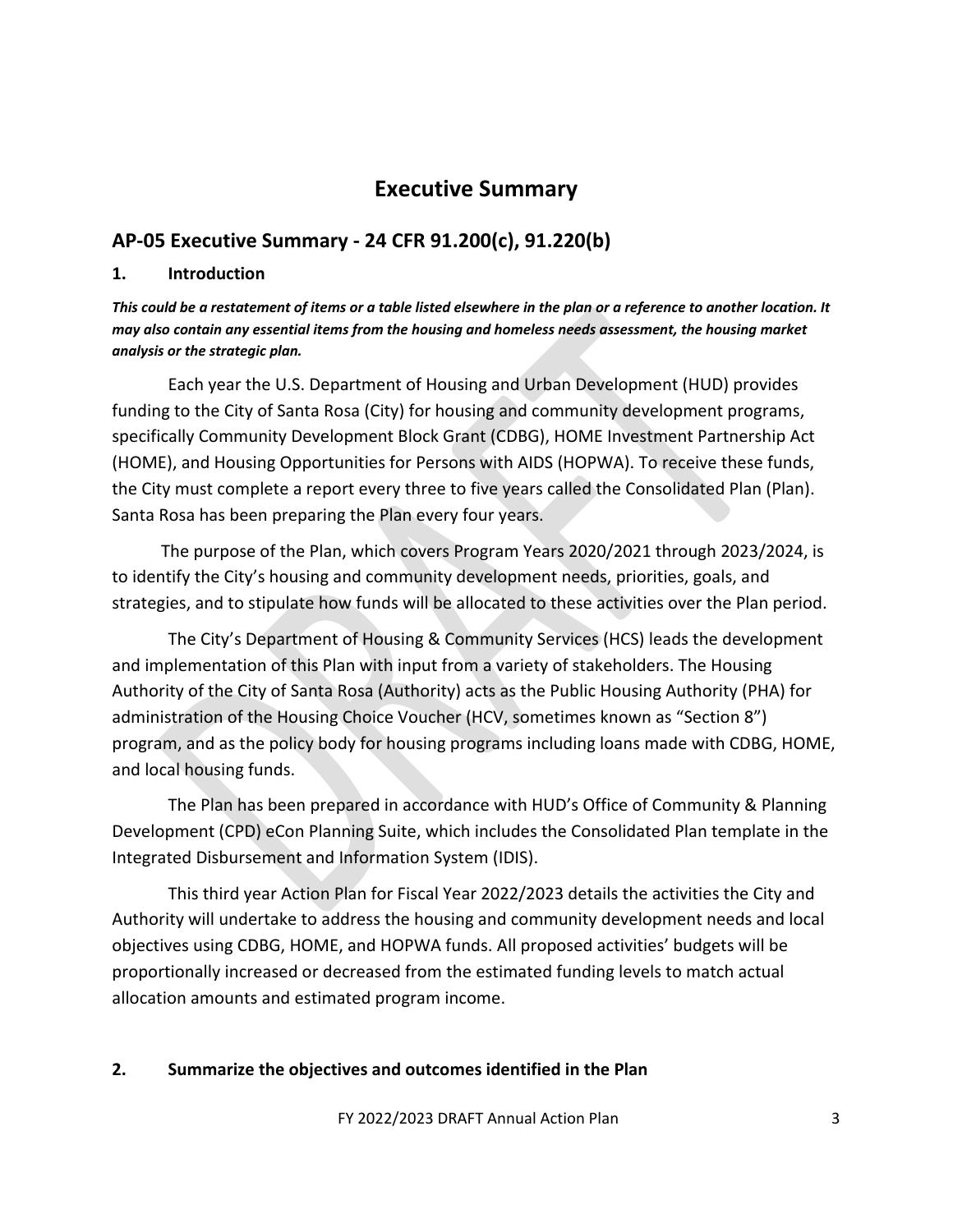*This could be a restatement of items or a table listed elsewhere in the plan or a reference to another location. It may also contain any essential items from the housing and homeless needs assessment, the housing market analysis or the strategic plan.*

The City prioritizes its needs according to the structure presented in HUD Regulation 24 CFR 91.215: affordable housing, homelessness, and non-housing community development. Priority is based on the needs demonstrated by the information collected during the preparation of the Plan, the consultation and resident participation process, and the availability of resources to address the identified needs. Based on this information, housing needs and homelessness are considered the highest priority, followed by non-housing community development.

The City has identified nine goals to address its housing, homelessness, and non-housing community development needs between 2020 and 2024; the implementation of these goals is mainly administered by HCS and the Authority:

- Increase the supply of affordable rental housing for the City's lowest income households;
- Preserve existing affordable housing stock;
- Provide housing assistance and related supportive services for low-income persons living with HIV/AIDS and their families;
- Provide housing and services to special needs populations;
- Increase access to home ownership opportunities for City residents;
- Provide funding for public facilities and improvements;
- Promote economic development activities in the City;
- Provide housing for non-special needs populations through rent subsidies; and
- Provide HOME Community Housing Development Organization (CHDO) operating expenses.

In Fiscal Year 2022/2023, the City has not yet received its CDBG allocation, so the current estimate is equal to FY 2021/22 at \$1,498,757. The CDBG program budget will be proportionally increased or decreased from the estimated funding levels to match the actual allocation amount and estimated program income. CDBG program funds are used for public services, housing activities, and administrative costs, with an emphasis on providing decent housing and a suitable living environment, principally for low- and moderate-income households. Funds can be used for activities including housing rehabilitation, home ownership assistance, lead-based paint detection/removal, construction or rehabilitation of public facilities and infrastructure, removal of architectural barriers, public services, rehabilitation of commercial or industrial buildings, and loans or grants to businesses.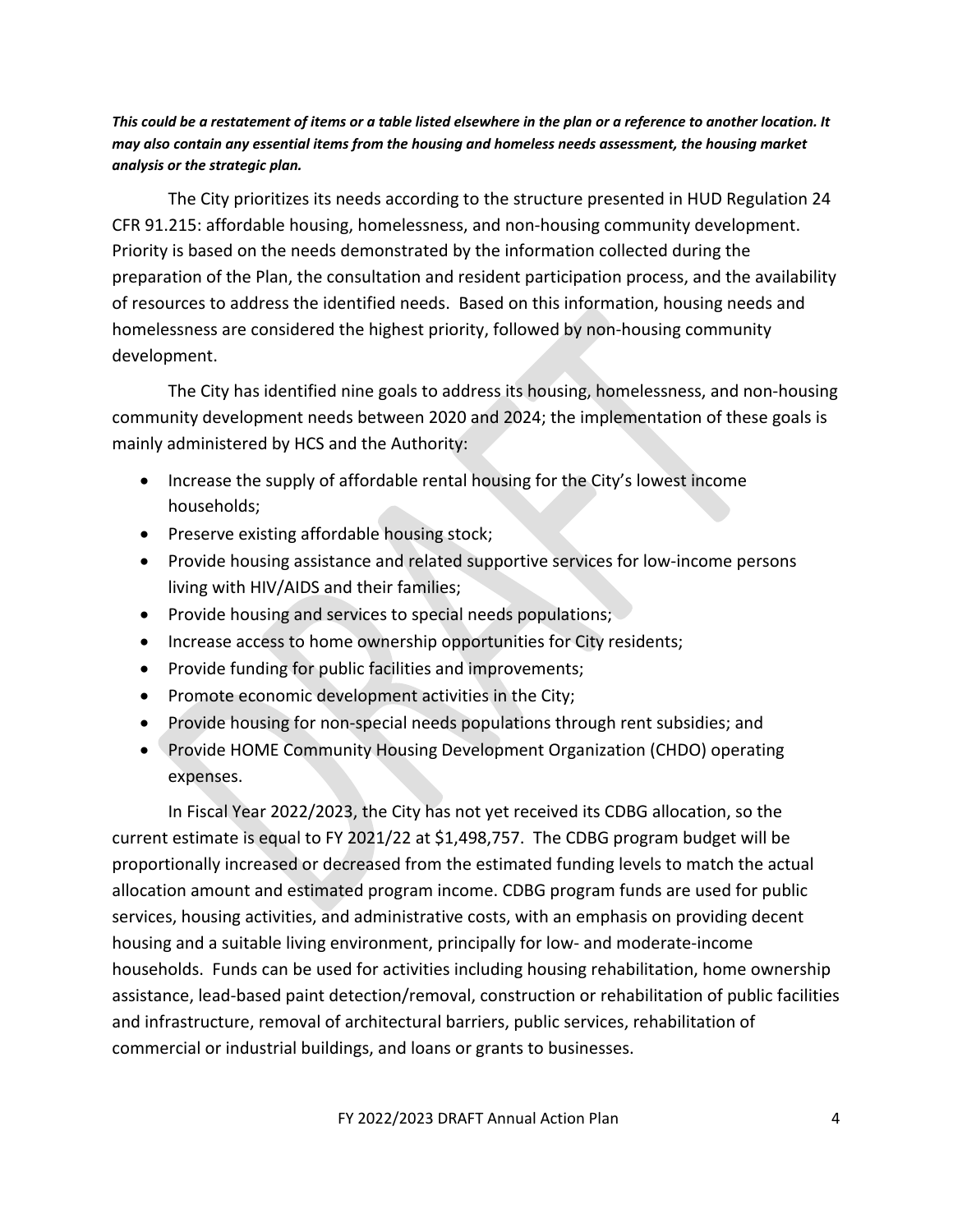The City has not yet received its HOME allocation, so the current estimate is equal to FY 2021/22 at \$755,307 for FY 2022/2023. The HOME program budget will be proportionally increased or decreased from the estimated funding level to match actual allocation amounts. HOME provides funds for the development and rehabilitation of affordable rental and ownership housing for low- and moderate-income households, and can be used for activities including building acquisition, new construction and reconstruction, moderate or substantial rehabilitation, homebuyer assistance, and Tenant-Based Rental Assistance (TBRA). Through HUD regulations, 15% of the funds are allocated to Community Housing Development Organizations (CHDOs). HOME funds may also be used to assist with CHDO operating expenses.

The City has not yet received its HOPWA allocation so the current estimate at \$481,043 is the lesser of two scenarios provided by HUD in its December 2021 HOPWA allocation update memorandum. The HOPWA program budget will be proportionally increased or decreased from the estimated funding level to match actual allocation amounts. HOPWA funding provides housing assistance and related supportive services for low-income People Living With HIV/AIDS (PLWHA) and their families. Funds can be used for activities including, but not limited to acquisition, rehabilitation, or new construction of affordable housing units; costs for facility operations; rental assistance; and short-term payments to prevent homelessness. HOPWA funds can also be used for support services such as assessment and case management, substance abuse and/or mental health treatment, nutritional services, job training and placement services, and assistance with daily living.

### **3. Evaluation of past performance**

### *This is an evaluation of past performance that helped lead the grantee to choose its goals or projects.*

The City is currently in Year 2 of the 2020-2024 Plan, accomplishments will be reported in the Consolidated Annual Performance and Evaluation Report (CAPER) for Fiscal Year 2021/2022, which is due to HUD in September 2022.

### **4. Summary of Citizen Participation Process and consultation process**

### *Summary from citizen participation section of plan.*

The City held a virtual public meeting on February 4, 2022, to provide an overview of the public services application procedure and the process for preparing the Action Plan. The City had intended to hold a hybrid public hearing, allowing in-person and virtual participation, at the City Council meeting on April 26, 2022, but has postponed that hearing to June 7, 2022 to provide additional time for HUD to release the FY 2022/23 funding allocations. A draft Action Plan was available for public review between March 11, 2022, and April 11, 2022. An updated draft is being released to reflect the guidance provided by HUD in CPD-22-05 and March 25,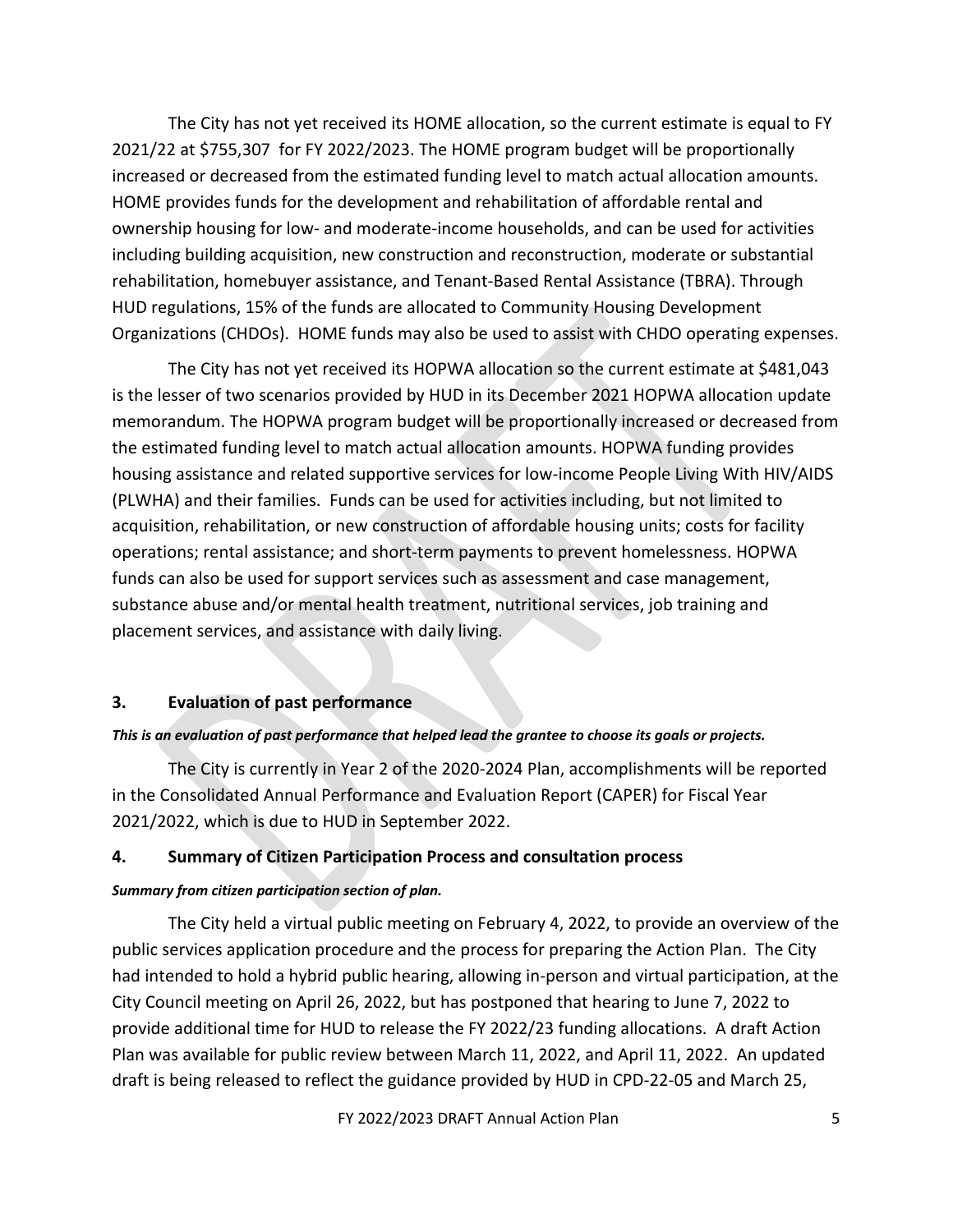2022. The updated draft Action Plan is available to the public electronically at <http://srcity.org/767/State-Federal-Reports> for the 30-day public comment period from May 3, 2022, until June 3, 2022, to encourage the public to submit comments in email to staff.

To promote the public meetings, notices were posted on the City's website, *City Connections* newsletter; Santa Rosa Press Democrat, and La Voz Bilingual Newspaper (online and print).

## **5. Summary of public comments**

## *This could be a brief narrative summary or reference an attached document from the Citizen Participation section of the Con Plan.*

Public comments received on this draft Action Plan will be included in the Final Action Plan.

# **6. Summary of comments or views not accepted and the reasons for not accepting them**

All comments will be accepted and considered.

# **7. Summary**

- Santa Rosa's population increased from 167,816 to 172,065 between the preparation of the 2016 – 2020 Consolidated Plan and the 2020 – 2024 Consolidated Plan, an increase of 2.5%. Census data from April 1, 2020, marks an additional population increase of 3.5% to 178,127 from the preparation of the 2020-2024 Consolidated Plan.
- The median age of Santa Rosa's residents in 2020 was 38.8, three years less than the Metropolitan Statistical Area (MSA) average.
- According to the 2020 American Community Survey (ACS), 64% of Santa Rosa's population is White, 32.7% of Santa Rosa's population identifies ethnically as Hispanic or Latinx which can be of any race, 6.0% are Asian, 2.5% are Black or African American, 1.1% are American Indiana and Alaskan Native, 0.5% are Native Hawaiian and Other Pacific Islander; and 6.9% are Two or more races.
- The Comprehensive Affordable Housing Strategy (CHAS) cites 66,630 household units in Santa Rosa. Of the 66,630 household units, 11% earned  $0 - 30%$  of the Area Median Income (AMI), 10% earned 30% - 50% of AMI, 16% earned 50% - 80% of AMI, 10% earned 80% - 100% AMI, and 53% earned greater than AMI.
- A total of 2,745 homeless individuals were counted in Sonoma County as part of the 2020 Point-in-Time Count (which is the most recent report available) 62% of whom were unsheltered. The City of Santa Rosa had 1,524 homeless individuals of which 798 were sheltered and 726 were unsheltered. Most of the homeless population was comprised of people in households without children, and a majority stated that the main obstacle to obtaining permanent housing was that they couldn't afford rent.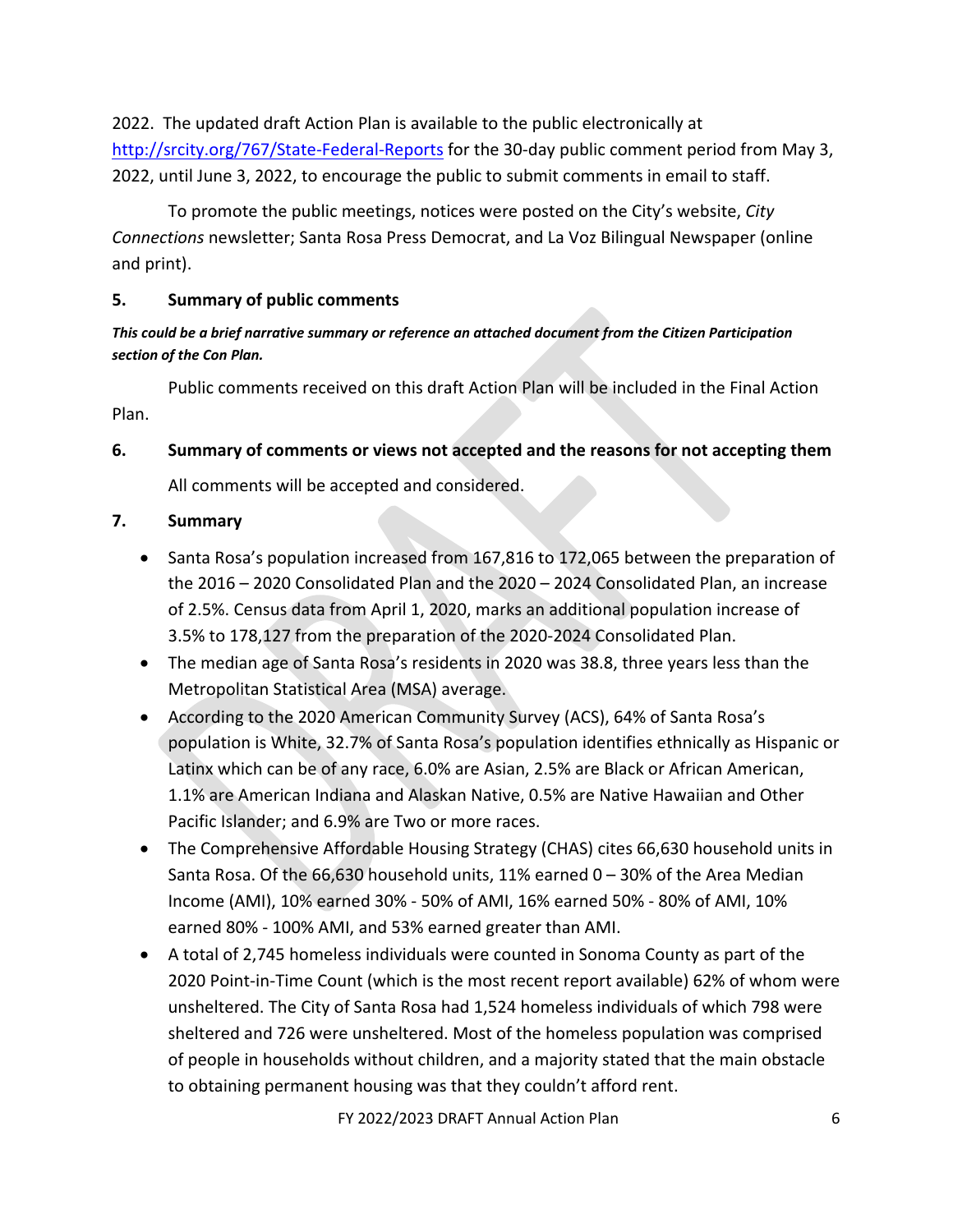- There are 11 facilities for the homeless in Santa Rosa with 417 emergency shelter beds serving families, single adults, youth, and women with children. Santa Rosa's inventory also includes transitional and permanent supportive housing, discussed in greater detail in the Market Analysis.
- Many non-homeless individuals need supportive housing and services to enable them to live independently and to avoid homelessness. These individuals may include the elderly, persons with physical, mental, or developmental disabilities, persons with HIV/AIDS, victims of domestic violence, children leaving group homes or aging out of foster care, farmworkers, and substance abusers. In Santa Rosa and throughout the MSA, there are a wide variety of programs and services available for special needs populations.

# **PR-05 Lead & Responsible Agencies – 91.200(b)**

### **1. Agency/entity responsible for preparing/administering the Consolidated Plan**

### *Describe the agency/entity responsible for preparing the Consolidated Plan and those responsible for administration of each grant program and funding source.*

The City of Santa Rosa is the agency responsible for preparing the Plan, providing community input opportunities, and administering each grant program and funding source.

| <b>Agency Role</b>         | <b>Name</b>        | <b>Department/Agency</b>          |
|----------------------------|--------------------|-----------------------------------|
| <b>CDBG Administrator</b>  | City of Santa Rosa | <b>Housing &amp; Community</b>    |
|                            |                    | Services/Housing Authority of the |
|                            |                    | City of Santa Rosa                |
| <b>HOPWA Administrator</b> | City of Santa Rosa | <b>Housing &amp; Community</b>    |
|                            |                    | Services/Housing Authority of the |
|                            |                    | City of Santa Rosa                |
| <b>HOME Administrator</b>  | City of Santa Rosa | <b>Housing &amp; Community</b>    |
|                            |                    | Services/Housing Authority of the |
|                            |                    | City of Santa Rosa                |

**Table 1 – Responsible Agencies**

### **Narrative (optional)**

The City has delegated the responsibility for administering its housing programs to the Authority, which is staffed by HCS. The mission of the Authority is to ensure adequate, decent, safe, and sanitary housing for qualified households within Santa Rosa, consistent with federal, state, and local laws. HCS manages the distribution of Federal rental subsidy to low-income residents Section 8; collaborates with other local government and nonprofit agencies to provide services to homeless residents; and develops and administers a variety of affordable housing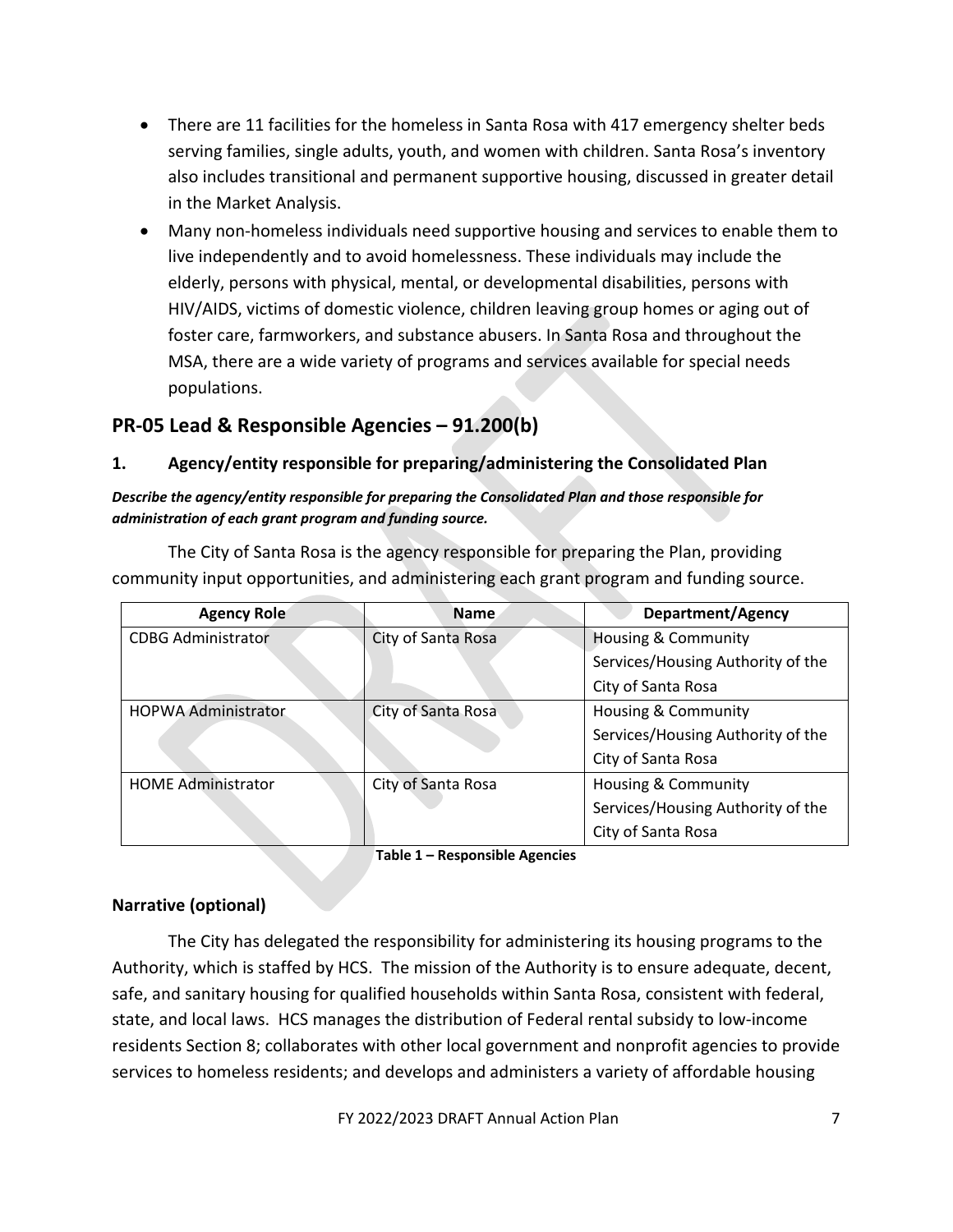programs. Key program areas include Rental Assistance, Mobilehome Rent Control, Homeless Services, and the Santa Rosa Housing Trust (Trust). The Trust administers the City's housing production and preservation programs, broken into four broad funding categories:

- Affordable Housing Production;
- Conversion and Preservation of Affordable Housing;
- Special Needs Facilities; and
- Homebuyer Finance.

The City and Authority have supported the development of over 4,000 affordable rental and ownership units, including single-family and multi-family residences, and housing for seniors and persons with special needs. The Trust's asset management and compliance portfolio exceeds \$130 million and includes over 600 contracts and loans. More than 4,500 units are actively monitored for regulatory compliance annually.

It should be noted that this Action Plan does not include projects or needs that could be addressed using the forthcoming \$2,737,433 in HOME Investment Partnerships American Rescue Plan Program (HOME-ARP) funding allocated to the City of Santa Rosa in Fiscal Year 2021/2022. A HOME-ARP Allocation Plan will be submitted to HUD in accordance with Notice CPD-21-1-0 requirements for the use of Funds in the HOME-ARP program.

## **Action Plan Public Contact Information**

## **Julie Garen, Program Specialist**

City of Santa Rosa Housing & Community Services Department 90 Santa Rosa Avenue/P.O. Box 1806 Santa Rosa, CA 95404 707-543-4339/FAX 707-543-3353 Email: [jgaren@srcity.org](mailto:jgaren@srcity.org)

## **Kate Goldfine, Administrative Services Officer**

City of Santa Rosa Housing & Community Services Department 90 Santa Rosa Avenue/P.O. Box 1806 Santa Rosa, CA 95404 707-543-3313/FAX 707-543-3317 Email: [kgoldfine@srcity.org](mailto:kgoldfine@srcity.org)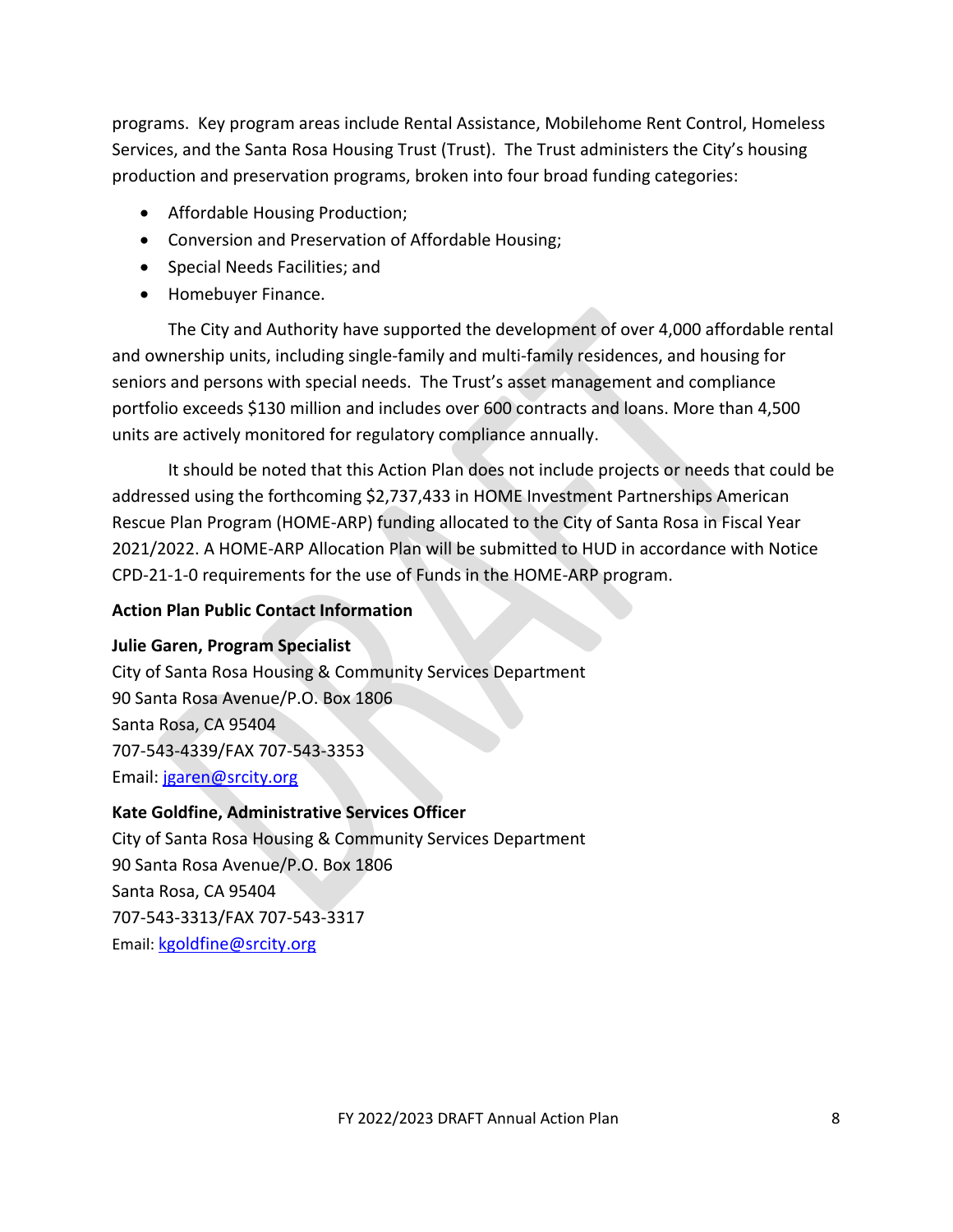# <span id="page-8-0"></span>**AP-10 Consultation – 91.100, 91.200(b), 91.215(l)**

#### **1. Introduction**

Please note that most of the entities listed in the table below serve residents of the entire MSA rather than just serving residents of Santa Rosa, therefore, all agencies are regional organizations.

#### *Provide a concise summary of the jurisdiction's activities to enhance coordination between public and assisted housing providers and private and governmental health, mental health and service agencies (91.215(l))*

In preparing this Action Plan, the City consulted with the community and with various organizations located in Sonoma County that provide services to the residents of Santa Rosa. In many instances, these consultations are part of ongoing interactions between HCS or the City and the agency or group described.

## *City of Santa Rosa*

- **City Council** Authorize (at a public hearing) the submission of this Fiscal Year 2022/2023 Annual Action Plan to HUD.
- **City of Santa Rosa Planning and Economic Development Department (PED):** Reviews CDBG- and HOME-funded development projects to determine whether proposed development activities comply with the General Plan and Zoning Code; responsible for drafting the Santa Rosa General Plan 2035, adopted in 2009, including the Housing Element cited throughout the Plan as the Santa Rosa 2035 General Plan.
- **Housing Authority of the City of Santa Rosa (Authority):** The policy board of Housing and Community Services, the Authority addresses the housing needs of extremely low- and low-income residents in the City through a variety of programs including the Housing Choice Voucher Program (Section 8).

## *County of Sonoma*

- **Sonoma County Community Development Commission (CDC)**: coordinates the County's CDBG, HOME, and ESG funding, as well as the Continuum of Care process; provides funding to programs throughout the County including the Samuel L. Jones Hall Homeless Shelter located in Santa Rosa and owned by the City of Santa Rosa.
- **Sonoma County Department of Health Services – Behavioral Health Division**: provides information regarding the needs of Sonoma County residents who have mental disabilities. Representatives of this Division also participate in various Continuum of Care working groups.
- **Sonoma County Department of Health Services (Public Health Division):** provides information regarding the potential for lead-based paint hazards in the County.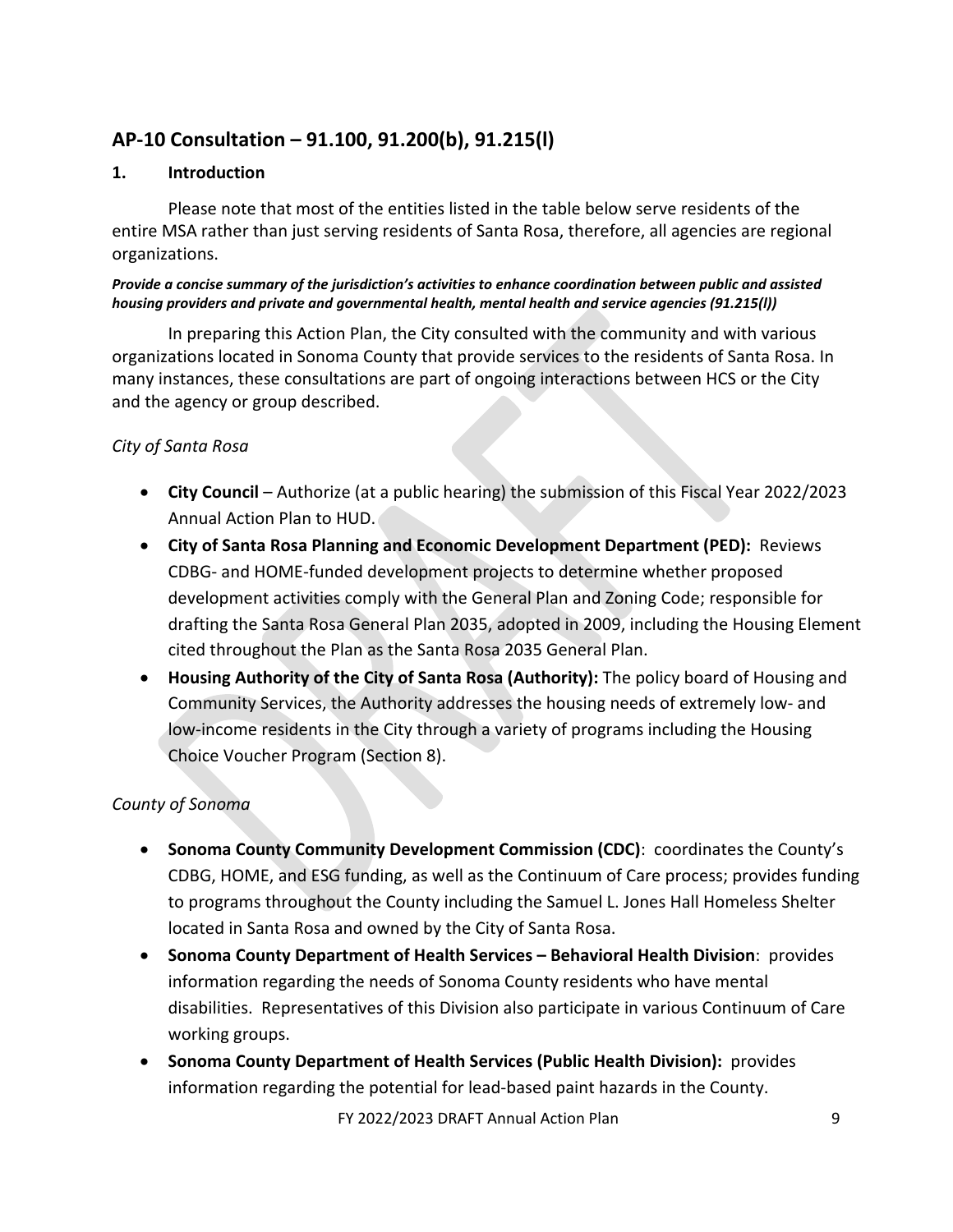• **Permit Sonoma (formerly Sonoma County Permit and Resource Management Department)**: responsible for drafting the Sonoma County General Plan Housing Element. Permit Sonoma and the CDC collaborate to implement County incentive programs intended to encourage the development of new affordable housing units in the unincorporated areas.

## *City of Petaluma*

• **City of Petaluma:** participates with the City and CDC to develop and implement the annual Sonoma County Continuum of Care Plan. The three jurisdictions collaborated on the Analysis of Impediments to Fair Housing Choice (AI) in 2012 and are currently working on an updated fair housing analysis as required by HUD.

**Describe coordination with the Continuum of Care and efforts to address the needs of homeless persons (particularly chronically homeless individuals and families, families with children, veterans, and unaccompanied youth) and persons at risk of homelessness.**

The CDC is the lead agency for the CoC and hosts its planning process. The City, the CDC, and the City of Petaluma, the three HUD entitlement jurisdictions in Sonoma County, have designated seats on its governing body, the Continuum of Care Board (CoC Board). The CoC Board includes representation from the nonprofit, governmental, service provider, housing development, law enforcement, faith-based, business, homeless, and general communities. The CoC's 10-Year Homeless Action Plan and its annual submissions to HUD reflect the demographics, needs, and available shelter, housing, and services in all three HUD entitlement jurisdictions to provide a cohesive shelter system throughout the MSA.

# **Describe consultation with the Continuum(s) of Care that serves the jurisdiction's area in determining how to allocate ESG funds, develop performance standards for and evaluate outcomes of projects and activities assisted by ESG funds, and develop funding, policies and procedures for the operation and administration of HMIS.**

The City does not receive or coordinate ESG funds. However, as the largest city in the CoC, Santa Rosa has a seat on the CoC governing body and therefore participates in CoC consultation on allocation of County and Balance of State ESG funds and evaluation of ESG applications.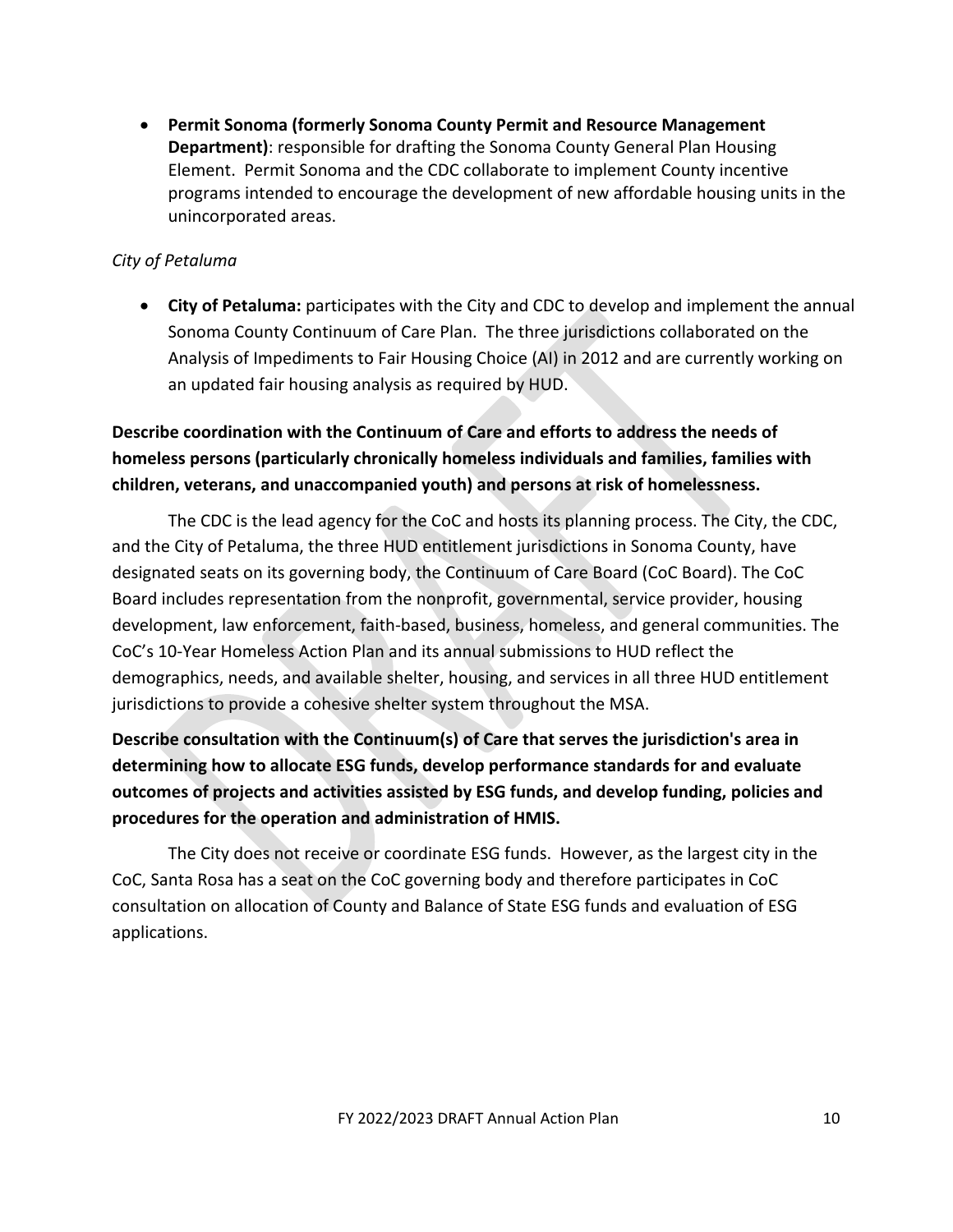**2. Describe Agencies, groups, organizations and others who participated in the process and describe the jurisdiction's consultations with housing, social service agencies and other entities.**

| $\mathbf{1}$   | Agency/Group/Organization                                                                                                                                                      | <b>California Human Development Corporation</b>                                                                                                                                                                                                                                                                |
|----------------|--------------------------------------------------------------------------------------------------------------------------------------------------------------------------------|----------------------------------------------------------------------------------------------------------------------------------------------------------------------------------------------------------------------------------------------------------------------------------------------------------------|
|                | <b>Agency/Group/Organization Type</b>                                                                                                                                          | Housing<br>Services-Children<br>Services-Persons with Disabilities<br>Services-Education<br>Services-Employment<br>Regional organization                                                                                                                                                                       |
|                | What section of the Plan was addressed by<br><b>Consultation?</b>                                                                                                              | <b>Overall Plan</b>                                                                                                                                                                                                                                                                                            |
|                | <b>Briefly describe how the</b><br>Agency/Group/Organization was consulted.<br>What are the anticipated outcomes of the<br>consultation or areas for improved<br>coordination? | This organization was invited to participate in the<br>community meeting/public hearing. The<br>anticipated outcome of the consultation was to<br>improve coordination with a regional organization<br>committing to improving the quality of life for<br>Sonoma County residents.                             |
|                |                                                                                                                                                                                |                                                                                                                                                                                                                                                                                                                |
| $\overline{2}$ | Agency/Group/Organization                                                                                                                                                      | <b>California Programs for the Autistic</b>                                                                                                                                                                                                                                                                    |
|                | <b>Agency/Group/Organization Type</b>                                                                                                                                          | <b>Housing</b><br>Services-Persons with Disabilities<br>Planning organization                                                                                                                                                                                                                                  |
|                | What section of the Plan was addressed by<br><b>Consultation?</b>                                                                                                              | <b>Overall Plan</b>                                                                                                                                                                                                                                                                                            |
|                | <b>Briefly describe how the</b><br>Agency/Group/Organization was consulted.<br>What are the anticipated outcomes of the<br>consultation or areas for improved<br>coordination? | This organization was invited to participate in the<br>community meeting/public hearing. The<br>anticipated outcome of the consultation was to<br>improve coordination with a regional organization<br>committed to enhancing the lives of adults in<br>Sonoma County with autism and developmental<br>delays. |
|                |                                                                                                                                                                                |                                                                                                                                                                                                                                                                                                                |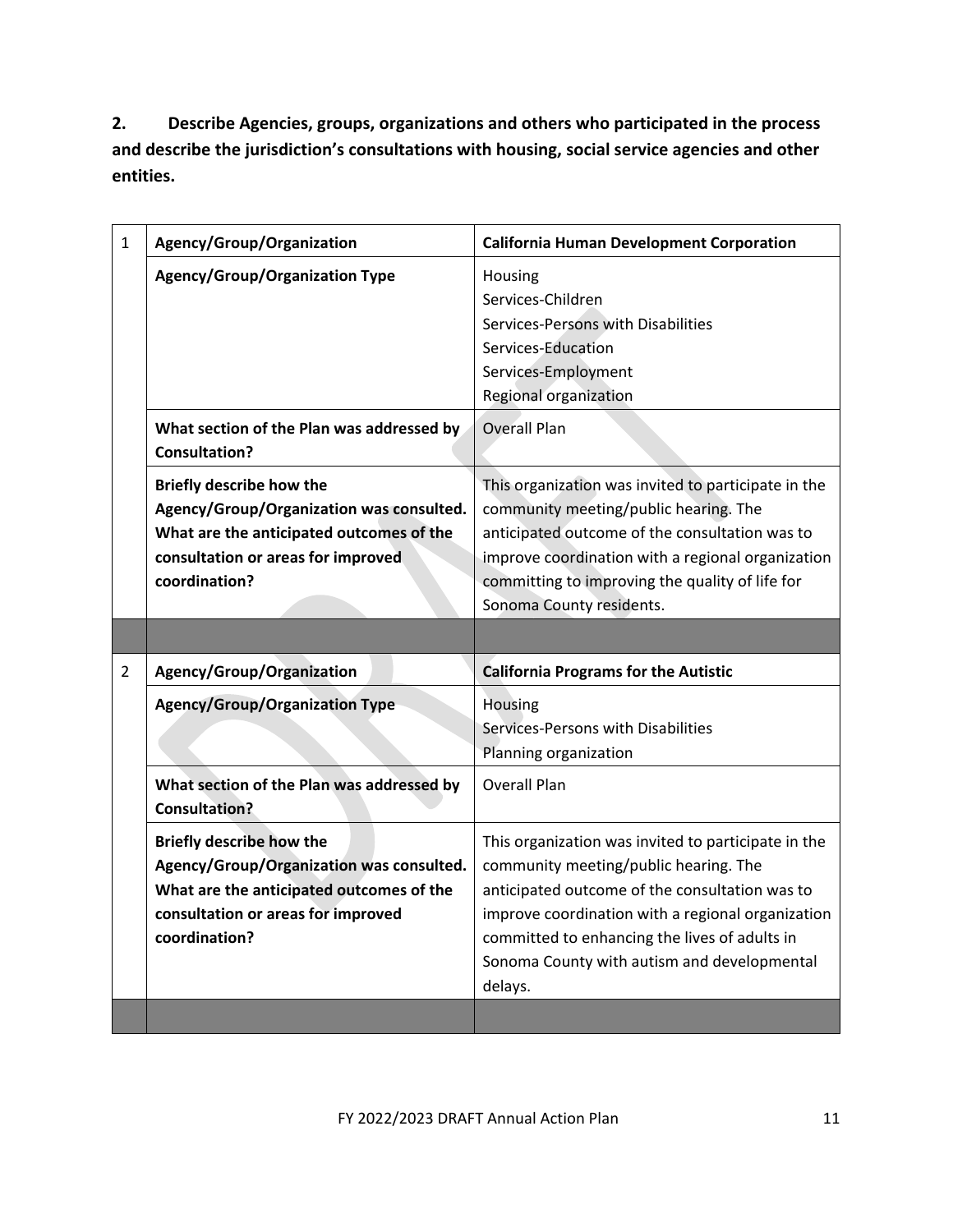| 3 | Agency/Group/Organization                                                                                                                                                      | <b>Catholic Charities of the Diocese of Santa Rosa</b>                                                                                                                                                                                                                                                    |
|---|--------------------------------------------------------------------------------------------------------------------------------------------------------------------------------|-----------------------------------------------------------------------------------------------------------------------------------------------------------------------------------------------------------------------------------------------------------------------------------------------------------|
|   | <b>Agency/Group/Organization Type</b>                                                                                                                                          | Housing<br>Services-Children<br>Services-Elderly Persons<br>Services-Persons with Disabilities<br>Services-homeless<br>Services-Education<br>Regional organization                                                                                                                                        |
|   | What section of the Plan was addressed by<br><b>Consultation?</b>                                                                                                              | <b>Overall Plan</b>                                                                                                                                                                                                                                                                                       |
|   | <b>Briefly describe how the</b><br>Agency/Group/Organization was consulted.<br>What are the anticipated outcomes of the<br>consultation or areas for improved<br>coordination? | This organization was invited to participate in the<br>community meeting/public hearing. The<br>anticipated outcome of the consultation was to<br>improve coordination with a regional organization<br>committed to increasing quality of the lives of<br>adults and children in Sonoma County.           |
|   |                                                                                                                                                                                |                                                                                                                                                                                                                                                                                                           |
| 4 | Agency/Group/Organization                                                                                                                                                      | <b>Community Action Partnership of Sonoma County</b>                                                                                                                                                                                                                                                      |
|   | <b>Agency/Group/Organization Type</b>                                                                                                                                          | Services-Children<br>Services-Health<br>Services-Education<br>Regional organization                                                                                                                                                                                                                       |
|   | What section of the Plan was addressed by<br><b>Consultation?</b>                                                                                                              | <b>Overall Plan</b>                                                                                                                                                                                                                                                                                       |
|   | <b>Briefly describe how the</b><br>Agency/Group/Organization was consulted.<br>What are the anticipated outcomes of the<br>consultation or areas for improved<br>coordination? | This organization was invited to participate in the<br>community meeting/public hearing. The<br>anticipated outcome of the consultation was to<br>improve coordination with a regional organization<br>committed to helping low-income families and<br>individuals achieve economic and social stability. |
|   |                                                                                                                                                                                |                                                                                                                                                                                                                                                                                                           |
| 5 | Agency/Group/Organization                                                                                                                                                      | <b>Community Housing Sonoma County</b>                                                                                                                                                                                                                                                                    |
|   | <b>Agency/Group/Organization Type</b>                                                                                                                                          | Housing<br>Services-Persons with Disabilities<br>Services-homeless<br>Regional organization                                                                                                                                                                                                               |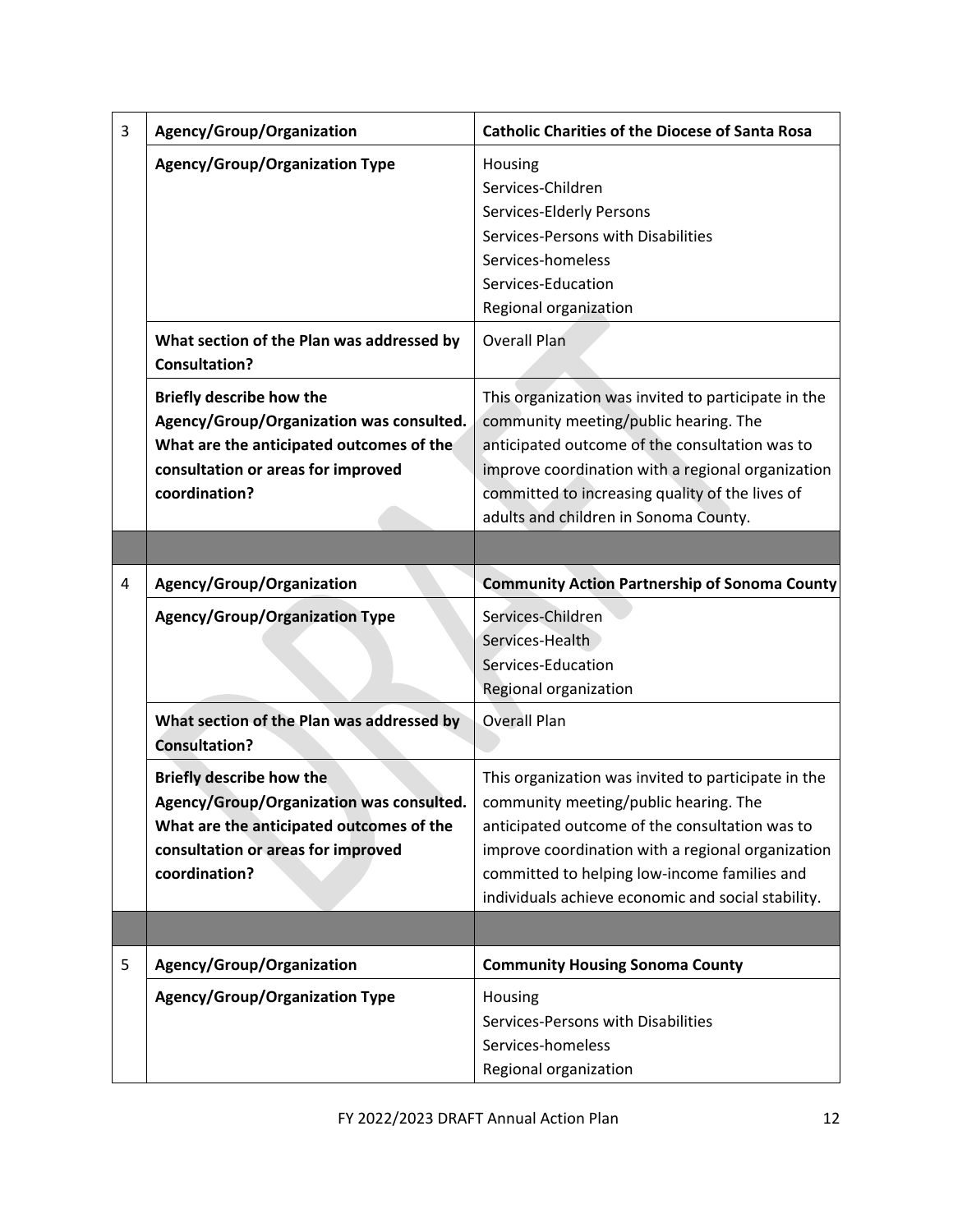|                | What section of the Plan was addressed by<br><b>Consultation?</b>                                                                                                              | <b>Overall Plan</b>                                                                                                                                                                                                                                                                                               |
|----------------|--------------------------------------------------------------------------------------------------------------------------------------------------------------------------------|-------------------------------------------------------------------------------------------------------------------------------------------------------------------------------------------------------------------------------------------------------------------------------------------------------------------|
|                | <b>Briefly describe how the</b><br>Agency/Group/Organization was consulted.<br>What are the anticipated outcomes of the<br>consultation or areas for improved<br>coordination? | This organization was invited to participate in the<br>community meeting/public hearing. The<br>anticipated outcome of the consultation was to<br>improve coordination with a regional organization<br>dedicated to increasing the supply of quality<br>affordable housing in Sonoma County.                      |
|                |                                                                                                                                                                                |                                                                                                                                                                                                                                                                                                                   |
| 6              | Agency/Group/Organization                                                                                                                                                      | <b>Community Support Network</b>                                                                                                                                                                                                                                                                                  |
|                | <b>Agency/Group/Organization Type</b>                                                                                                                                          | Housing<br>Services-Children<br>Services-Persons with Disabilities<br>Services-Health<br>Regional organization                                                                                                                                                                                                    |
|                | What section of the Plan was addressed by<br><b>Consultation?</b>                                                                                                              | <b>Overall Plan</b>                                                                                                                                                                                                                                                                                               |
|                | <b>Briefly describe how the</b><br>Agency/Group/Organization was consulted.<br>What are the anticipated outcomes of the<br>consultation or areas for improved<br>coordination? | This organization was invited to participate in the<br>community meeting/public hearing. The<br>anticipated outcome of the consultation was to<br>improve coordination with a regional organization<br>dedicated to improving the quality of life for<br>individuals with behavioral health challenges.           |
|                |                                                                                                                                                                                |                                                                                                                                                                                                                                                                                                                   |
| $\overline{7}$ | <b>Agency/Group/Organization</b>                                                                                                                                               | <b>Disability Services and Legal Center</b>                                                                                                                                                                                                                                                                       |
|                | <b>Agency/Group/Organization Type</b>                                                                                                                                          | Services-Persons with Disabilities<br>Regional organization                                                                                                                                                                                                                                                       |
|                | What section of the Plan was addressed by<br><b>Consultation?</b>                                                                                                              | <b>Overall Plan</b>                                                                                                                                                                                                                                                                                               |
|                | <b>Briefly describe how the</b><br>Agency/Group/Organization was consulted.<br>What are the anticipated outcomes of the<br>consultation or areas for improved<br>coordination? | This organization was invited to participate in the<br>community meeting/public hearing. The<br>anticipated outcome of the consultation was to<br>improve coordination with a regional organization<br>dedicated to providing education, community<br>partnerships and advocacy for persons with<br>disabilities. |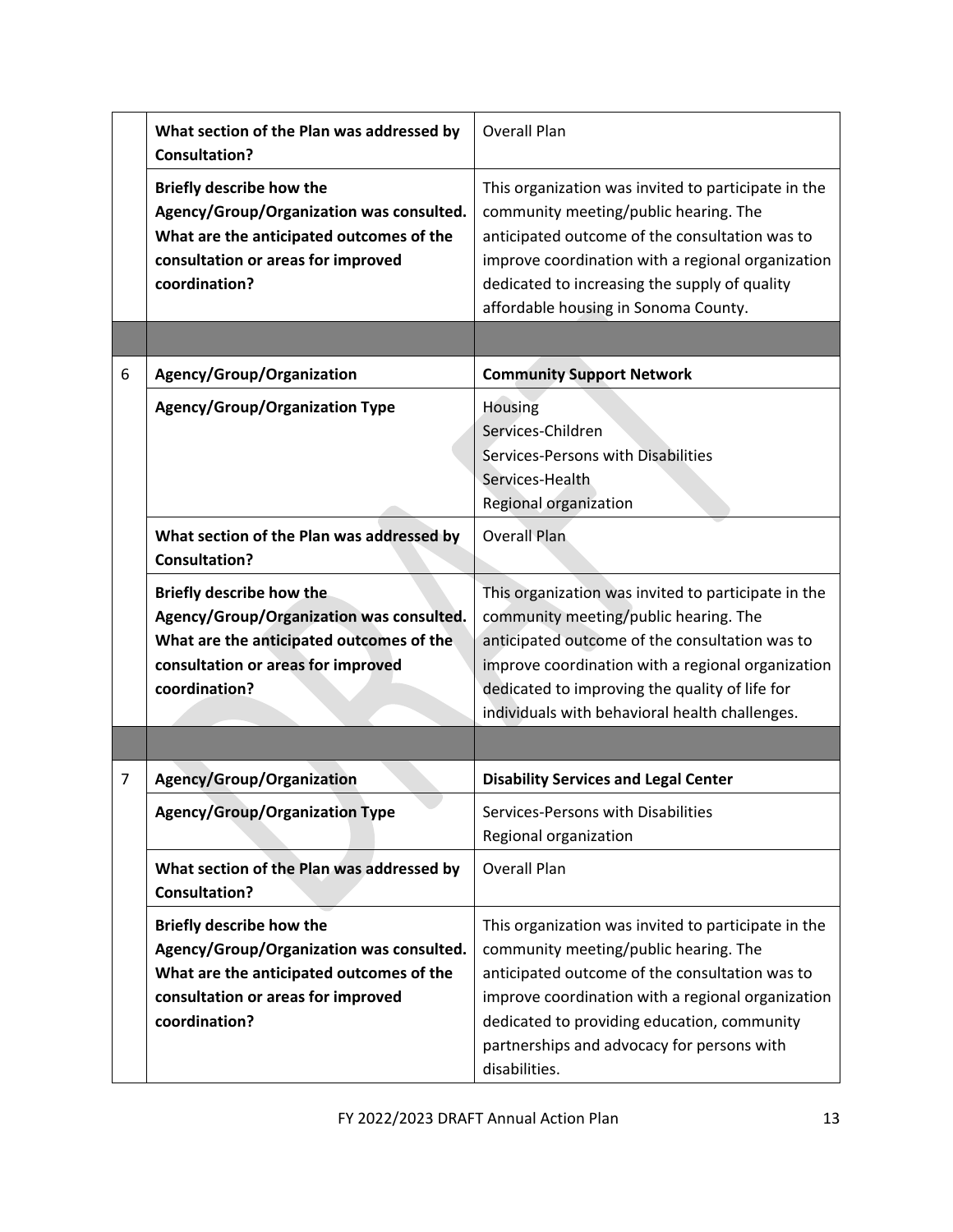| 8  | Agency/Group/Organization                                                                                                                                                      | <b>DAAC - Drug Abuse Alternatives Center</b>                                                                                                                                                                                                                                            |  |
|----|--------------------------------------------------------------------------------------------------------------------------------------------------------------------------------|-----------------------------------------------------------------------------------------------------------------------------------------------------------------------------------------------------------------------------------------------------------------------------------------|--|
|    | <b>Agency/Group/Organization Type</b>                                                                                                                                          | Services-Health<br>Regional organization                                                                                                                                                                                                                                                |  |
|    | What section of the Plan was addressed by<br><b>Consultation?</b>                                                                                                              | <b>Overall Plan</b>                                                                                                                                                                                                                                                                     |  |
|    | <b>Briefly describe how the</b><br>Agency/Group/Organization was consulted.<br>What are the anticipated outcomes of the<br>consultation or areas for improved<br>coordination? | This organization was invited to participate in the<br>community meeting/public hearing. The<br>anticipated outcome of the consultation was to<br>improve coordination with a regional organization<br>dedicated to providing healthy alternatives for<br>persons with substance abuse. |  |
| 9  | Agency/Group/Organization                                                                                                                                                      | <b>Face to Face - Sonoma County AIDS Network</b>                                                                                                                                                                                                                                        |  |
|    | <b>Agency/Group/Organization Type</b>                                                                                                                                          | Housing<br>Services-Persons with HIV/AIDS<br>Regional organization                                                                                                                                                                                                                      |  |
|    | What section of the Plan was addressed by<br><b>Consultation?</b>                                                                                                              | <b>Overall Plan</b>                                                                                                                                                                                                                                                                     |  |
|    | <b>Briefly describe how the</b><br>Agency/Group/Organization was consulted.<br>What are the anticipated outcomes of the<br>consultation or areas for improved<br>coordination? | This organization was invited to participate in the<br>community meeting/public hearing. The<br>anticipated outcome of the consultation was to<br>improve coordination with a regional organization<br>committed to enhancing the lives of persons with<br>HIV/AIDS in Sonoma County.   |  |
| 10 | Agency/Group/Organization                                                                                                                                                      | <b>Fair Housing Advocates of Northern California</b>                                                                                                                                                                                                                                    |  |
|    | <b>Agency/Group/Organization Type</b>                                                                                                                                          | Service-Fair Housing<br>Regional organization                                                                                                                                                                                                                                           |  |
|    | What section of the Plan was addressed by<br><b>Consultation?</b>                                                                                                              | <b>Overall Plan</b>                                                                                                                                                                                                                                                                     |  |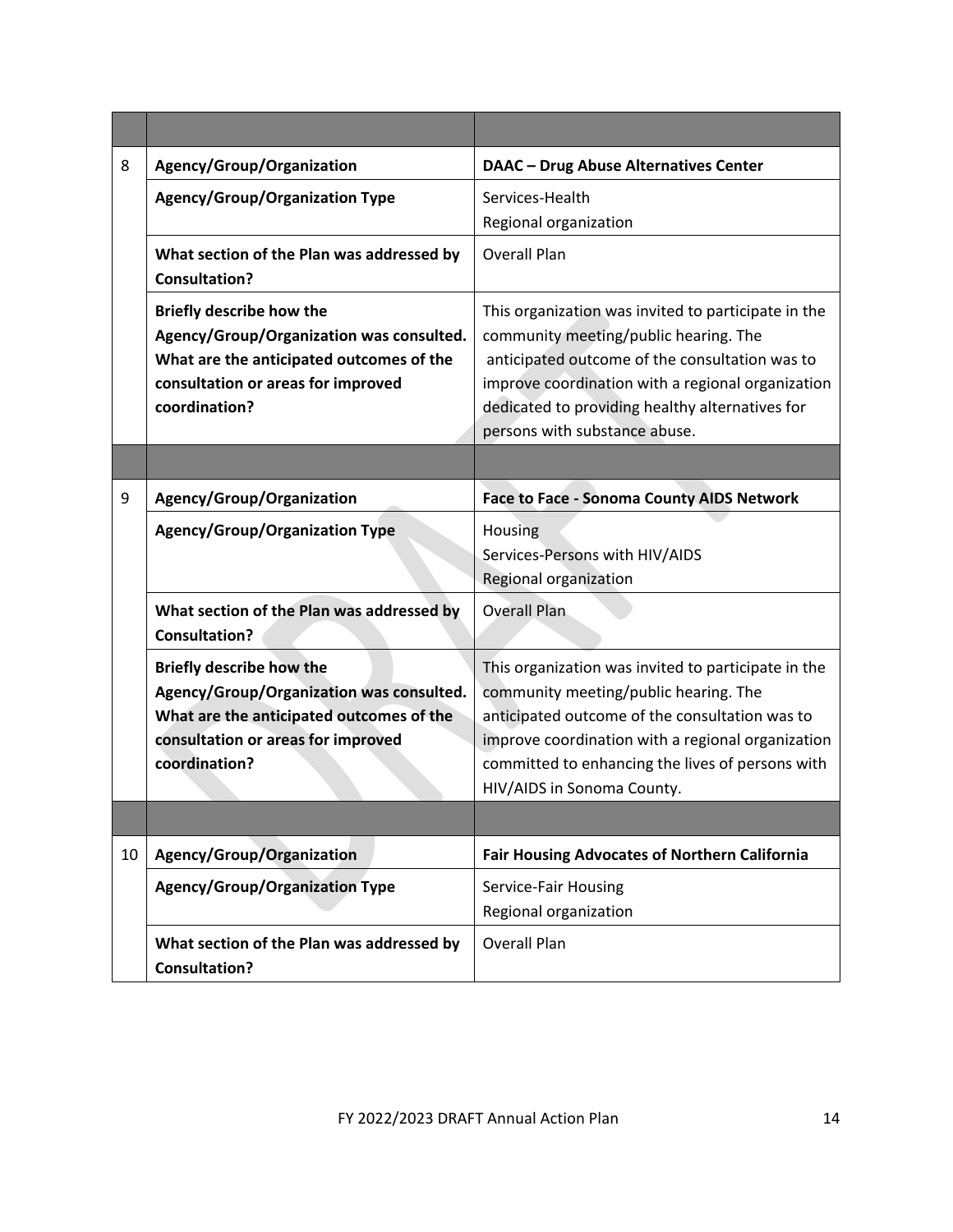|    | <b>Briefly describe how the</b><br>Agency/Group/Organization was consulted.<br>What are the anticipated outcomes of the<br>consultation or areas for improved<br>coordination? | This organization was invited to participate in the<br>community meeting/public hearing. The<br>anticipated outcome of the consultation was to<br>improve coordination with a regional organization<br>committed to eliminating housing discrimination in<br>Sonoma County.                  |
|----|--------------------------------------------------------------------------------------------------------------------------------------------------------------------------------|----------------------------------------------------------------------------------------------------------------------------------------------------------------------------------------------------------------------------------------------------------------------------------------------|
| 11 | Agency/Group/Organization                                                                                                                                                      | <b>Habitat for Humanity of Sonoma County</b>                                                                                                                                                                                                                                                 |
|    | <b>Agency/Group/Organization Type</b>                                                                                                                                          | <b>Housing</b><br>Regional organization                                                                                                                                                                                                                                                      |
|    | What section of the Plan was addressed by<br><b>Consultation?</b>                                                                                                              | <b>Overall Plan</b>                                                                                                                                                                                                                                                                          |
|    | Briefly describe how the<br>Agency/Group/Organization was consulted.<br>What are the anticipated outcomes of the<br>consultation or areas for improved<br>coordination?        | This organization was invited to participate in the<br>community meeting/public hearing. The<br>anticipated outcome of the consultation was to<br>improve coordination with a regional organization<br>dedicated to increasing the supply of quality<br>affordable housing in Sonoma County. |
|    |                                                                                                                                                                                |                                                                                                                                                                                                                                                                                              |
| 12 | Agency/Group/Organization                                                                                                                                                      | <b>Housing Land Trust of Sonoma County</b>                                                                                                                                                                                                                                                   |
|    | <b>Agency/Group/Organization Type</b>                                                                                                                                          | Housing<br>Regional organization                                                                                                                                                                                                                                                             |
|    | What section of the Plan was addressed by<br><b>Consultation?</b>                                                                                                              | <b>Overall Plan</b>                                                                                                                                                                                                                                                                          |
|    | <b>Briefly describe how the</b><br>Agency/Group/Organization was consulted.<br>What are the anticipated outcomes of the<br>consultation or areas for improved<br>coordination? | This organization was invited to participate in the<br>community meeting/public hearing. The<br>anticipated outcome of the consultation was to<br>improve coordination with a regional organization<br>dedicated to increasing the supply of quality<br>affordable housing in Sonoma County. |
|    |                                                                                                                                                                                |                                                                                                                                                                                                                                                                                              |
| 13 | Agency/Group/Organization                                                                                                                                                      | <b>Interfaith Shelter Network</b>                                                                                                                                                                                                                                                            |
|    | Agency/Group/Organization Type                                                                                                                                                 | Services-homeless<br>Regional organization                                                                                                                                                                                                                                                   |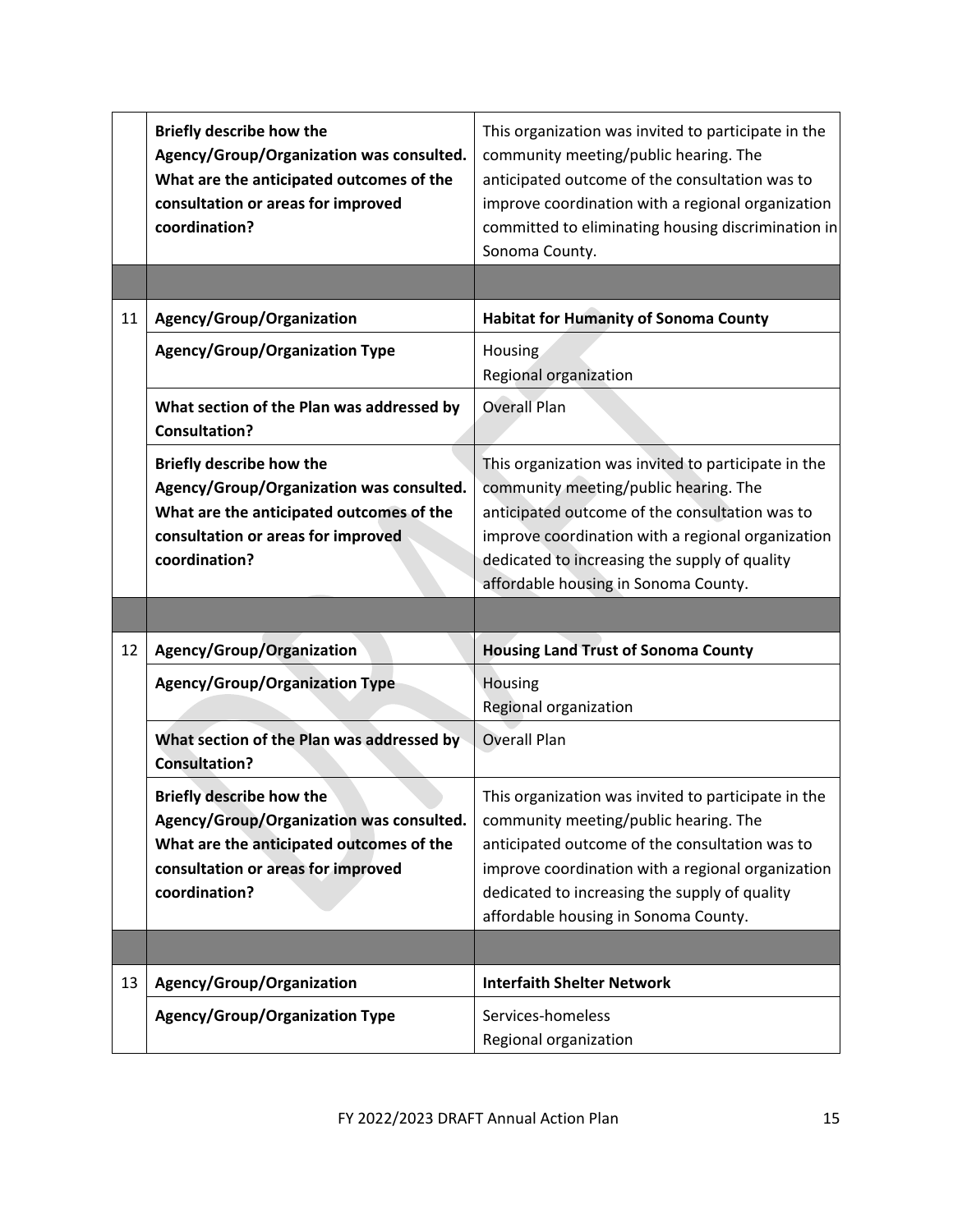|    | What section of the Plan was addressed by<br><b>Consultation?</b>                                                                                                              | <b>Overall Plan</b>                                                                                                                                                                                                                                                        |
|----|--------------------------------------------------------------------------------------------------------------------------------------------------------------------------------|----------------------------------------------------------------------------------------------------------------------------------------------------------------------------------------------------------------------------------------------------------------------------|
|    | <b>Briefly describe how the</b><br>Agency/Group/Organization was consulted.<br>What are the anticipated outcomes of the<br>consultation or areas for improved<br>coordination? | This organization was invited to participate in the<br>community meeting/public hearing. The<br>anticipated outcome of the consultation was to<br>improve coordination with a regional organization<br>dedicated to providing shelter to homeless persons<br>and families. |
| 14 | Agency/Group/Organization                                                                                                                                                      | <b>Legal Aid of Sonoma County</b>                                                                                                                                                                                                                                          |
|    | <b>Agency/Group/Organization Type</b>                                                                                                                                          | Services-homeless<br>Regional organization                                                                                                                                                                                                                                 |
|    | What section of the Plan was addressed by<br><b>Consultation?</b>                                                                                                              | <b>Overall Plan</b>                                                                                                                                                                                                                                                        |
|    | <b>Briefly describe how the</b><br>Agency/Group/Organization was consulted.<br>What are the anticipated outcomes of the<br>consultation or areas for improved<br>coordination? | This organization was invited to participate in the<br>community meeting/public hearing. The<br>anticipated outcome of the consultation was to<br>improve coordination with a regional organization<br>dedicated to preventing homelessness.                               |
| 15 | Agency/Group/Organization                                                                                                                                                      | <b>The Living Room</b>                                                                                                                                                                                                                                                     |
|    | <b>Agency/Group/Organization Type</b>                                                                                                                                          | Services-homeless<br>Planning organization                                                                                                                                                                                                                                 |
|    | What section of the Plan was addressed by<br><b>Consultation?</b>                                                                                                              | <b>Overall Plan</b>                                                                                                                                                                                                                                                        |
|    | <b>Briefly describe how the</b><br>Agency/Group/Organization was consulted.<br>What are the anticipated outcomes of the<br>consultation or areas for improved<br>coordination? | This organization was invited to participate in the<br>community meeting/public hearing. The<br>anticipated outcome of the consultation was to<br>improve coordination with a regional organization<br>dedicated to preventing homelessness.                               |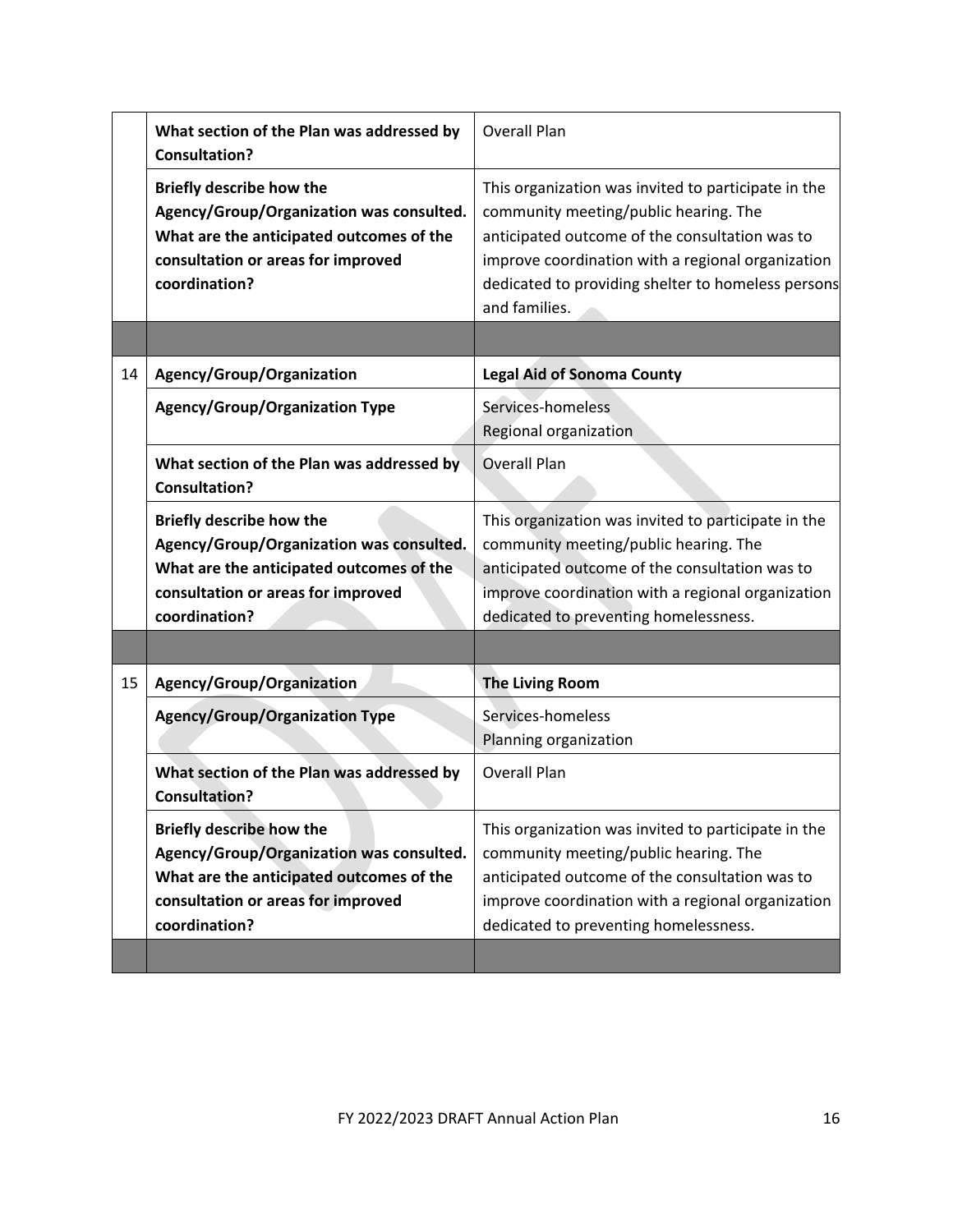| 16 | Agency/Group/Organization                                         | <b>Petaluma People Services Center</b>              |  |
|----|-------------------------------------------------------------------|-----------------------------------------------------|--|
|    | <b>Agency/Group/Organization Type</b>                             | <b>Services-Elderly Persons</b>                     |  |
|    |                                                                   | Services-homeless                                   |  |
|    |                                                                   | Services-Education                                  |  |
|    |                                                                   | Service-Fair Housing                                |  |
|    |                                                                   | Regional organization                               |  |
|    | What section of the Plan was addressed by                         | Overall Plan                                        |  |
|    | <b>Consultation?</b>                                              |                                                     |  |
|    | <b>Briefly describe how the</b>                                   | This organization was invited to participate in the |  |
|    | Agency/Group/Organization was consulted.                          | community meeting/public hearing. The               |  |
|    | What are the anticipated outcomes of the                          | anticipated outcome of the consultation was to      |  |
|    | consultation or areas for improved                                | improve coordination with a regional                |  |
|    | coordination?                                                     | organization dedicated to improving the quality     |  |
|    |                                                                   | of life of Sonoma County residents.                 |  |
|    |                                                                   |                                                     |  |
| 17 | Agency/Group/Organization                                         | <b>Petaluma Ecumenical Properties (PEP)</b>         |  |
|    | <b>Agency/Group/Organization Type</b>                             | Housing                                             |  |
|    |                                                                   | Regional organization                               |  |
|    | What section of the Plan was addressed by<br><b>Consultation?</b> | <b>Overall Plan</b>                                 |  |
|    | <b>Briefly describe how the</b>                                   | This organization was invited to participate in the |  |
|    | Agency/Group/Organization was consulted.                          | community meeting/public hearing. The               |  |
|    | What are the anticipated outcomes of the                          | anticipated outcome of the consultation was to      |  |
|    | consultation or areas for improved                                | improve coordination with a regional                |  |
|    | coordination?                                                     | organization dedicated to increasing the supply     |  |
|    |                                                                   | of quality affordable housing in Sonoma County.     |  |
|    |                                                                   |                                                     |  |
| 18 | Agency/Group/Organization                                         | <b>Social Advocates for Youth</b>                   |  |
|    | <b>Agency/Group/Organization Type</b>                             | Housing                                             |  |
|    |                                                                   | Services-Children                                   |  |
|    |                                                                   | Regional organization                               |  |
|    |                                                                   | Services- Counseling                                |  |
|    | What section of the Plan was addressed by                         | <b>Overall Plan</b>                                 |  |
|    | <b>Consultation?</b>                                              |                                                     |  |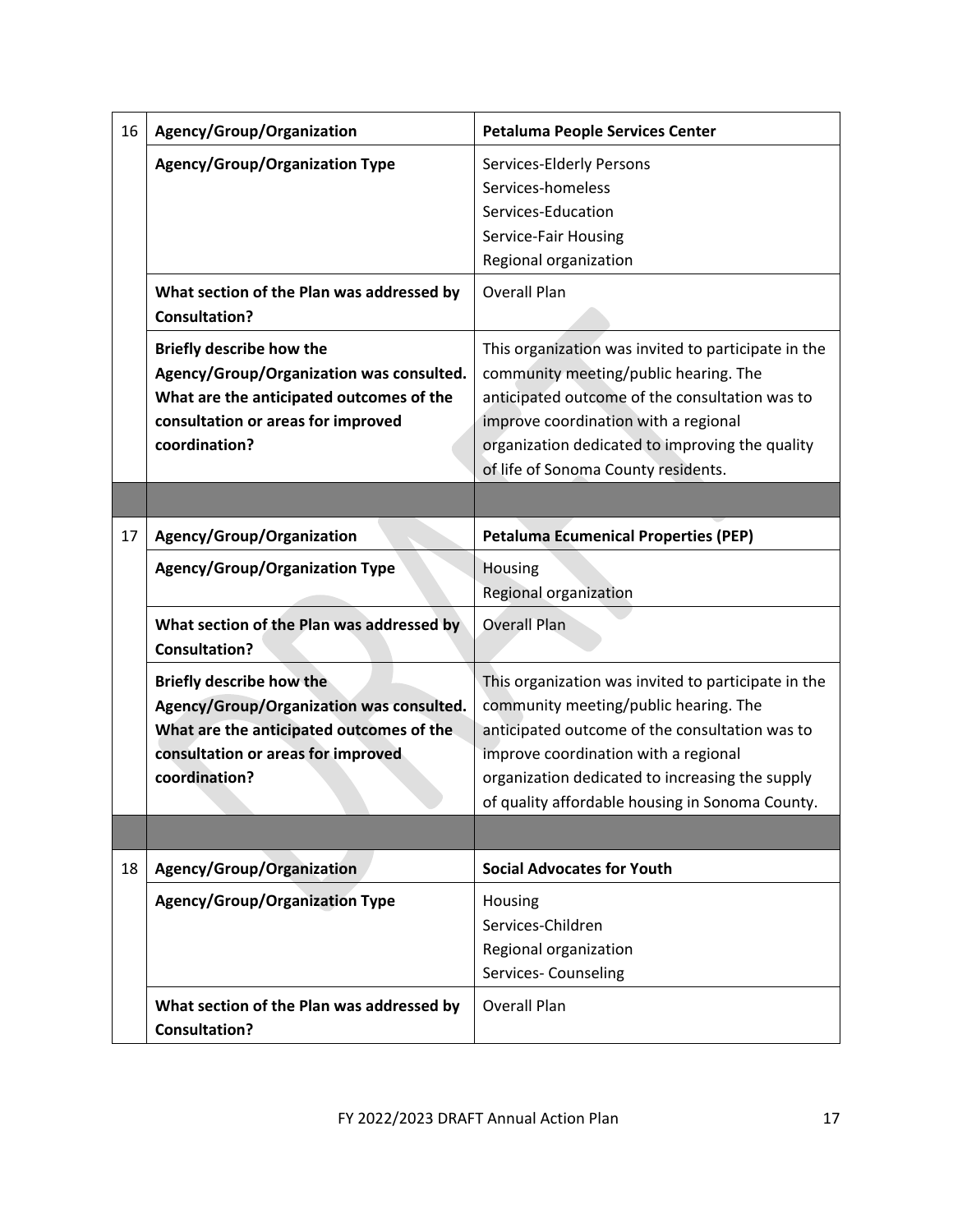|    | <b>Briefly describe how the</b><br>Agency/Group/Organization was consulted.<br>What are the anticipated outcomes of the<br>consultation or areas for improved<br>coordination? | This organization was invited to participate in the<br>community meeting/public hearing. The<br>anticipated outcome of the consultation was to<br>improve coordination with a regional<br>organization dedicated to reducing homelessness<br>amongst at-risk youth.                                                                    |
|----|--------------------------------------------------------------------------------------------------------------------------------------------------------------------------------|----------------------------------------------------------------------------------------------------------------------------------------------------------------------------------------------------------------------------------------------------------------------------------------------------------------------------------------|
|    |                                                                                                                                                                                |                                                                                                                                                                                                                                                                                                                                        |
| 19 | Agency/Group/Organization                                                                                                                                                      | <b>Sonoma County Continuum of Care</b>                                                                                                                                                                                                                                                                                                 |
|    | <b>Agency/Group/Organization Type</b>                                                                                                                                          | Housing<br>Services-Children<br>Services-Elderly Persons<br>Services-Persons with Disabilities<br>Services-Victims of Domestic Violence<br>Services-homeless<br>Services-Health<br>Other government - County<br>Regional organization                                                                                                  |
|    | What section of the Plan was addressed by<br><b>Consultation?</b>                                                                                                              | Overall Plan                                                                                                                                                                                                                                                                                                                           |
|    | <b>Briefly describe how the</b><br>Agency/Group/Organization was consulted.<br>What are the anticipated outcomes of the<br>consultation or areas for improved<br>coordination? | This organization and its 30-member agencies<br>were invited to participate in the community<br>meeting/public hearing. The anticipated outcome<br>of the consultation was to improve coordination<br>with a regional organization dedicated to<br>coordinating housing and services funding for<br>homeless families and individuals. |
| 20 | Agency/Group/Organization                                                                                                                                                      | <b>Vietnam Veterans of California</b>                                                                                                                                                                                                                                                                                                  |
|    | <b>Agency/Group/Organization Type</b>                                                                                                                                          | Housing<br>Services-homeless<br>Services-Employment<br>Regional organization                                                                                                                                                                                                                                                           |
|    | What section of the Plan was addressed by<br><b>Consultation?</b>                                                                                                              | <b>Overall Plan</b>                                                                                                                                                                                                                                                                                                                    |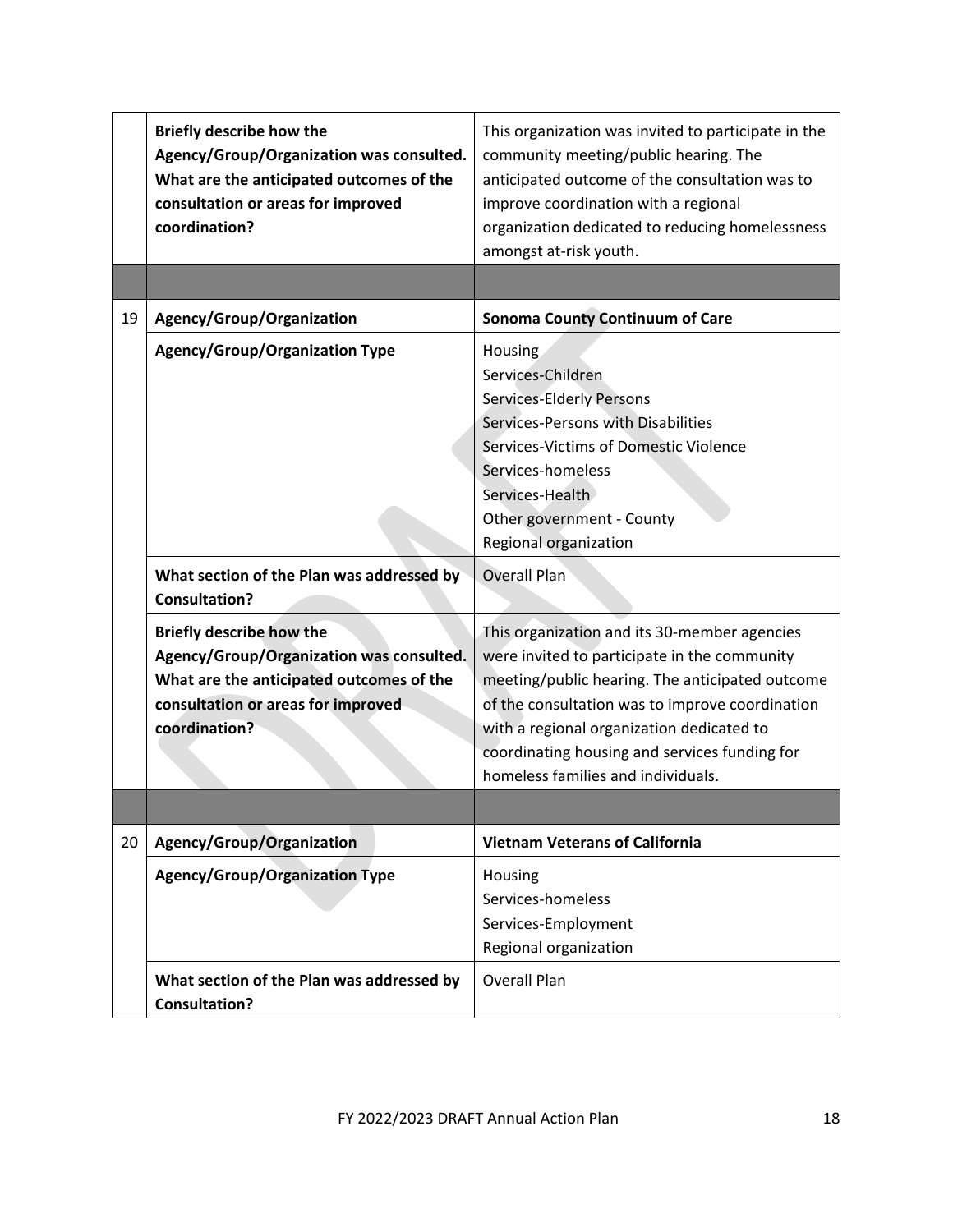|    | <b>Briefly describe how the</b><br>Agency/Group/Organization was consulted.<br>What are the anticipated outcomes of the<br>consultation or areas for improved<br>coordination? | This organization was invited to participate in the<br>community meeting/public hearing. The<br>anticipated outcome of the consultation was to<br>improve coordination with a regional organization<br>dedicated to preventing homelessness, providing<br>housing, and offering counseling to Vietnam-era<br>Veterans. |
|----|--------------------------------------------------------------------------------------------------------------------------------------------------------------------------------|------------------------------------------------------------------------------------------------------------------------------------------------------------------------------------------------------------------------------------------------------------------------------------------------------------------------|
|    |                                                                                                                                                                                |                                                                                                                                                                                                                                                                                                                        |
| 21 | Agency/Group/Organization                                                                                                                                                      | <b>Women's Recovery Services</b>                                                                                                                                                                                                                                                                                       |
|    | <b>Agency/Group/Organization Type</b>                                                                                                                                          | Housing<br><b>Services-Victims of Domestic Violence</b><br>Services-Health<br>Services-Education<br>Regional organization                                                                                                                                                                                              |
|    | What section of the Plan was addressed by<br><b>Consultation?</b>                                                                                                              | <b>Overall Plan</b>                                                                                                                                                                                                                                                                                                    |
|    | <b>Briefly describe how the</b><br>Agency/Group/Organization was consulted.<br>What are the anticipated outcomes of the<br>consultation or areas for improved<br>coordination? | This organization was invited to participate in the<br>community meeting/public hearing. The<br>anticipated outcome of the consultation was to<br>improve coordination with a regional<br>organization dedicated to preventing<br>homelessness and providing housing to women<br>with children.                        |
|    |                                                                                                                                                                                |                                                                                                                                                                                                                                                                                                                        |
| 22 | <b>Agency/Group/Organization</b>                                                                                                                                               | <b>YWCA of Sonoma County</b>                                                                                                                                                                                                                                                                                           |
|    | <b>Agency/Group/Organization Type</b>                                                                                                                                          | Housing<br>Services-Victims of Domestic Violence<br>Regional organization                                                                                                                                                                                                                                              |
|    | What section of the Plan was addressed by<br><b>Consultation?</b>                                                                                                              | <b>Overall Plan</b>                                                                                                                                                                                                                                                                                                    |
|    | <b>Briefly describe how the</b><br>Agency/Group/Organization was consulted.<br>What are the anticipated outcomes of the<br>consultation or areas for improved<br>coordination? | This organization was invited to participate in the<br>community meeting/public hearing. The<br>anticipated outcome of the consultation was to<br>improve coordination with a regional<br>organization dedicated to providing affordable<br>housing for abused women.                                                  |

**Table 2 – Agencies, groups, organizations who participated**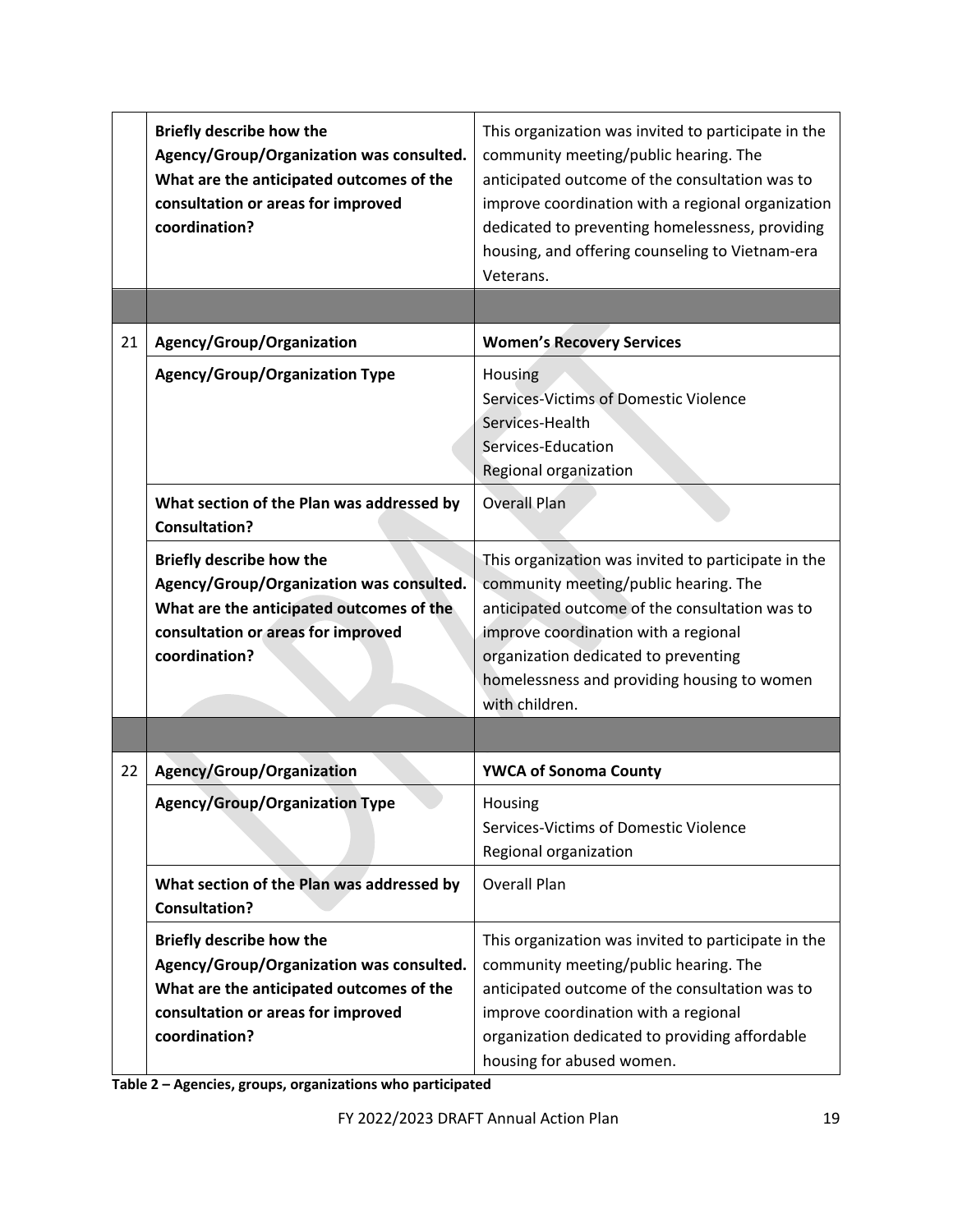### **Identify any Agency Types not consulted and provide rationale for not consulting**

All groups were either consulted or invited to participate in the Plan process. No groups were excluded.

| Name of Plan               | <b>Lead Organization</b> | How do the goals of your Strategic<br>Plan overlap with the goals of each<br>plan? |
|----------------------------|--------------------------|------------------------------------------------------------------------------------|
| Continuum of Care          | Sonoma County CDC        | As the largest City in CoC, Santa Rosa                                             |
|                            |                          | has a seat on its governing body                                                   |
|                            |                          | ensuring coordination with the                                                     |
|                            |                          | consolidated planning process.                                                     |
| Sonoma County Consolidated | Sonoma County CDC        | The County Consolidated Plan                                                       |
| Plan                       |                          | reflects the intended programs and                                                 |
|                            |                          | funding for non-entitlement                                                        |
|                            |                          | jurisdictions in Sonoma County. As                                                 |
|                            |                          | the largest City in the MSA, Santa                                                 |
|                            |                          | Rosa must ensure coordination with                                                 |
|                            |                          | Sonoma County's Consolidated                                                       |
|                            |                          | Planning process.                                                                  |

#### **Other local/regional/state/federal planning efforts considered when preparing the Plan**

**Table 3 – Other local / regional / federal planning efforts**

## **Narrative (optional)**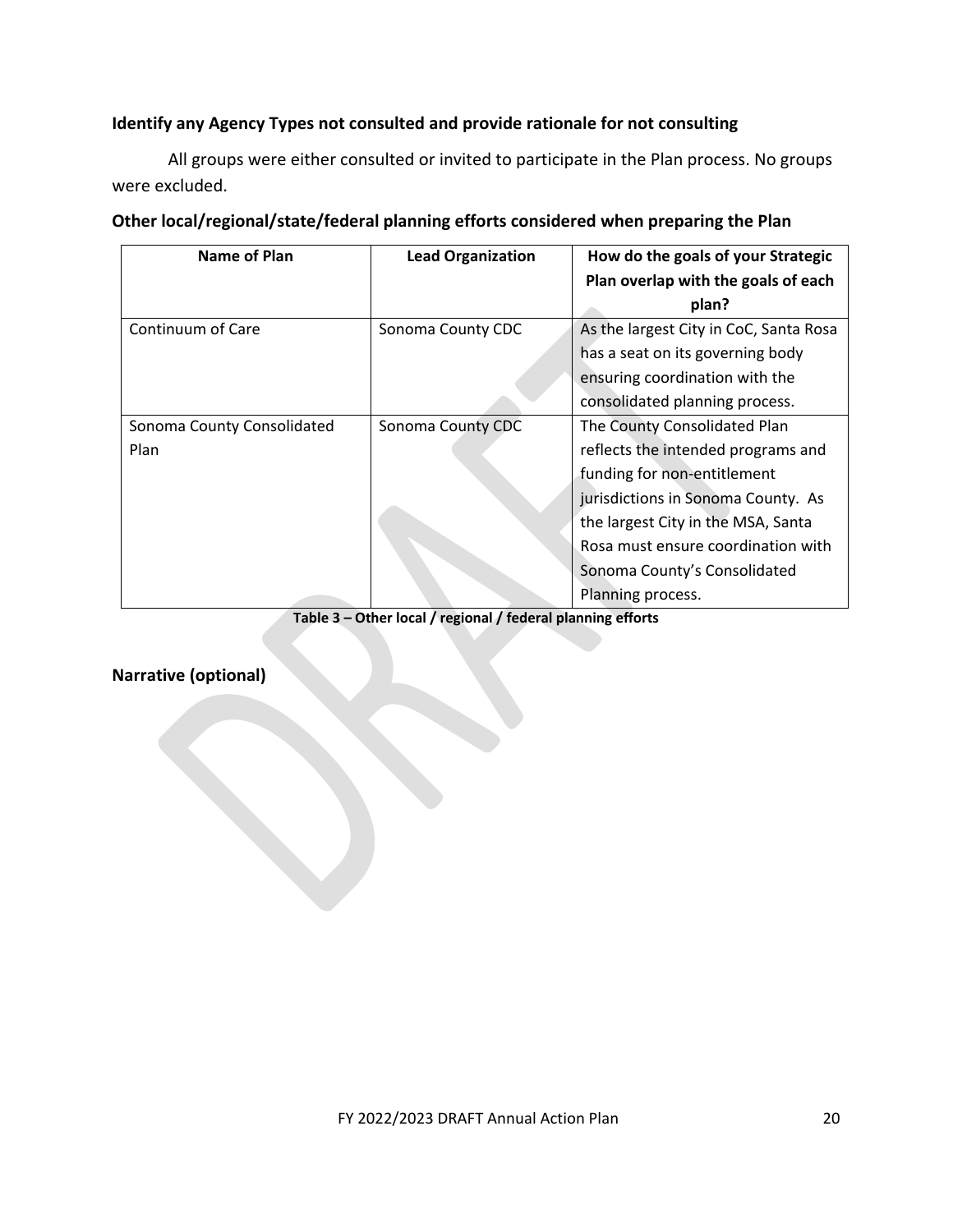# <span id="page-20-0"></span>**AP-12 Participation – 91.105, 91.200(c)**

# **1. Summary of citizen participation process/Efforts made to broaden citizen participation Summarize citizen participation process and how it impacted goal-setting**

To ensure maximum participation in this Plan process among all populations and to properly address issues and concerns, the City has developed its Citizen Participation Plan (CPP). The CPP describes actions to be taken to involve residents in the development of the Consolidated Plan, Substantial Amendments to the Consolidated Plan, Minor Amendments to the Consolidated Plan, the Annual Action Plan, the Consolidated Annual Performance Evaluation Report (CAPER). The CPP can be found on the City's website at [https://srcity.org/767/State-Federal-Reports.](https://srcity.org/767/State-Federal-Reports) The CPP includes the following components:

- 1. Access to Meetings, Information, Records;
- 2. Technical Assistance;
- 3. Public Notices;
- 4. Publication of Draft Documents;
- 5. Public Hearings/Public Meetings;
- 6. Public Comments;
- 7. Availability of Final Documents;
- 8. Response to Complaints; and
- 9. Process for Amendments to the Plan.

Public participation in development of the Plan is encouraged. In addition to publishing notices in the Press Democrat newspaper, notices of public meetings/hearings were also published online in English and in Spanish by La Voz, a bilingual newspaper. The City provides bilingual translators and signing or captioning services for the hearing impaired when requested. Public meeting/hearing sites, when meeting in person, are Americans with Disabilities (ADA)-compliant and near public transportation.

Upon request, the City will provide appropriate auxiliary aids or services for those individuals who have hearing, sight or speech impairments, in order to participate in City programs or activities. The City's website is available in 20 languages, and there is an ongoing requirement that agencies receiving funds from the City utilize a variety of methods to reach the broadest population possible. A full discussion of the City's Accessibility Policy is located at [https://srcity.org/200/Americans-With-Disabilities-Act.](https://srcity.org/200/Americans-With-Disabilities-Act)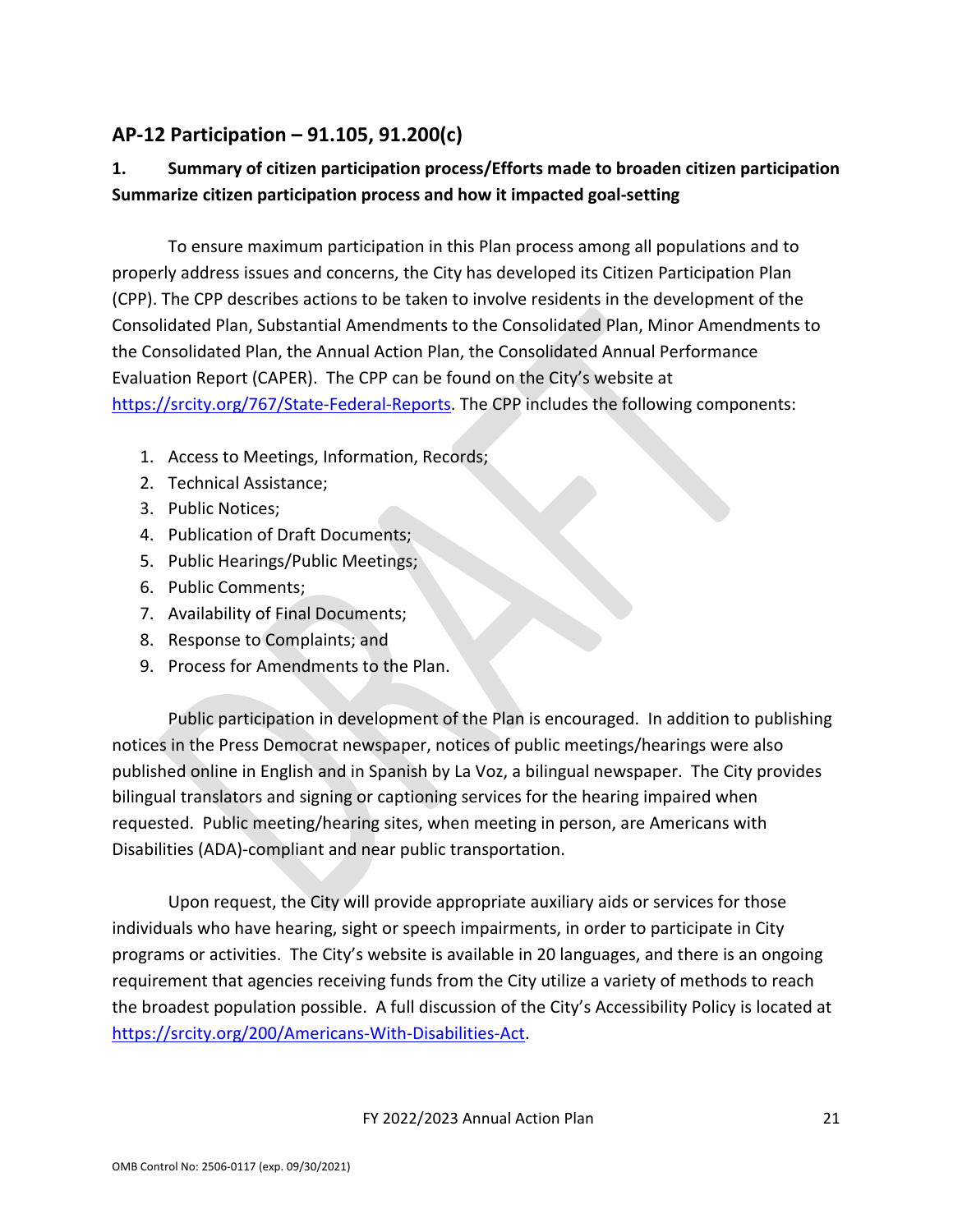# **Citizen Participation Outreach**

| Sort<br>Order | Mode of<br>Outreach                 | <b>Target of</b><br>Outreach                                                                                                                                                                             | Summary of<br>response/attendance                                                                                                                                                                                                                                                                            | comments<br>received | <b>Summary of Summary of</b><br>comments<br>not accepted<br>and reasons | URL<br>(If applicable) |
|---------------|-------------------------------------|----------------------------------------------------------------------------------------------------------------------------------------------------------------------------------------------------------|--------------------------------------------------------------------------------------------------------------------------------------------------------------------------------------------------------------------------------------------------------------------------------------------------------------|----------------------|-------------------------------------------------------------------------|------------------------|
| 1             | Virtual<br>Public<br><b>Meeting</b> | Minorities,<br>Non-English Speaking -<br>Specify other<br>language: Spanish,<br>Persons with<br>disabilities, Non-<br>targeted/broad<br>community,<br><b>Residents of Public</b><br>and Assisted Housing | The City hosted a virtual<br>public meeting on<br>February 4, 2022 to allow<br>the public to provide<br>input on the proposed use<br>of funds in the FY<br>2022/2023 Action Plan. The<br>City also solicited public<br>services<br>funding applications.                                                     | None.                | None.                                                                   | www.srcity.org         |
| 2             | Virtual<br>Public<br>Hearing        | Non-targeted/broad<br>community                                                                                                                                                                          | The City tentatively expects<br>to hold a hybrid (in person<br>and virtual) public hearing<br>at the June 7, 2022 City<br><b>Council Meeting to allow</b><br>the public to provide input<br>on the proposed use of<br>funds in the FY 2022/2023<br>Action Plan and to<br>authorize the submission to<br>HUD. | None.                | None.                                                                   | www.srcity.org         |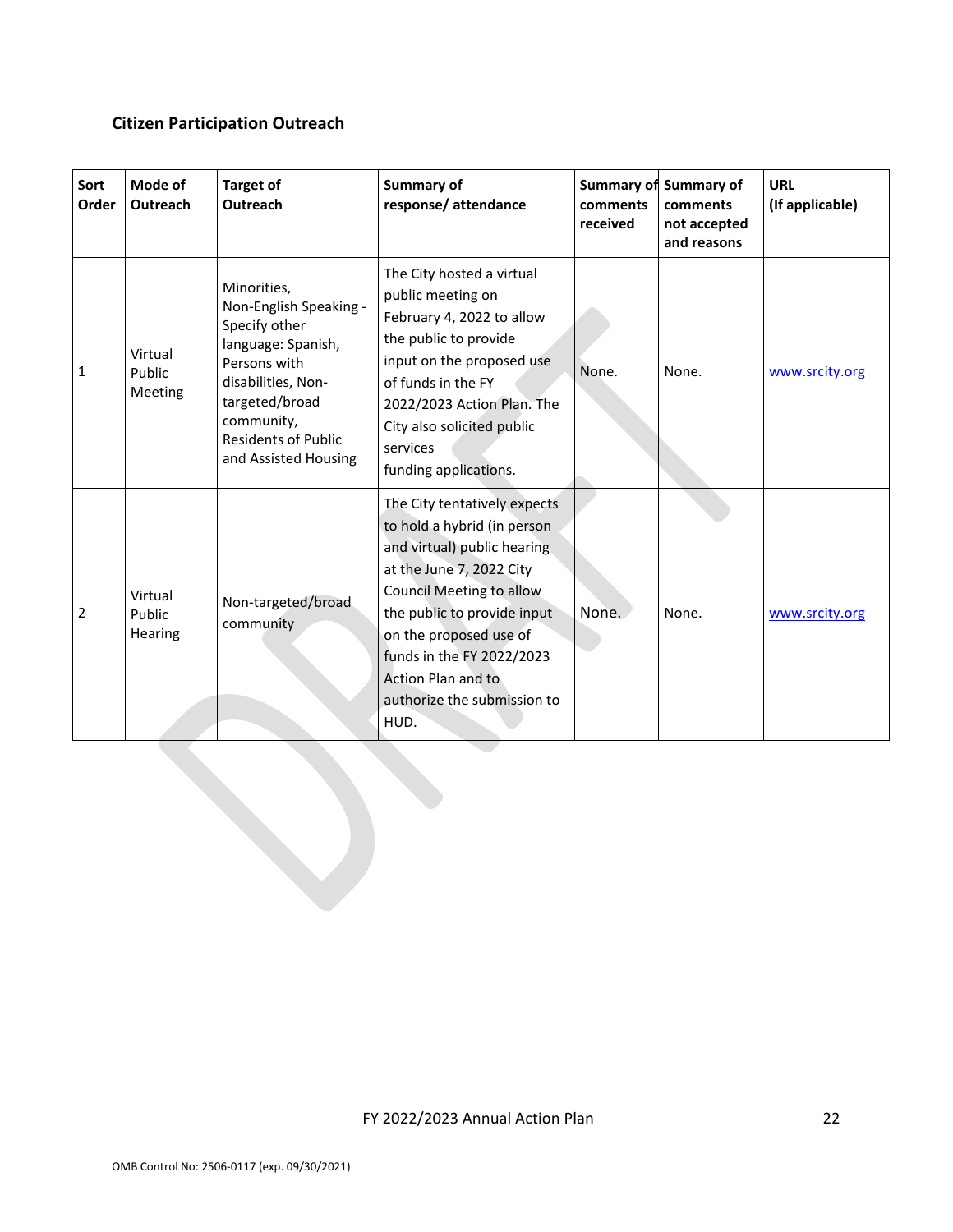| Sort<br>Order | Mode of<br>Outreach           | <b>Target of</b><br>Outreach                                                                                  | Summary of<br>response/attendance                                                                                                                                                                                                                                                                                                                                                                                                                                                                                                                                                                                                                                                                                                                                                                                                                                                                                                                                                                                                                               | comments<br>received | <b>Summary of Summary of</b><br>comments<br>not accepted<br>and reasons | <b>URL</b><br>(If applicable) |
|---------------|-------------------------------|---------------------------------------------------------------------------------------------------------------|-----------------------------------------------------------------------------------------------------------------------------------------------------------------------------------------------------------------------------------------------------------------------------------------------------------------------------------------------------------------------------------------------------------------------------------------------------------------------------------------------------------------------------------------------------------------------------------------------------------------------------------------------------------------------------------------------------------------------------------------------------------------------------------------------------------------------------------------------------------------------------------------------------------------------------------------------------------------------------------------------------------------------------------------------------------------|----------------------|-------------------------------------------------------------------------|-------------------------------|
| 3             | Newspaper<br>Public<br>Notice | Minorities<br>Non-English Speaking -<br>Specify other language:<br>Spanish<br>Non-targeted/broad<br>community | Notices for the February 4,<br>2022, community meeting<br>were posted<br>in the Press Democrat, La<br>Voz Bilingual Newspaper<br>(English/Spanish), and the<br>City website. The City had<br>intended to hold a hybrid<br>public hearing on April 26,<br>2022, but has postponed<br>that hearing to June 7, 2022<br>to provide additional time<br>for HUD to release the<br>funding allocations. A public<br>notice for Action Plan<br>Comment period and notice<br>of tentative meeting was<br>posted in the Press<br>Democrat, La Voz Bilingual<br>Newspaper<br>(English/Spanish) and the<br>City's website on March 11,<br>2022 and again on May 3,<br>2022 A draft Action Plan<br>was available for public<br>review between March 11,<br>2022 and April 11, 2022. An<br>updated draft reflecting<br>guidance provided by HUD<br>in CPD-22-05 and March 25,<br>2022 is available to the<br>public electronically at<br>http://srcity.org/767/State-<br>Federal-Reports for the 30-<br>day public comment period<br>from May 3, 2022, until<br>June 3, 2022. | None.                | None.                                                                   | www.srcity.org                |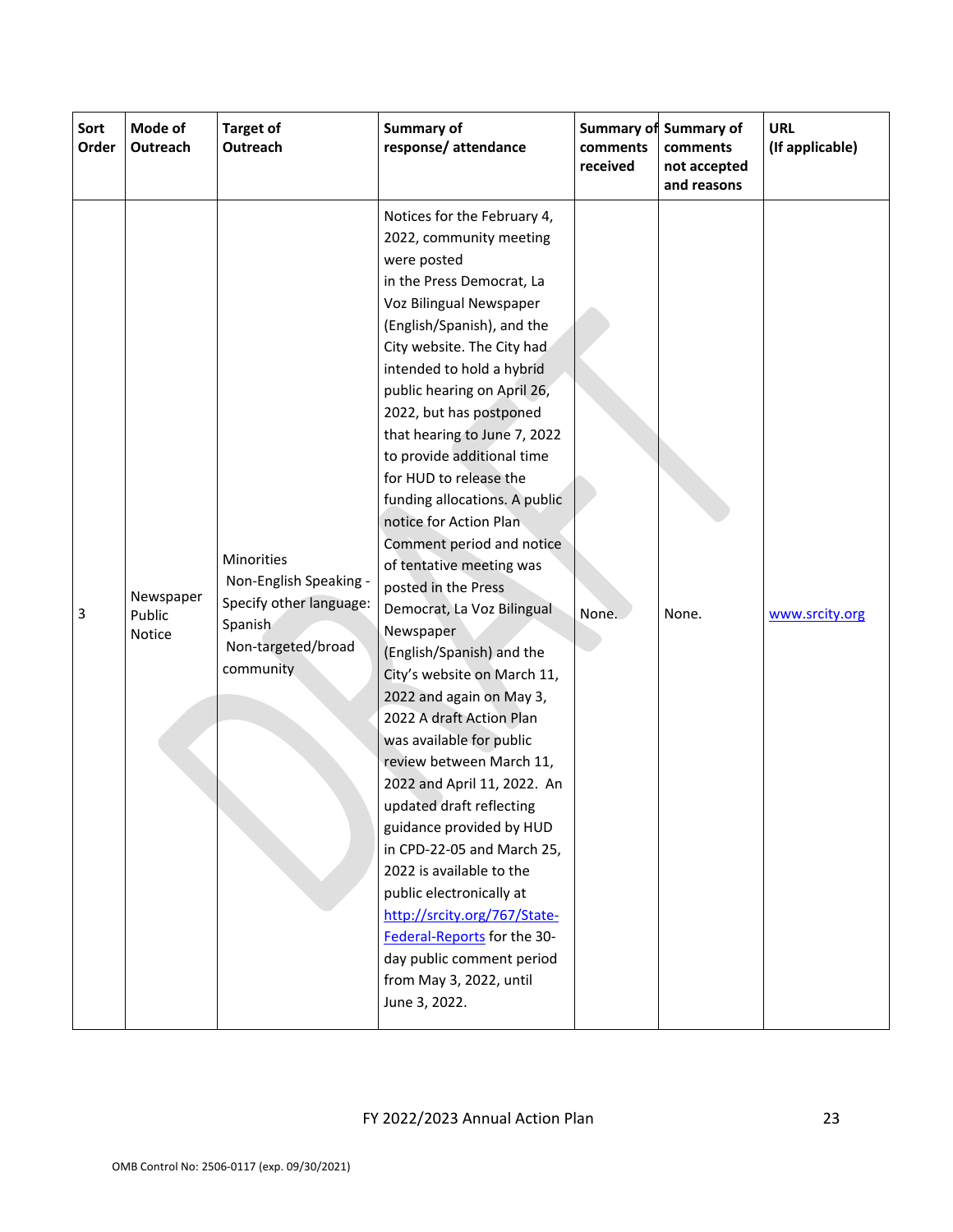| Sort<br>Order | Mode of<br>Outreach  | <b>Target of</b><br>Outreach                                                                                                                                                                  | Summary of<br>response/attendance                                                                                                                                                                                                                                                                                                          | <b>Summary of</b><br>comments<br>received | Summary of<br>comments<br>not accepted<br>and reasons | URL<br>(If applicable) |
|---------------|----------------------|-----------------------------------------------------------------------------------------------------------------------------------------------------------------------------------------------|--------------------------------------------------------------------------------------------------------------------------------------------------------------------------------------------------------------------------------------------------------------------------------------------------------------------------------------------|-------------------------------------------|-------------------------------------------------------|------------------------|
| 4             | Internet<br>Outreach | Minorities,<br>Non-English Speaking -<br>Specify other language:<br>Spanish, Persons with<br>disabilities,<br>Non-targeted/broad<br>community, Residents<br>of Public and Assisted<br>Housing | Notices of the Community<br>meeting (in English and<br>Spanish) were posted to the<br>City's website, La Voz<br>website. News items were<br>added to the HCS and City<br>homepages, and an article<br>requesting public comment<br>was published in the City<br>Connections newsletter.                                                    | <b>TBD</b>                                | <b>TBD</b>                                            | www.srcity.org         |
| 5             | Email                | Non-targeted/<br>broad community                                                                                                                                                              | The notice of the Draft<br>Action Plan availability was<br>distributed via email to the<br>Sonoma County Continuum<br>of Care (40+ agencies);<br>Housing Authority, and<br><b>Community Advisory Board;</b><br>various neighborhood<br>associations, and social<br>service agencies,<br>individuals, and affordable<br>housing developers. | <b>TBD</b>                                | <b>TBD</b>                                            | www.srcity.org         |

**Table 4 – Citizen Participation Outreach**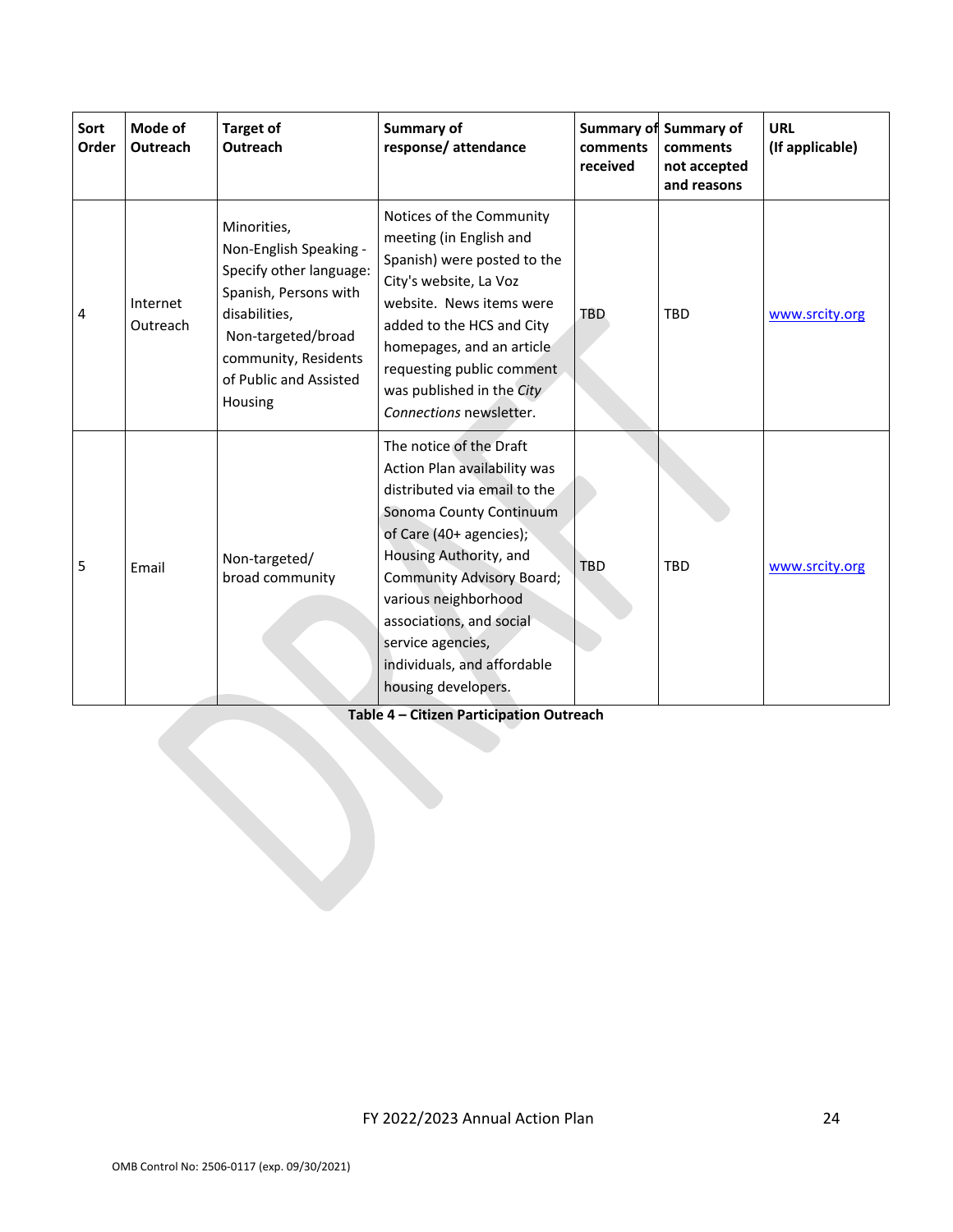# **Expected Resources**

# <span id="page-24-1"></span><span id="page-24-0"></span>**AP-15 Expected Resources – 91.220(c)(1,2)**

#### **Introduction**

The City estimates it will receive \$1,498,757 in Fiscal Year 2022/2023 in CDBG funding. CDBG is used by the City for Public Services, Housing Activities and Administrative Costs. The City estimates it will receive \$755,307 in HOME funding for Fiscal Year 2022/2023. HOME funds will be used for housing activities and administrative costs; 15% of HOME funding is allocated to CHDOs. The City estimates it will receive \$481,043 in HOPWA funding for Fiscal Year 2022/2023. The table below provides a breakdown of these anticipated resources.

All proposed activities' budgets will be proportionally increased or decreased from the estimated funding levels to match actual allocation amounts. Should additional allocations be made by HUD, the City will undertake amendments to the appropriate plans to incorporate the funds.

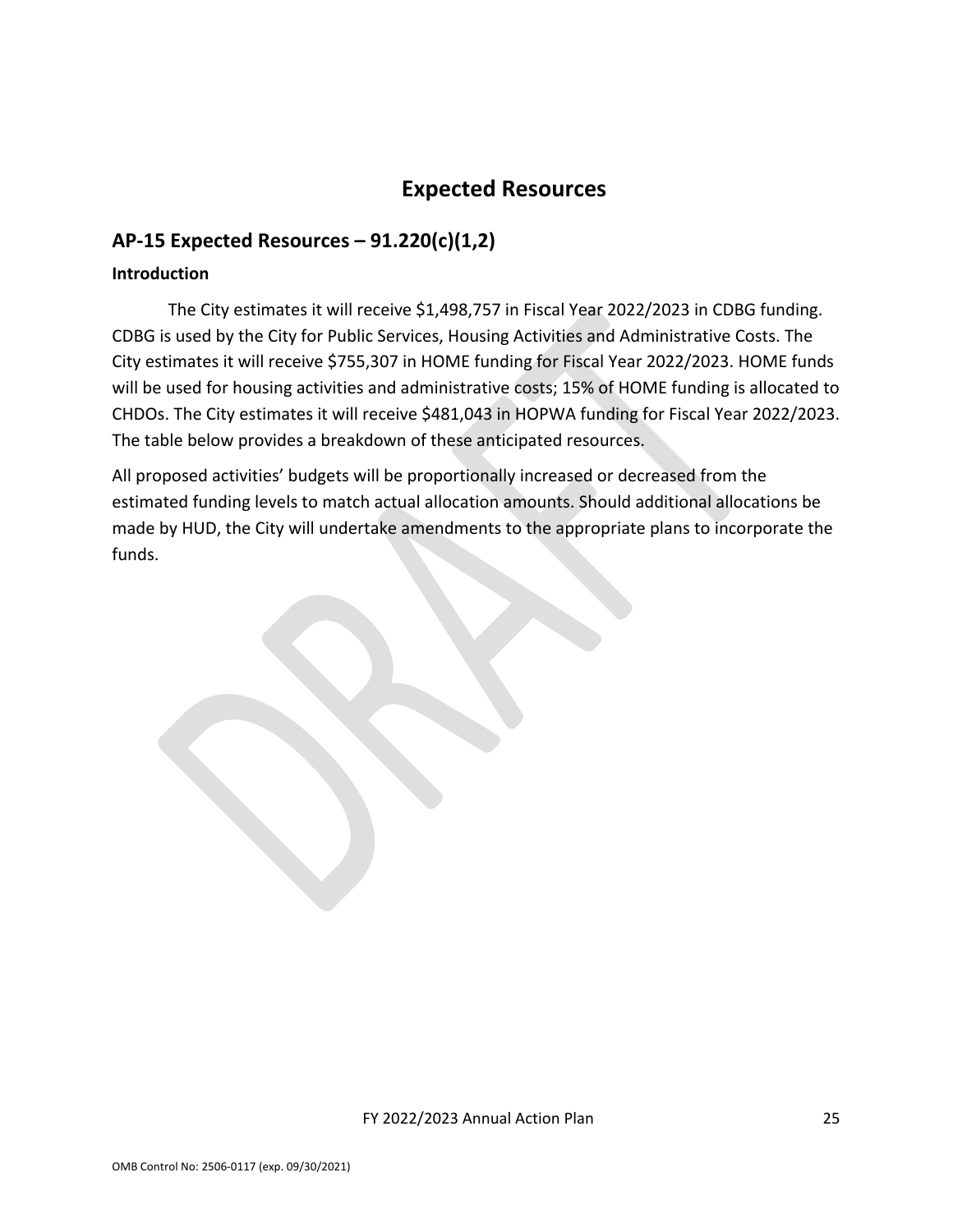# **Anticipated Resources**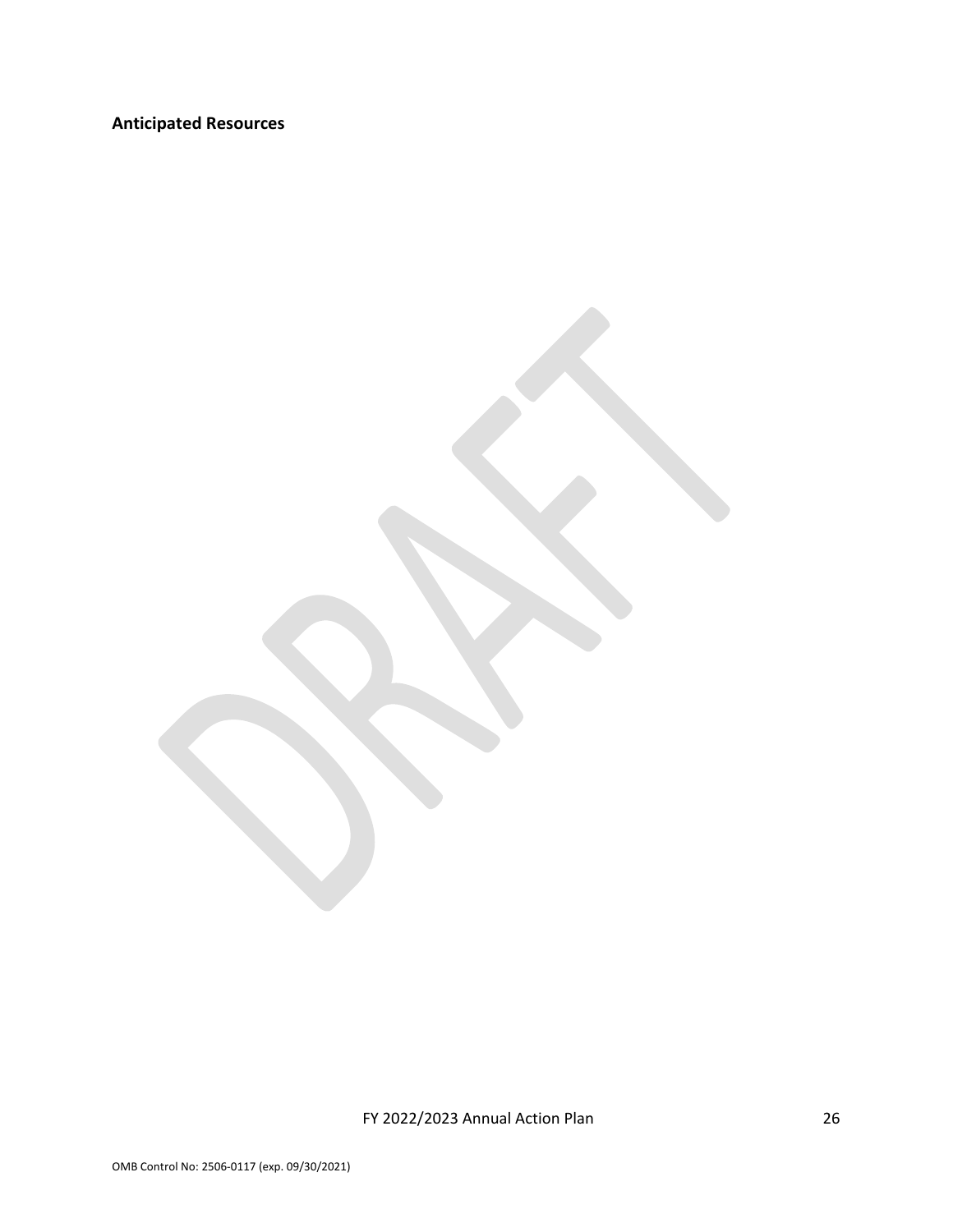| Program     | <b>Source</b> | <b>Uses</b>            |                    |          | <b>Expected Amount Available Year 2</b> |             | <b>Expected</b>  | <b>Narrative</b>   |
|-------------|---------------|------------------------|--------------------|----------|-----------------------------------------|-------------|------------------|--------------------|
|             | of            | of                     | Annual             | Program  | <b>Prior Year</b>                       | Total:      | Amount           | <b>Description</b> |
|             | <b>Funds</b>  | <b>Funds</b>           | <b>Allocation:</b> | Income:  | <b>Resources:</b>                       | \$          | <b>Available</b> |                    |
|             |               |                        | \$                 | \$       | \$                                      |             | Remainder        |                    |
|             |               |                        |                    |          |                                         |             | of ConPlan       |                    |
|             |               |                        |                    |          |                                         |             | \$               |                    |
| <b>CDBG</b> | Public-       | Acquisition,           | \$1,498,757        | \$80,000 | \$420,712                               | \$1,999,469 | \$1,578,757      | Expected           |
|             | Federal       | Admin &                |                    |          |                                         |             |                  | Resources          |
|             |               | Planning,              |                    |          |                                         |             |                  | based on           |
|             |               | Economic Dev,          |                    |          |                                         |             |                  | 2021/2022          |
|             |               | Housing,               |                    |          |                                         |             |                  | allocation +       |
|             |               | Public                 |                    |          |                                         |             |                  | anticipated        |
|             |               | Improvements,          |                    |          |                                         |             |                  | program            |
|             |               | <b>Public Services</b> |                    |          |                                         |             |                  | income. The        |
|             |               |                        |                    |          |                                         |             |                  | budgets will       |
|             |               |                        |                    |          |                                         |             |                  | be                 |
|             |               |                        |                    |          |                                         |             |                  | proportionally     |
|             |               |                        |                    |          |                                         |             |                  | increased or       |
|             |               |                        |                    |          |                                         |             |                  | decreased          |
|             |               |                        |                    |          |                                         |             |                  | from the           |
|             |               |                        |                    |          |                                         |             |                  | estimated          |
|             |               |                        |                    |          |                                         |             |                  | funding levels     |
|             |               |                        |                    |          |                                         |             |                  | to match           |
|             |               |                        |                    |          |                                         |             |                  | actual             |
|             |               |                        |                    |          |                                         |             |                  | allocation         |
|             |               |                        |                    |          |                                         |             |                  | amounts.           |
| <b>HOME</b> | Public-       | Acquisition,           | \$755,307          | \$60,000 | \$256,803                               | \$1,072,110 | \$815,307        | Expected           |
|             | Federal       | Homebuyer              |                    |          |                                         |             |                  | Resources are      |
|             |               | Assistance,            |                    |          |                                         |             |                  | based on           |
|             |               | Homeowner              |                    |          |                                         |             |                  | 2021/2022          |
|             |               | Rehab,                 |                    |          |                                         |             |                  | allocation +       |
|             |               | Multifamily            |                    |          |                                         |             |                  | anticipated        |
|             |               | rental new             |                    |          |                                         |             |                  | program            |
|             |               | const.,                |                    |          |                                         |             |                  | income. The        |
|             |               | Ownership              |                    |          |                                         |             |                  | budget will be     |
|             |               | new const.,            |                    |          |                                         |             |                  | proportionally     |
|             |               | TBRA, CHDO             |                    |          |                                         |             |                  | increased or       |
|             |               | Operating              |                    |          |                                         |             |                  | decreased          |
|             |               | Expenses               |                    |          |                                         |             |                  | from the           |
|             |               |                        |                    |          |                                         |             |                  | estimated          |
|             |               |                        |                    |          |                                         |             |                  | funding levels     |
|             |               |                        |                    |          |                                         |             |                  | to match           |
|             |               |                        |                    |          |                                         |             |                  | actual             |
|             |               |                        |                    |          |                                         |             |                  | allocation         |
|             |               |                        |                    |          |                                         |             |                  | amounts            |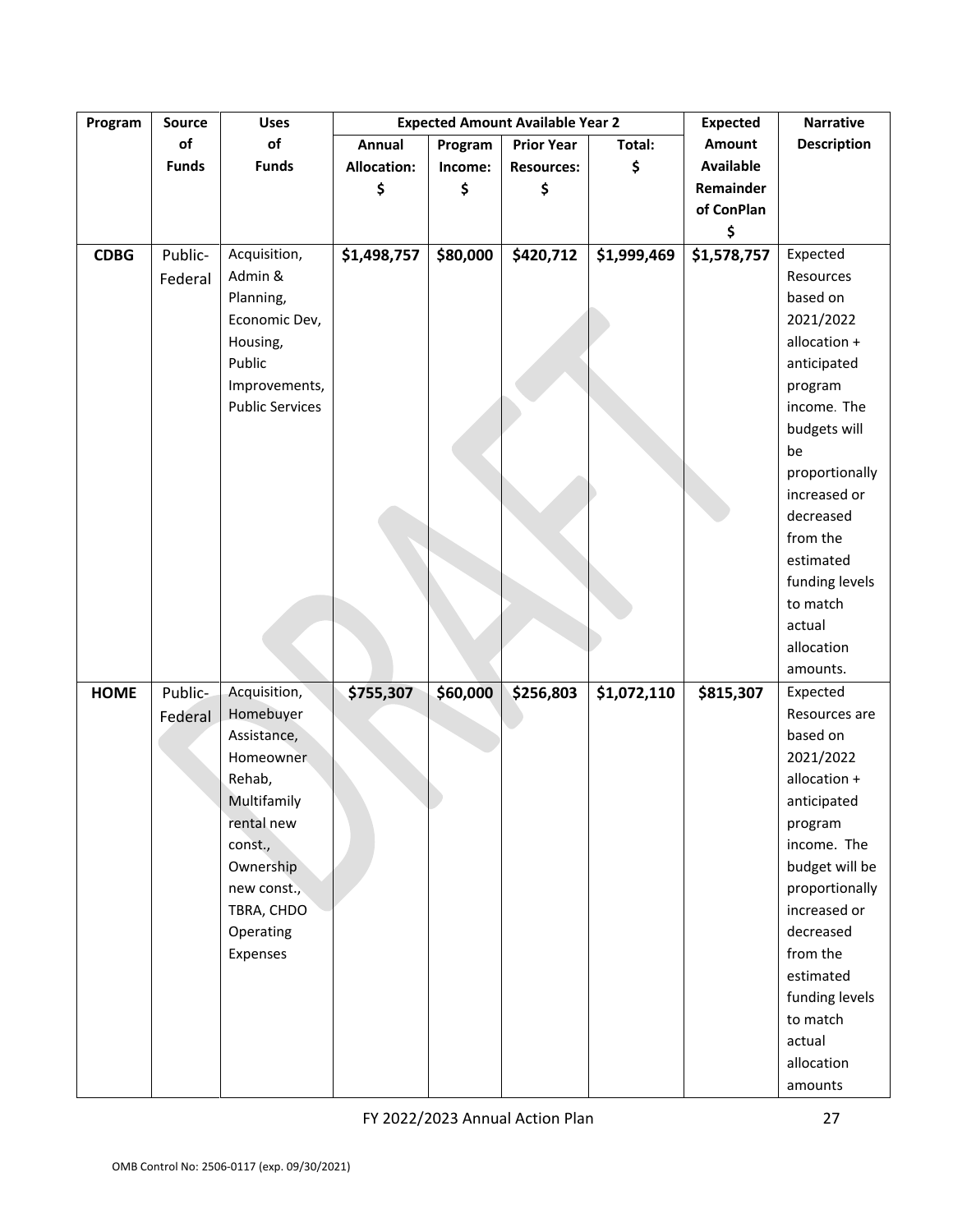| <b>HOPWA</b> | Public- | Permanent         | \$481,043 | \$0 | \$0 | \$481,043 | \$481,043 | Expected       |
|--------------|---------|-------------------|-----------|-----|-----|-----------|-----------|----------------|
|              | Federal | housing           |           |     |     |           |           | Resources are  |
|              |         | placement,        |           |     |     |           |           | based on the   |
|              |         | Short-term or     |           |     |     |           |           | lesser of two  |
|              |         | transitional      |           |     |     |           |           | scenarios      |
|              |         | housing           |           |     |     |           |           | provided by    |
|              |         | facilities, Short |           |     |     |           |           | HUD in its     |
|              |         | Term Rent         |           |     |     |           |           | December       |
|              |         | Mortgage          |           |     |     |           |           | 2021 HOPWA     |
|              |         | Utility           |           |     |     |           |           | allocation     |
|              |         | Assistance        |           |     |     |           |           | update         |
|              |         | (STRMU),          |           |     |     |           |           | memorandum.    |
|              |         | Supportive        |           |     |     |           |           | The budget     |
|              |         | services, TBRA    |           |     |     |           |           | will be        |
|              |         |                   |           |     |     |           |           | proportionally |
|              |         |                   |           |     |     |           |           | increased or   |
|              |         |                   |           |     |     |           |           | decreased      |
|              |         |                   |           |     |     |           |           | from the       |
|              |         |                   |           |     |     |           |           | estimated      |
|              |         |                   |           |     |     |           |           | funding levels |
|              |         |                   |           |     |     |           |           | to match       |
|              |         |                   |           |     |     |           |           | actual         |
|              |         |                   |           |     |     |           |           | allocation     |
|              |         |                   |           |     |     |           |           | amounts        |

Table 5 - Expected Resources – Priority Table

# **Explain how federal funds will leverage those additional resources (private, state and local funds), including a description of how matching requirements will be satisfied**

CDBG and HOME funds are often coupled with local funds to allow projects to compete for additional funding provided by tax credits, bonds, or state financing programs. An investment from the City makes projects more competitive for a variety of funding sources. As in the past, the City will be as creative as possible in finding other sources of funding from local, state, federal, and private sources to develop and deliver efficient and cost-effective projects.

The City obtains HOME Match funds from the property tax welfare exemption on properties that have received HOME funding from the City. As of Fiscal Year 2020/2021, (the most recently completed federal reporting year), 26 properties contributed to Santa Rosa's HOME Match requirement, generating approximately \$1.8 million. The City reports annually on HOME Match funds in the CAPER. The City is awaiting the exact funding amounts for Fiscal Year 2022/2023 from HUD and will update this Draft and will proportionately increase or decrease the activities' budgets with the final dollar amounts upon receipt.

## FY 2022/2023 Annual Action Plan 28 **If appropriate, describe publicly owned land or property located within the jurisdiction that**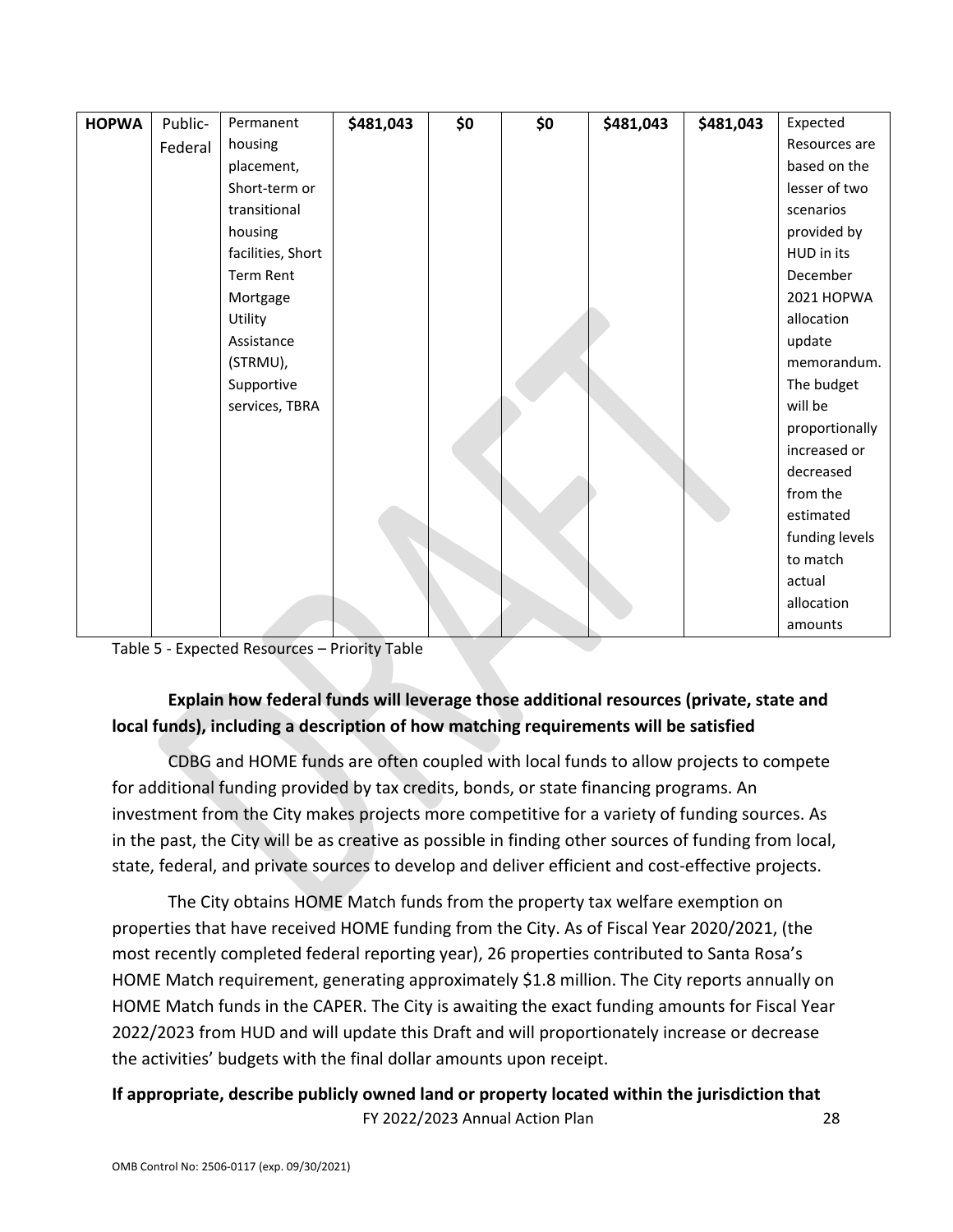**may be used to address the needs identified in the plan**

Not applicable

**Discussion**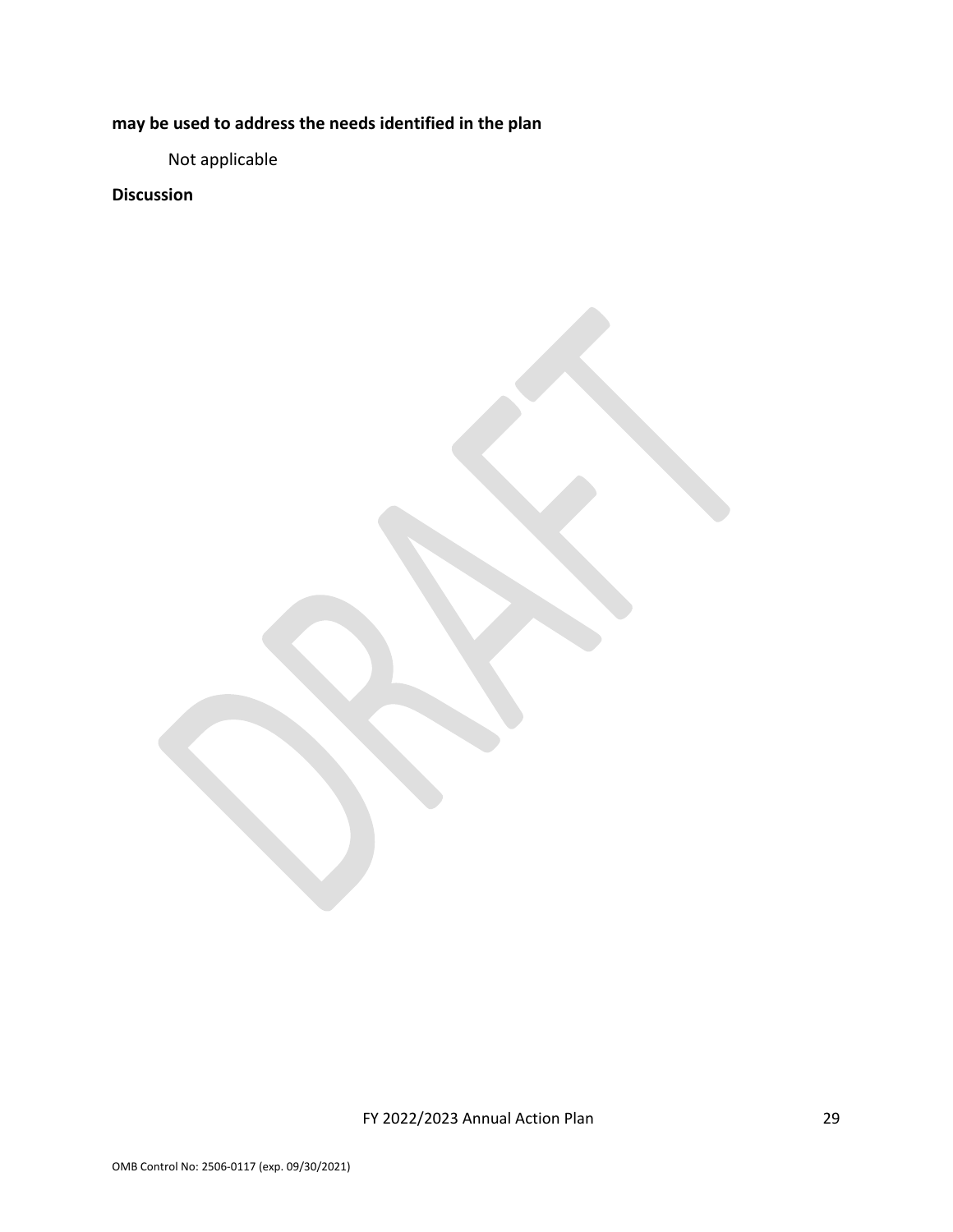# <span id="page-29-0"></span>**Annual Goals and Objectives AP-20 Annual Goals and Objectives**

**Goals Summary Information**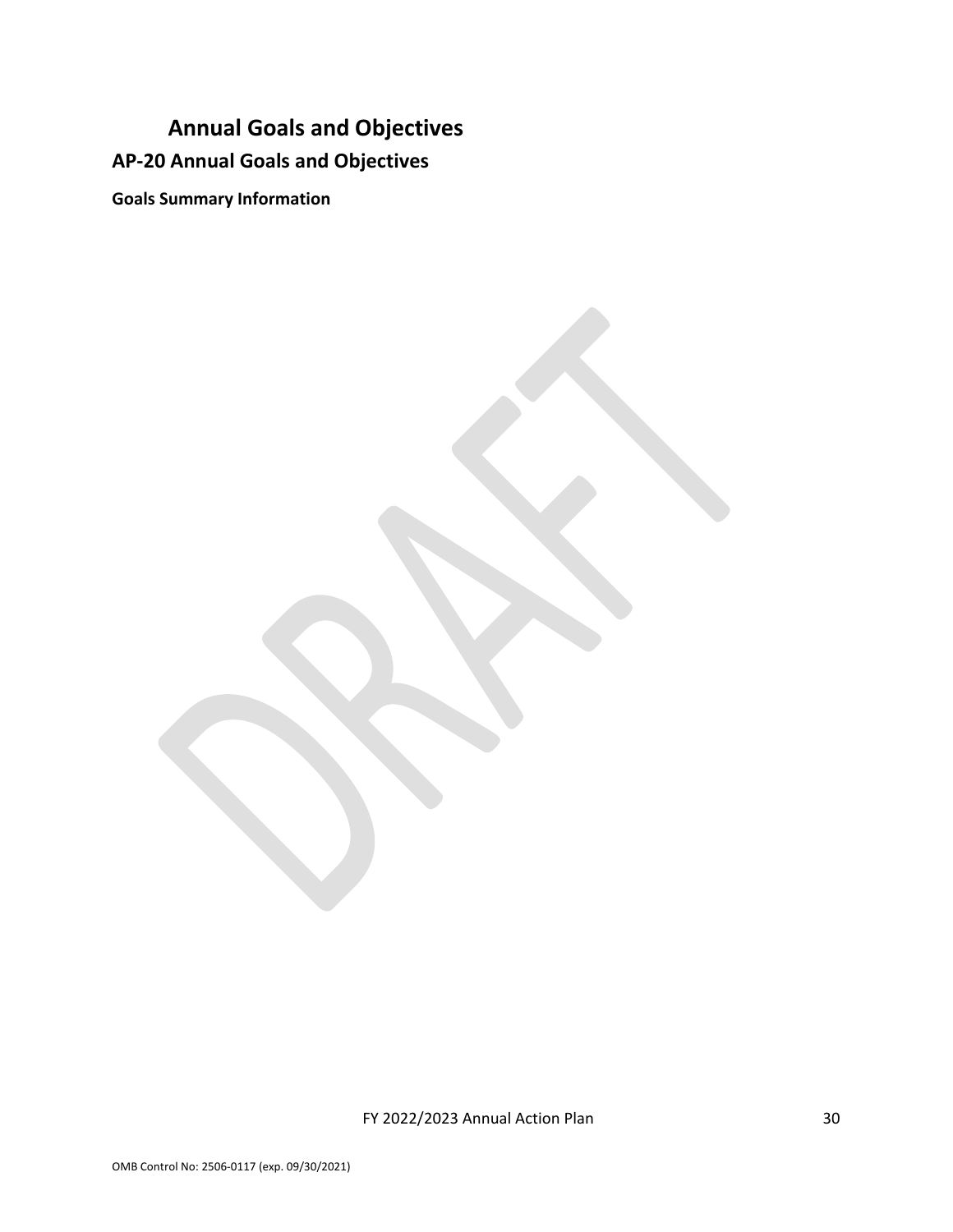| Sort                    | <b>Goal Name</b>     | Start | End  | Category                     | Geographic | <b>Needs</b>        | <b>Funding</b> | Goal                 |
|-------------------------|----------------------|-------|------|------------------------------|------------|---------------------|----------------|----------------------|
| Order                   |                      | Year  | Year |                              | Area       | <b>Addressed</b>    |                | <b>Outcome</b>       |
|                         |                      |       |      |                              |            |                     |                | <b>Indicator</b>     |
| $\mathbf{1}$            | <b>Production of</b> | 2022  | 2023 | <b>Affordable Housing,</b>   | Citywide   | <b>Affordable</b>   | HOME:          | ΝA                   |
|                         | affordable           |       |      | Homeless.                    |            | <b>Housing</b>      | \$358,814      |                      |
|                         | housing              |       |      |                              |            | <b>Homelessness</b> |                |                      |
| $\mathbf{2}$            | <b>Preservation</b>  | 2022  | 2023 | <b>Affordable Housing,</b>   | Citywide   | <b>Affordable</b>   | CDBG:          | <b>Rental units:</b> |
|                         | of affordable        |       |      | Homeless, Non-               |            | <b>Housing</b>      | \$1,762,655    | 25                   |
|                         | housing              |       |      | Homeless, Special            |            | <b>Homelessness</b> | HOME: \$0      | households           |
|                         |                      |       |      | <b>Needs</b>                 |            |                     |                |                      |
| $\overline{\mathbf{3}}$ | <b>Housing and</b>   | 2022  | 2023 | <b>Affordable Housing,</b>   | Citywide   | <b>Affordable</b>   | CDBG:          | <b>Public</b>        |
|                         | services to          |       |      | <b>Public Housing,</b>       |            | <b>Housing</b>      | \$236,814      | service              |
|                         | special needs        |       |      | Homeless, Non-               |            | Homelessness        | HOME: \$       | activities for       |
|                         | populations          |       |      | Homeless, Special            |            | <b>Non-Housing</b>  | 113,296        | Low/                 |
|                         |                      |       |      | Needs, Non-                  |            | <b>Community</b>    |                | Moderate             |
|                         |                      |       |      | Housing,                     |            | <b>Development</b>  |                | Income               |
|                         |                      |       |      | Community                    |            |                     |                | <b>Housing</b>       |
|                         |                      |       |      | <b>Development</b>           |            |                     |                | <b>Benefit</b>       |
|                         |                      |       |      |                              |            |                     |                | 2,000                |
|                         |                      |       |      |                              |            |                     |                | <b>Persons</b>       |
|                         |                      |       |      |                              |            |                     |                | Assisted.            |
|                         |                      |       |      |                              |            |                     |                | <b>Rental units:</b> |
|                         |                      |       |      |                              |            |                     |                | 5                    |
|                         |                      |       |      |                              |            |                     |                | Households           |
| 4                       | Home-                | 2022  | 2023 | <b>Affordable Housing</b>    | N/A        | <b>Affordable</b>   | <b>NA</b>      | ΝA                   |
|                         | ownership            |       |      |                              |            | <b>Housing</b>      |                |                      |
| 5                       | <b>Public</b>        | 2022  | 2023 | <b>Public facilities and</b> | N/A        | <b>Non-Housing</b>  | <b>NA</b>      | <b>NA</b>            |
|                         | facilities and       |       |      | improvements                 |            | Community           |                |                      |
|                         | improvement          |       |      |                              |            | <b>Development</b>  |                |                      |
|                         | s                    |       |      |                              |            |                     |                |                      |
| 6                       | Economic             | 2022  | 2023 | Economic                     | N/A        | N/A                 | ΝA             | <b>NA</b>            |
|                         | <b>Development</b>   |       |      | <b>Development</b>           |            |                     |                |                      |
| $\overline{ }$          | <b>Housing and</b>   | 2022  | 2023 | <b>Affordable Housing,</b>   | <b>MSA</b> | <b>Affordable</b>   | <b>HOPWA:</b>  | <b>Public</b>        |
|                         | services for         |       |      | Homeless, Non-               |            | <b>Housing</b>      | \$481,043      | service              |
|                         | PLWH/A               |       |      | Homeless, Special            |            | <b>Homelessness</b> |                | activities           |
|                         |                      |       |      | Needs                        |            |                     |                | other than           |
|                         |                      |       |      |                              |            |                     |                | Low/                 |
|                         |                      |       |      |                              |            |                     |                | <b>Moderate</b>      |
|                         |                      |       |      |                              |            |                     |                | income               |
|                         |                      |       |      |                              |            |                     |                | <b>Housing</b>       |
|                         |                      |       |      |                              |            |                     |                | Benefit: 550         |
|                         |                      |       |      |                              |            |                     |                | <b>Persons</b>       |
|                         |                      |       |      |                              |            |                     |                | <b>Assisted</b>      |
| 8                       | <b>Tenant-based</b>  | 2022  | 2023 | Affordable Housing,          | Citywide   | <b>Affordable</b>   | HOME:          | Tenant-              |
|                         | rental               |       |      | Homeless, Non-               |            | Housing             | \$600,000      | based rental         |
|                         | assistance           |       |      | Homeless, Special            |            | <b>Homelessness</b> |                | assistance/          |
|                         | (TBRA)               |       |      | <b>Needs</b>                 |            |                     |                | <b>Rapid Re-</b>     |
|                         |                      |       |      |                              |            |                     |                | Housing: 50          |
|                         |                      |       |      |                              |            |                     |                | households           |
|                         |                      |       |      |                              |            |                     |                | assisted             |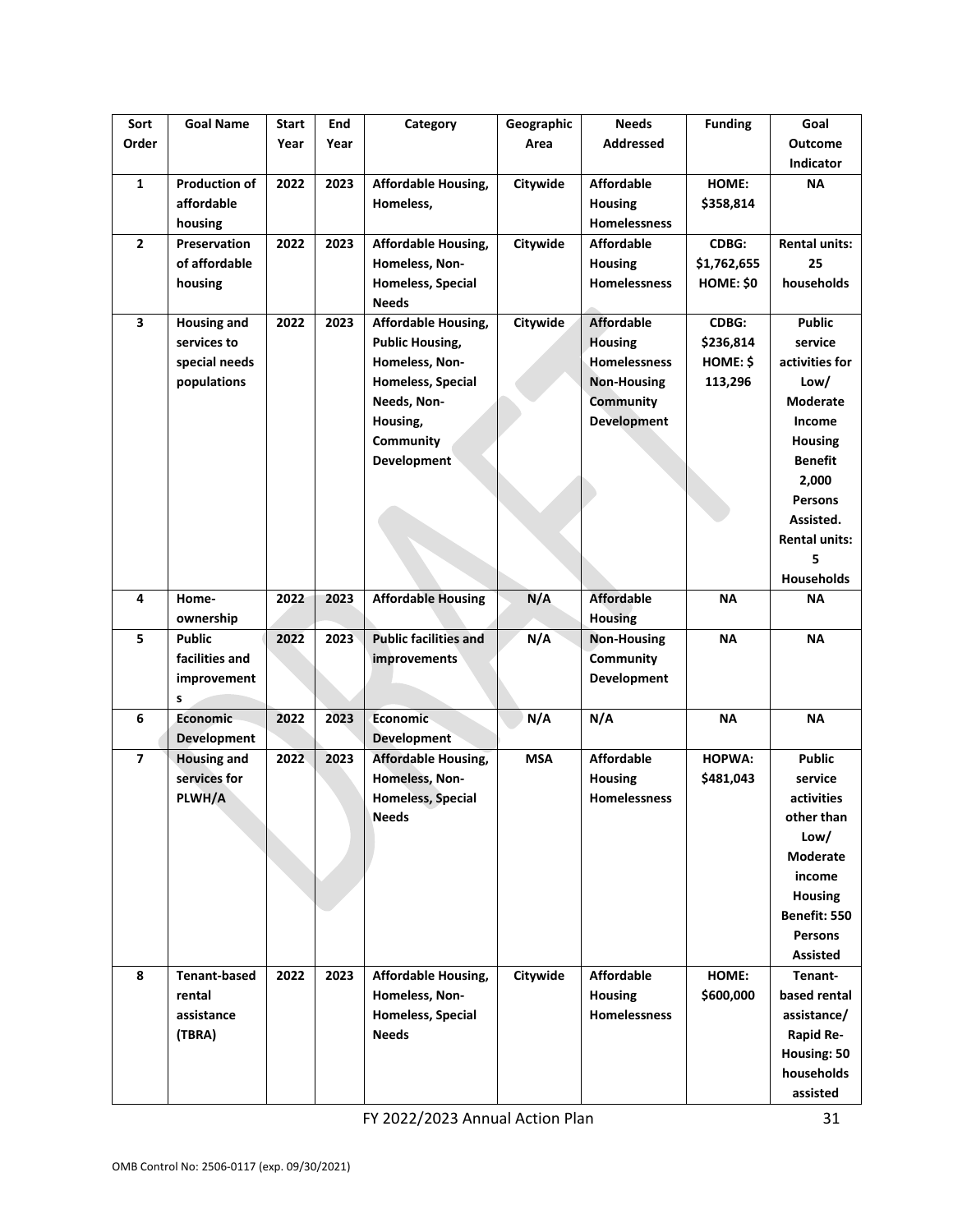|                 | <b>CHDO</b>      | 2022 | 2023 | <b>Affordable Housing,</b> | Citywide | <b>Affordable</b>   | HOME: \$0 | Administra-  |
|-----------------|------------------|------|------|----------------------------|----------|---------------------|-----------|--------------|
|                 | <b>Operating</b> |      |      | <b>Homeless, Non-</b>      |          | Housing             |           | tive support |
|                 | <b>Expenses</b>  |      |      | <b>Homeless, Special</b>   |          | <b>Homelessness</b> |           | to certified |
|                 |                  |      |      | <b>Needs</b>               |          |                     |           | <b>CHDO</b>  |
| $-11$ $  1$ $-$ |                  |      |      |                            |          |                     |           |              |

**Table 6 – Goals Summary**

#### **Goal Descriptions**

As many affordable units will be produced as feasible given the resources available to the City. The City estimates assisting approximately 30 affordable units per year through the production and preservation of affordable housing using HOME CHDO and CDBG resources, coupled with local resources.

# **Projects**

# <span id="page-31-1"></span><span id="page-31-0"></span>**AP-35 Projects – 91.220(d)**

#### **Introduction**

As discussed in AP-20, the City has identified nine goals to address housing and community development needs during the Consolidated Plan period of 2020 – 2024. Below are the proposed goals for Fiscal Year 2022/2023. Wherever possible, the City has identified specific projects. Projects selected throughout the course of the program year that have not been identified herein will fall into categories 3 – 5, and 8- 12, broad funding categories that align with the goals discussed in AP-20 and the Consolidated Plan.

#### **Projects**

| #              | <b>Project Name</b>                                        |
|----------------|------------------------------------------------------------|
| $\mathbf{1}$   | <b>HOME Administration 22/23</b>                           |
| $\overline{2}$ | <b>CDBG Administration 22/23</b>                           |
| 3              | <b>Production of Affordable Housing</b>                    |
| 4              | Preservation of Affordable Housing                         |
| 5.             | <b>Community Housing Development Organizations (CHDOs)</b> |
| 6              | <b>Public Services-TBD</b>                                 |
| 7              | <b>HOPWA Administration</b>                                |
| 8              | <b>HOPWA TBD</b>                                           |
| 9              | <b>Public Services TBD</b>                                 |
| 10             | Tenant-Based Rental Assistance (TBRA)                      |
| 11             | <b>CHDO Operating Expenses</b>                             |
| 12             | <b>Public Services TBD</b>                                 |

#### **Table 7 - Project Information**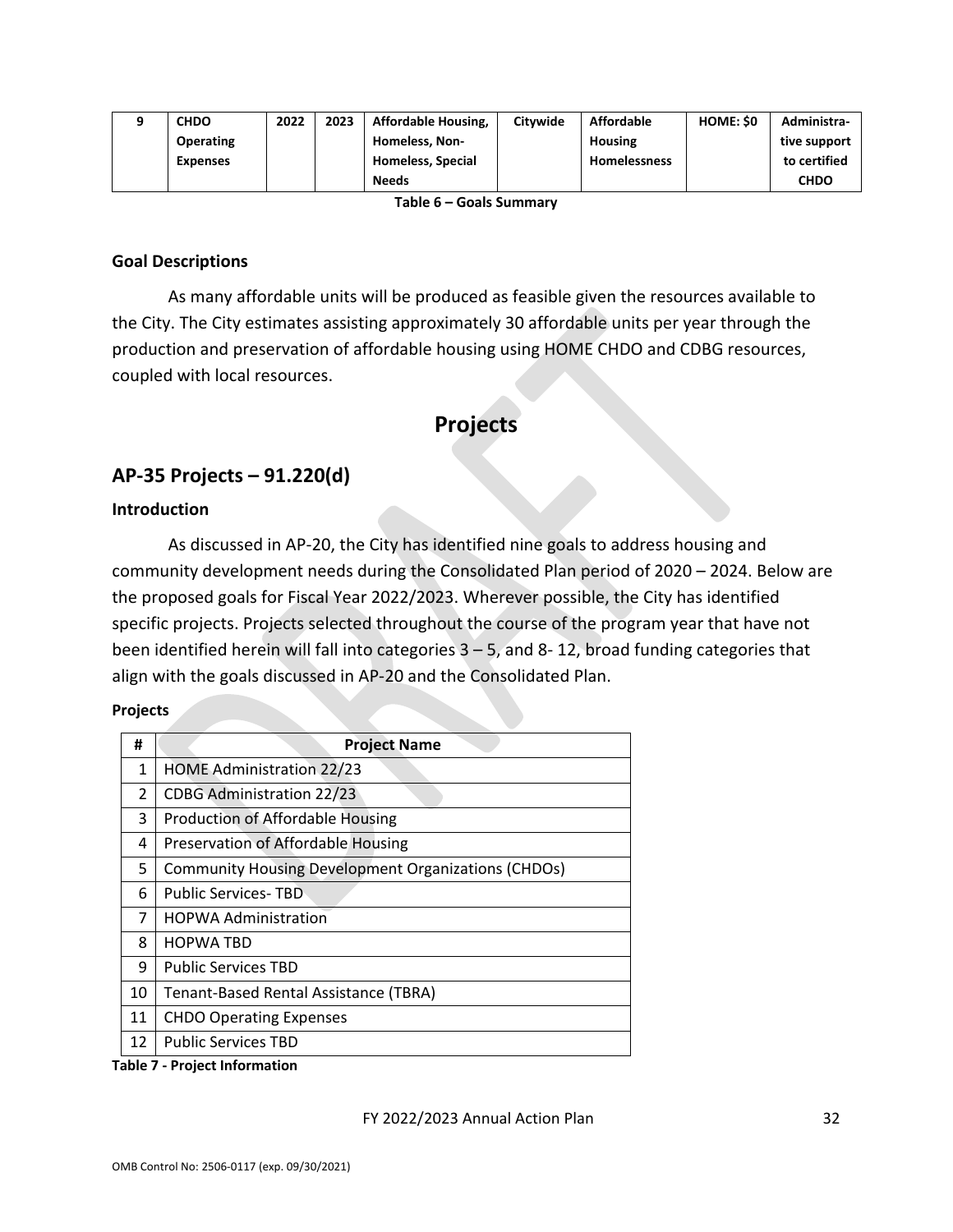## **Describe the reasons for allocation priorities and any obstacles to addressing underserved needs**

Priority is assigned based on the level of need that is demonstrated by the data collected during the preparation of the Plan, specifically in the Needs Assessment and Market Analysis, the information gathered during the consultation and citizen participation process, and the availability of resources to address these needs. Based on these components, housing needs are given the highest priority followed by homelessness and non-housing community development needs (more specifically discussed in the Strategic Plan section of the Plan). One of the primary obstacles to meeting underserved needs of residents is the availability of funding. Santa Rosa's ability to assist lower-priority projects (e.g., public facilities and improvements, homeownership, and economic development) for Fiscal Year 2022/2023 depends on the availability of additional resources.

The Housing Authority issues an annual Notice of Funding Availability (NOFA) to utilize its federal funds for affordable housing preservation, production, and rehabilitation. Based on the prior responses to the NOFAs, a robust response is anticipated.

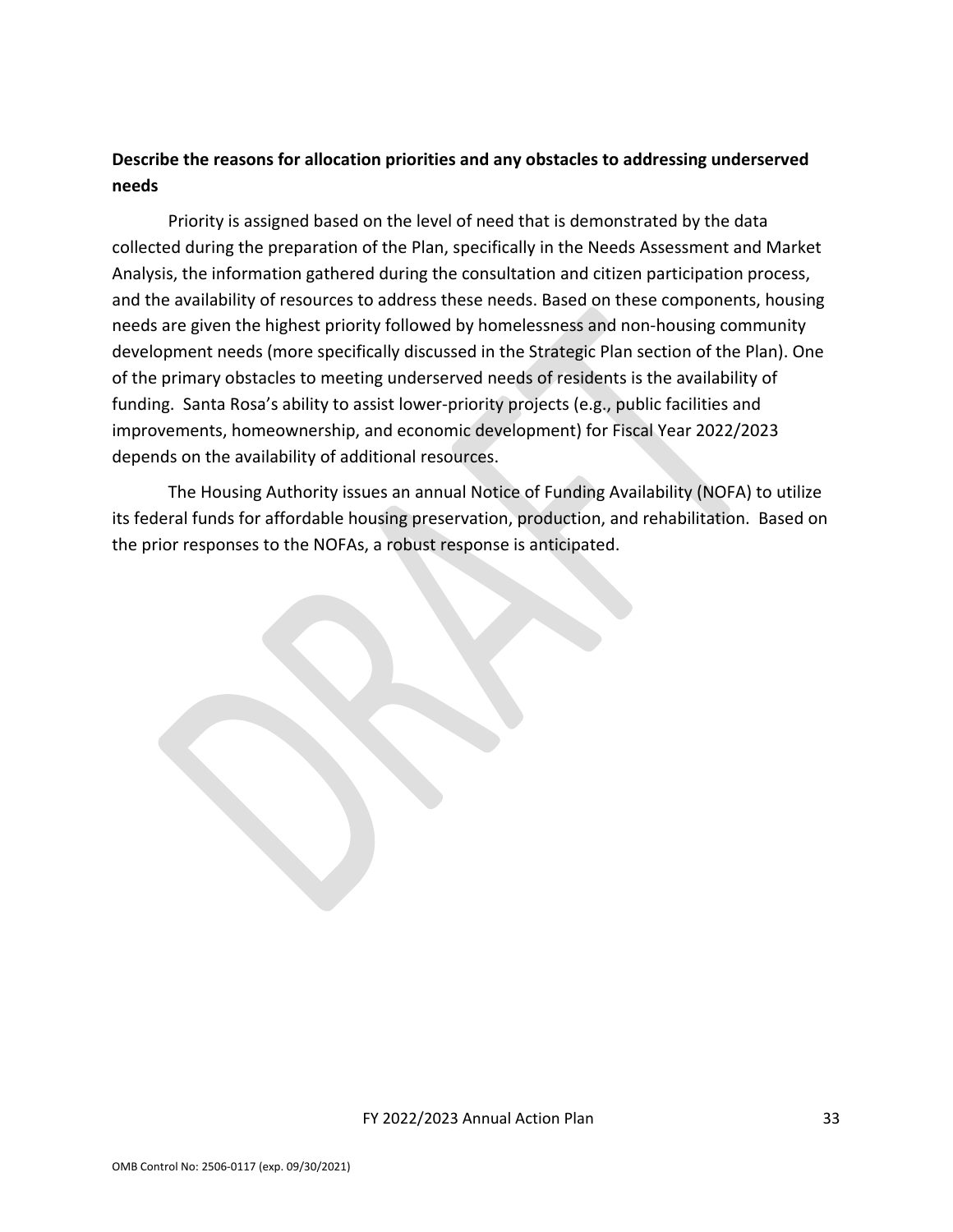# <span id="page-33-0"></span>**AP-38 Project Summary**

All proposed activities' budgets will be proportionally increased or decreased from the estimated funding levels to match actual allocation amounts.

| Project              | <b>Project Name</b>                                                                                     | HOME Administration FY 2022/2023                                                                                |  |
|----------------------|---------------------------------------------------------------------------------------------------------|-----------------------------------------------------------------------------------------------------------------|--|
| <b>Summary</b>       | <b>Target Area</b>                                                                                      | No target areas have been defined                                                                               |  |
| <b>Information 1</b> | <b>Goals Supported</b>                                                                                  | Production of Affordable Housing<br>Preservation of Affordable Housing<br>Tenant-Based Rental Assistance (TBRA) |  |
|                      | <b>Needs Addressed</b>                                                                                  | Affordable Housing, Homelessness                                                                                |  |
|                      | <b>Funding</b>                                                                                          | HOME: \$81,531                                                                                                  |  |
|                      | <b>Description</b>                                                                                      | Administration of the HOME Program (10% of<br><b>HOME Allocation)</b>                                           |  |
|                      | <b>Target Date</b>                                                                                      | 6/30/2023                                                                                                       |  |
|                      | <b>Estimate the number and</b><br>type of families that will<br>benefit from the<br>proposed activities | n/a                                                                                                             |  |
|                      | <b>Location Description</b>                                                                             | Citywide.                                                                                                       |  |
|                      | <b>Planned Activities</b>                                                                               | See description.                                                                                                |  |
|                      |                                                                                                         |                                                                                                                 |  |
| 2                    | <b>Project Name</b>                                                                                     | CDBG Administration FY 2022/2023                                                                                |  |
|                      | <b>Target Area</b>                                                                                      | No target areas have been defined                                                                               |  |
|                      | <b>Goals Supported</b>                                                                                  | Preservation of Affordable Housing<br>Housing & Services to Special Needs Populations                           |  |
|                      | <b>Needs Addressed</b>                                                                                  | <b>Affordable Housing</b><br>Homelessness<br>Non-Housing Community Development                                  |  |
|                      | <b>Funding</b>                                                                                          | CDBG: \$315,752                                                                                                 |  |
|                      | <b>Description</b>                                                                                      | Administration of the CDBG Program (20% of CDBG<br>Allocation)                                                  |  |
|                      | <b>Target Date</b>                                                                                      | 6/30/2023                                                                                                       |  |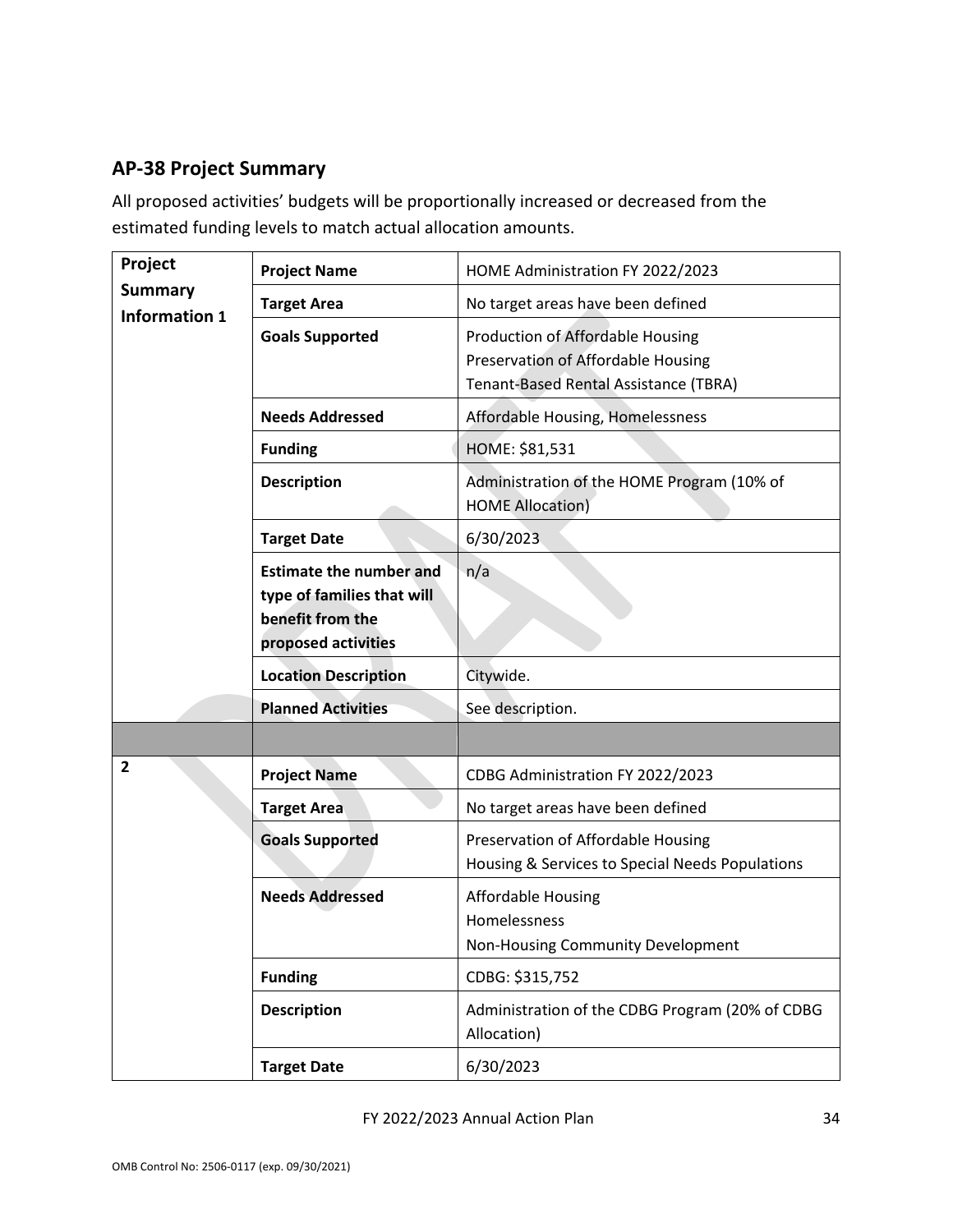|   | <b>Estimate the number and</b><br>type of families that will<br>benefit from the<br>proposed activities | n/a                                                                                                                                                                 |
|---|---------------------------------------------------------------------------------------------------------|---------------------------------------------------------------------------------------------------------------------------------------------------------------------|
|   | <b>Location Description</b>                                                                             | Citywide.                                                                                                                                                           |
|   | <b>Planned Activities</b>                                                                               | See description                                                                                                                                                     |
|   |                                                                                                         |                                                                                                                                                                     |
| 3 | <b>Project Name</b>                                                                                     | Production of Affordable Housing                                                                                                                                    |
|   | <b>Target Area</b>                                                                                      | No target areas have been defined                                                                                                                                   |
|   | <b>Goals Supported</b>                                                                                  | Production of Affordable Housing<br>Housing & Services to Special Needs Populations                                                                                 |
|   | <b>Needs Addressed</b>                                                                                  | <b>Affordable Housing</b>                                                                                                                                           |
|   | <b>Funding</b>                                                                                          | CDBG: \$0 and HOME: \$277,283                                                                                                                                       |
|   | <b>Description</b>                                                                                      | Production of housing affordable to households at<br>or below 80% AMI                                                                                               |
|   | <b>Target Date</b>                                                                                      | 6/30/2023                                                                                                                                                           |
|   | <b>Estimate the number and</b><br>type of families that will<br>benefit from the<br>proposed activities | No affordable units will be produced.                                                                                                                               |
|   | <b>Location Description</b>                                                                             | Citywide.                                                                                                                                                           |
|   | <b>Planned Activities</b>                                                                               | see description.                                                                                                                                                    |
|   |                                                                                                         |                                                                                                                                                                     |
|   | <b>Project Name</b>                                                                                     | Preservation of Affordable Housing                                                                                                                                  |
|   | <b>Target Area</b>                                                                                      | No target areas have been defined                                                                                                                                   |
|   | <b>Goals Supported</b>                                                                                  | Preservation of Affordable Housing                                                                                                                                  |
|   | <b>Needs Addressed</b>                                                                                  | <b>Affordable Housing</b><br>Homelessness                                                                                                                           |
|   | <b>Funding</b>                                                                                          | CDBG: \$1,446,905                                                                                                                                                   |
|   | <b>Description</b>                                                                                      | Preservation of affordable housing through the<br>rehabilitation of existing units, extension of<br>affordable restrictions, or conversion of market-rate<br>units. |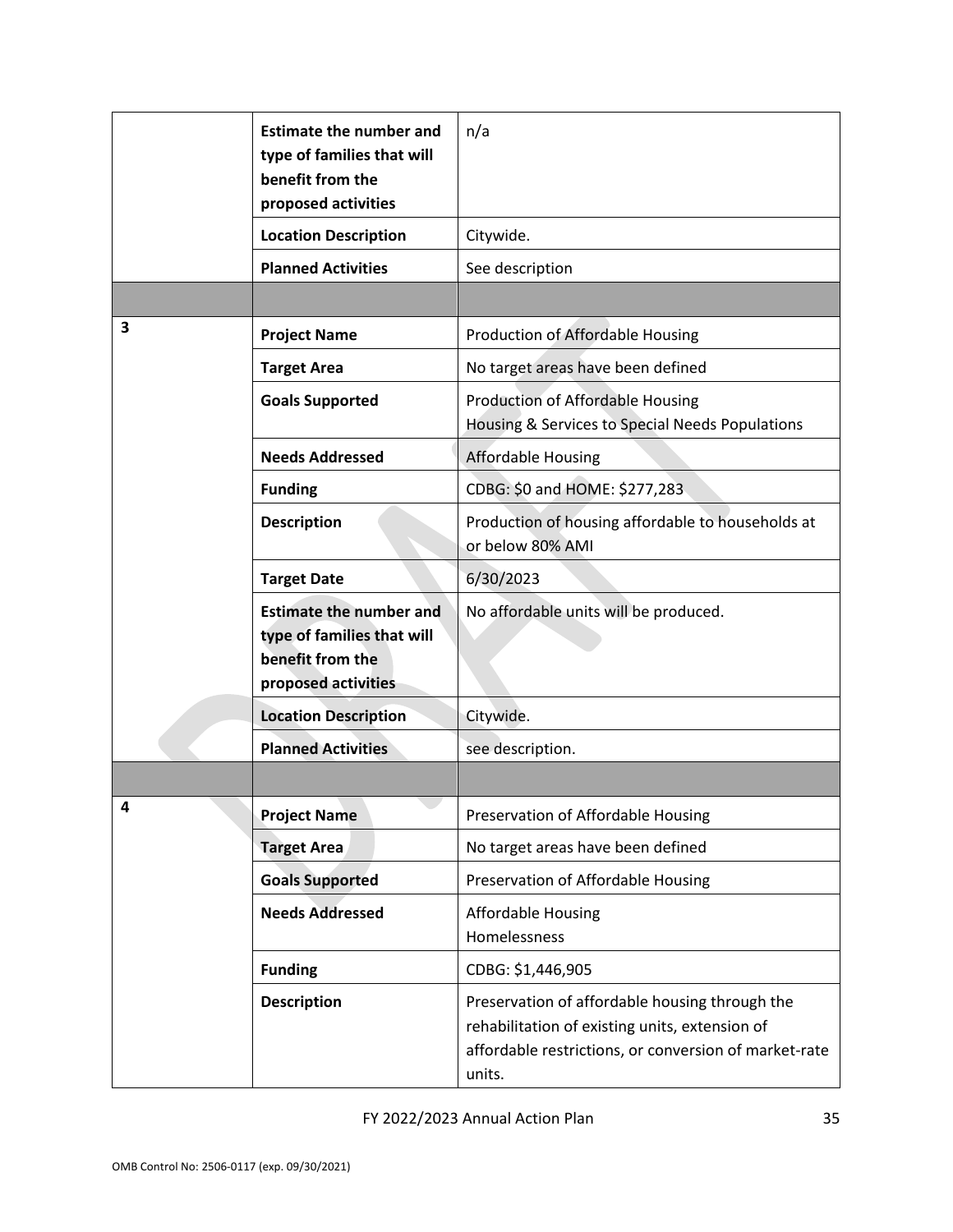|   | <b>Target Date</b>                                                                                      | 6/30/2023                                                                                                                                                                                                                 |
|---|---------------------------------------------------------------------------------------------------------|---------------------------------------------------------------------------------------------------------------------------------------------------------------------------------------------------------------------------|
|   | <b>Estimate the number and</b><br>type of families that will<br>benefit from the<br>proposed activities | As many affordable units will be preserved as<br>feasible given the available resources. The City<br>estimates assisting approximately 25 affordable<br>units per year through the preservation of<br>affordable housing. |
|   | <b>Location Description</b>                                                                             | Citywide.                                                                                                                                                                                                                 |
|   | <b>Planned Activities</b>                                                                               | See description                                                                                                                                                                                                           |
|   |                                                                                                         |                                                                                                                                                                                                                           |
| 5 | <b>Project Name</b>                                                                                     | <b>Community Housing Development Organizations</b><br>(CHDOs)                                                                                                                                                             |
|   | <b>Target Area</b>                                                                                      | No target areas have been defined                                                                                                                                                                                         |
|   | <b>Goals Supported</b>                                                                                  | Production of Affordable Housing<br>Preservation of Affordable Housing<br>Housing & Services to Special Needs Populations                                                                                                 |
|   | <b>Needs Addressed</b>                                                                                  | <b>Affordable Housing</b><br>Homelessness                                                                                                                                                                                 |
|   | <b>Funding</b>                                                                                          | HOME: \$113,296                                                                                                                                                                                                           |
|   | <b>Description</b>                                                                                      | 15% of HOME funds are set aside for CHDOs for<br>affordable housing purposes, specifically for persons<br>with special needs                                                                                              |
|   | <b>Target Date</b>                                                                                      | 6/30/2023                                                                                                                                                                                                                 |
|   | <b>Estimate the number and</b><br>type of families that will<br>benefit from the<br>proposed activities | The City estimates being able to assist<br>approximately five units in FY 2022/2023. All units<br>will be affordable to households at or below 80%<br>AMI.                                                                |
|   | <b>Location Description</b>                                                                             | Citywide.                                                                                                                                                                                                                 |
|   | <b>Planned Activities</b>                                                                               | See description                                                                                                                                                                                                           |
|   |                                                                                                         |                                                                                                                                                                                                                           |
| 6 | <b>Project Name</b>                                                                                     | <b>Public Services</b>                                                                                                                                                                                                    |
|   | <b>Target Area</b>                                                                                      | No target areas have been defined                                                                                                                                                                                         |
|   | <b>Goals Supported</b>                                                                                  | Housing & Services to Special Needs Populations                                                                                                                                                                           |
|   | <b>Needs Addressed</b>                                                                                  | Homelessness                                                                                                                                                                                                              |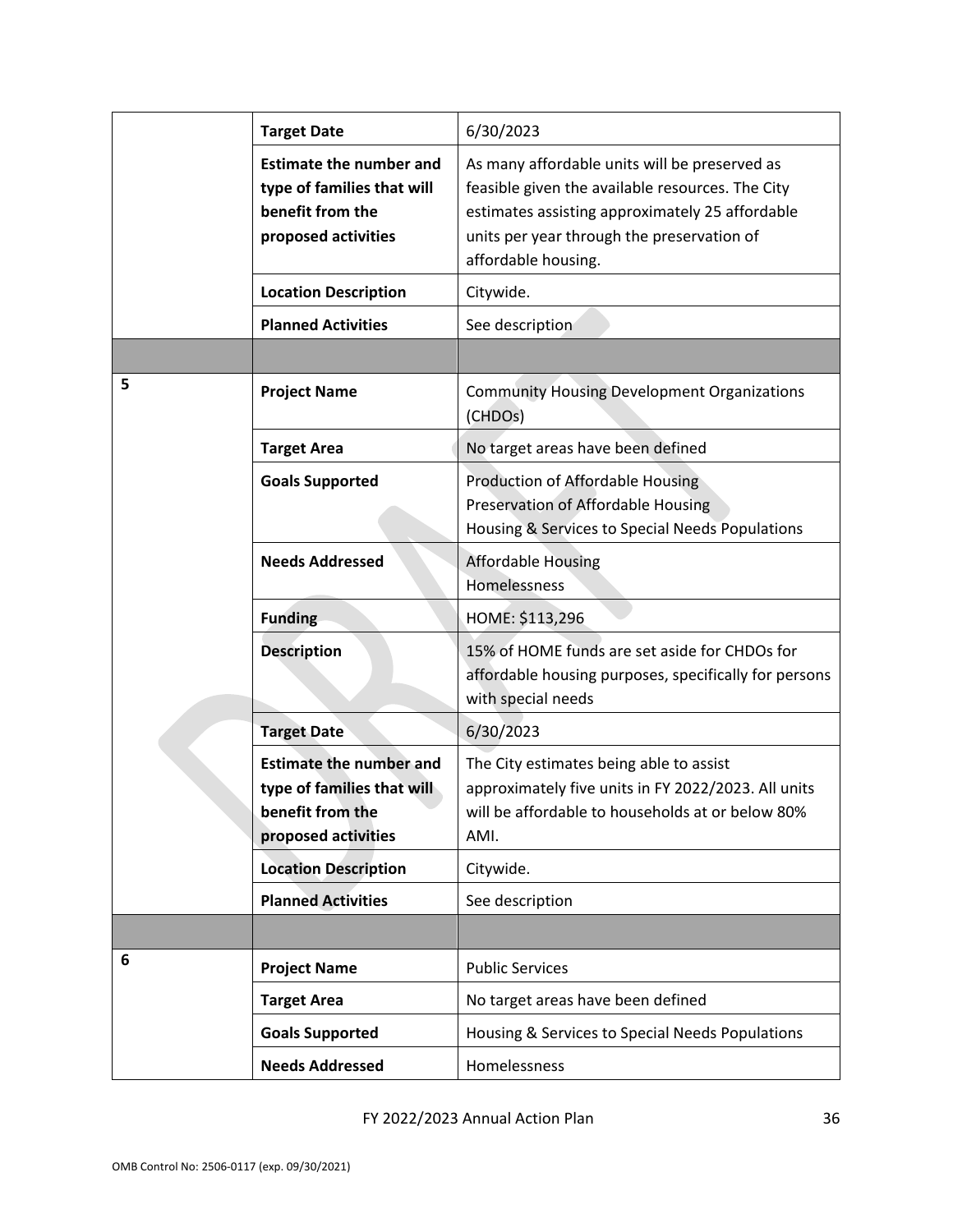|                         | <b>Funding</b>                                                                                          | CDBG: \$TBD                                                                                            |
|-------------------------|---------------------------------------------------------------------------------------------------------|--------------------------------------------------------------------------------------------------------|
|                         | <b>Description</b>                                                                                      | Information will be included in final Action Plan. City<br>is currently in its open application stage. |
|                         | <b>Target Date</b>                                                                                      | 6/30/2023                                                                                              |
|                         | <b>Estimate the number and</b><br>type of families that will<br>benefit from the<br>proposed activities | <b>TBD</b>                                                                                             |
|                         | <b>Location Description</b>                                                                             | Citywide.                                                                                              |
|                         | <b>Planned Activities</b>                                                                               | See description.                                                                                       |
|                         |                                                                                                         |                                                                                                        |
| $\overline{\mathbf{z}}$ | <b>Project Name</b>                                                                                     | <b>HOPWA Admin</b>                                                                                     |
|                         | <b>Target Area</b>                                                                                      | No target areas have been defined                                                                      |
|                         | <b>Goals Supported</b>                                                                                  | Housing and services for PLWH/A                                                                        |
|                         | <b>Needs Addressed</b>                                                                                  | <b>Affordable Housing</b><br>Homelessness<br>Non-Housing Community Development                         |
|                         | <b>Funding</b>                                                                                          | HOPWA: \$14,431                                                                                        |
|                         | <b>Description</b>                                                                                      | Administration of the HOPWA Program.                                                                   |
|                         | <b>Target Date</b>                                                                                      | 6/30/2023                                                                                              |
|                         | <b>Estimate the number and</b><br>type of families that will<br>benefit from the<br>proposed activities | n/a                                                                                                    |
|                         | <b>Location Description</b>                                                                             | Citywide.                                                                                              |
|                         | <b>Planned Activities</b>                                                                               | See Estimate                                                                                           |
|                         |                                                                                                         |                                                                                                        |
| 8                       | <b>Project Name</b>                                                                                     | <b>HOPWA TBD</b>                                                                                       |
|                         | <b>Target Area</b>                                                                                      | No target area has been defined                                                                        |
|                         | <b>Goals Supported</b>                                                                                  | Housing and services for PLWH/A                                                                        |
|                         | <b>Needs Addressed</b>                                                                                  | Affordable Housing<br>Homelessness<br>Non-Housing Community Development                                |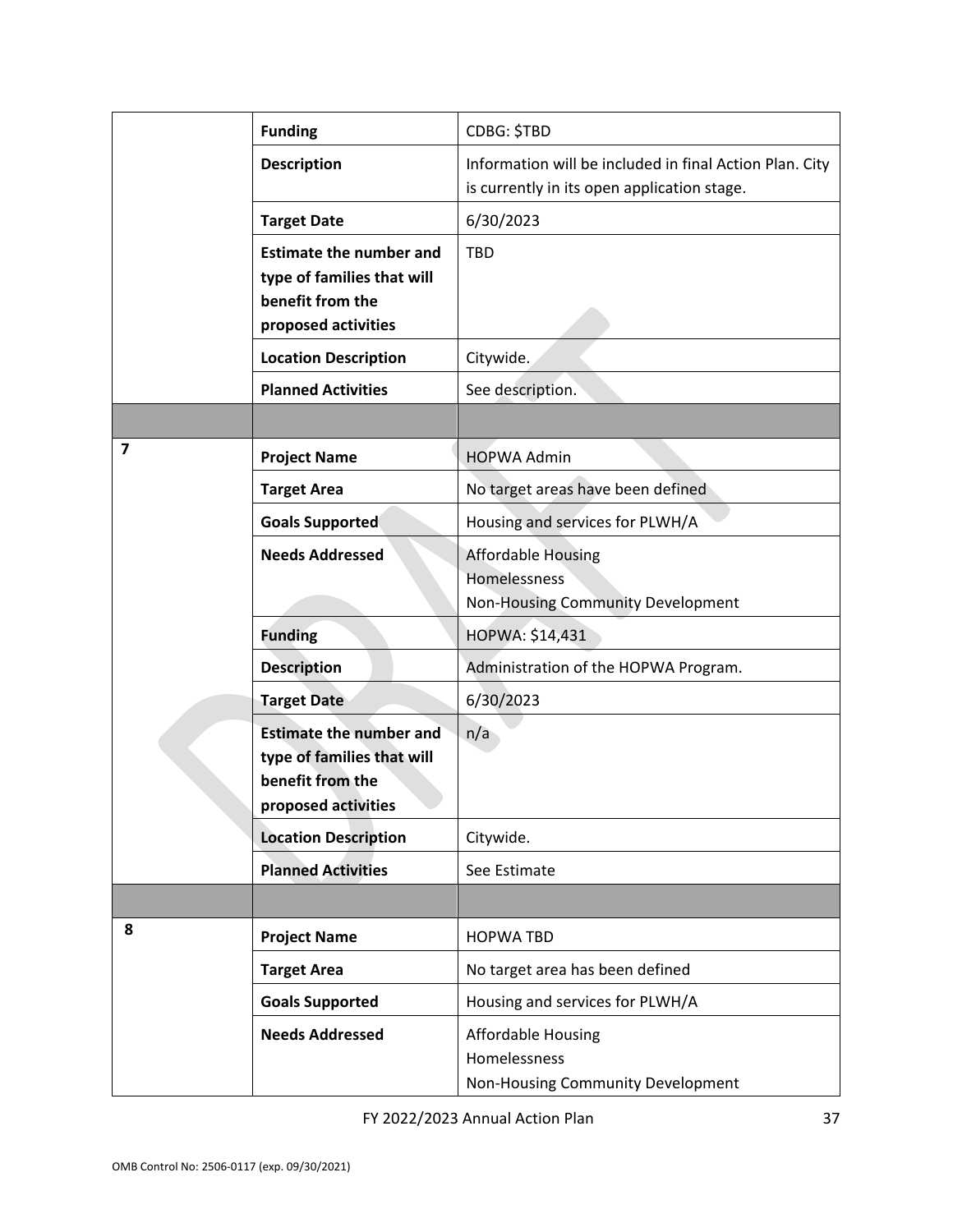|    | <b>Funding</b>                                                                                          | HOPWA: \$466,612                                                                                                                                                                                      |
|----|---------------------------------------------------------------------------------------------------------|-------------------------------------------------------------------------------------------------------------------------------------------------------------------------------------------------------|
|    | <b>Description</b>                                                                                      | Provide housing assistance and related supportive<br>services for low-income persons living with<br>HIV/AIDS and their families                                                                       |
|    | <b>Target Date</b>                                                                                      | 6/30/2023                                                                                                                                                                                             |
|    | <b>Estimate the number and</b><br>type of families that will<br>benefit from the<br>proposed activities | Eligible beneficiaries are low-income (80% AMI or<br>less) individuals that are medically diagnosed with<br>HIV/AIDS and their families. An estimated 550<br>people will benefit from these services. |
|    | <b>Location Description</b>                                                                             | Citywide.                                                                                                                                                                                             |
|    | <b>Planned Activities</b>                                                                               | See estimate                                                                                                                                                                                          |
|    |                                                                                                         |                                                                                                                                                                                                       |
| 9  | <b>Project Name</b>                                                                                     | <b>Public Services-TBD</b>                                                                                                                                                                            |
|    | <b>Target Area</b>                                                                                      | No target areas have been defined                                                                                                                                                                     |
|    | <b>Goals Supported</b>                                                                                  | Housing & Services to Special Needs Populations                                                                                                                                                       |
|    | <b>Needs Addressed</b>                                                                                  | Homelessness                                                                                                                                                                                          |
|    | <b>Funding</b>                                                                                          | CDBG: \$TBD                                                                                                                                                                                           |
|    | <b>Description</b>                                                                                      | <b>TBD</b>                                                                                                                                                                                            |
|    | <b>Target Date</b>                                                                                      | 6/30/2023                                                                                                                                                                                             |
|    | <b>Estimate the number and</b><br>type of families that will<br>benefit from the<br>proposed activities | <b>TBD</b>                                                                                                                                                                                            |
|    | <b>Location Description</b>                                                                             | Citywide                                                                                                                                                                                              |
|    | <b>Planned Activities</b>                                                                               | See estimate                                                                                                                                                                                          |
|    |                                                                                                         |                                                                                                                                                                                                       |
| 10 | <b>Project Name</b>                                                                                     | Tenant-Based Rental Assistance (TBRA)                                                                                                                                                                 |
|    | <b>Target Area</b>                                                                                      | No target areas have been defined                                                                                                                                                                     |
|    | <b>Goals Supported</b>                                                                                  | Housing & Services to Special Needs Populations<br>Tenant-Based Rental Assistance (TBRA)                                                                                                              |
|    | <b>Needs Addressed</b>                                                                                  | <b>Affordable Housing</b><br>Homelessness                                                                                                                                                             |
|    | <b>Funding</b>                                                                                          | HOME: \$600,000                                                                                                                                                                                       |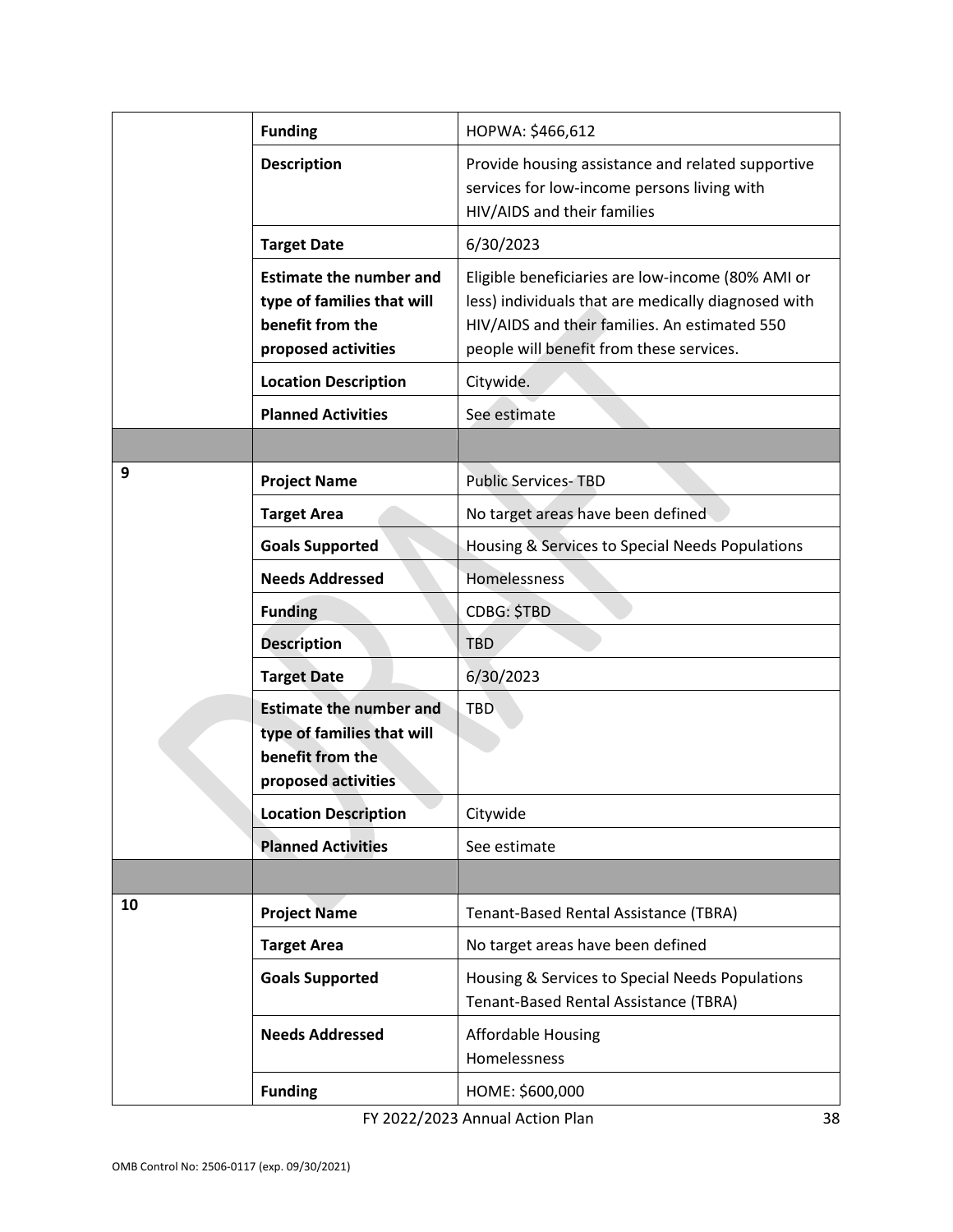|    | <b>Description</b>                                                                                      | Rental Assistance utilizing the TBRA Program as per<br>24 CFR 92.209                                     |
|----|---------------------------------------------------------------------------------------------------------|----------------------------------------------------------------------------------------------------------|
|    | <b>Target Date</b>                                                                                      | 6/30/2023                                                                                                |
|    | <b>Estimate the number and</b><br>type of families that will<br>benefit from the<br>proposed activities | 50 very low- and low-income households could<br>benefit from this activity.                              |
|    | <b>Location Description</b>                                                                             | Citywide                                                                                                 |
|    | <b>Planned Activities</b>                                                                               | See estimate                                                                                             |
|    |                                                                                                         |                                                                                                          |
| 11 | <b>Project Name</b>                                                                                     | <b>CHDO Operating Expenses</b>                                                                           |
|    | <b>Target Area</b>                                                                                      | No target areas have been defined                                                                        |
|    | <b>Goals Supported</b>                                                                                  | Production of Affordable Housing<br>Preservation of Affordable Housing<br><b>CHDO Operating Expenses</b> |
|    | <b>Needs Addressed</b>                                                                                  | <b>Affordable Housing</b><br>Homelessness                                                                |
|    | <b>Funding</b>                                                                                          | <b>HOME: \$0</b>                                                                                         |
|    | <b>Description</b>                                                                                      | <b>CHDO Operating Expenses</b>                                                                           |
|    | <b>Target Date</b>                                                                                      | 6/30/2023                                                                                                |
|    | <b>Estimate the number and</b><br>type of families that will<br>benefit from the<br>proposed activities | n/a                                                                                                      |
|    | <b>Location Description</b>                                                                             | Citywide.                                                                                                |
|    | <b>Planned Activities</b>                                                                               | See estimate                                                                                             |
|    |                                                                                                         |                                                                                                          |
| 12 | <b>Project Name</b>                                                                                     | Public Services - TBD                                                                                    |
|    | <b>Target Area</b>                                                                                      | No target area has been defined                                                                          |
|    | <b>Goals Supported</b>                                                                                  | Housing & Services to Special Needs Populations                                                          |
|    | <b>Needs Addressed</b>                                                                                  | Homelessness                                                                                             |
|    | <b>Funding</b>                                                                                          | CDBG: \$TBD                                                                                              |
|    | <b>Description</b>                                                                                      | <b>TBD</b>                                                                                               |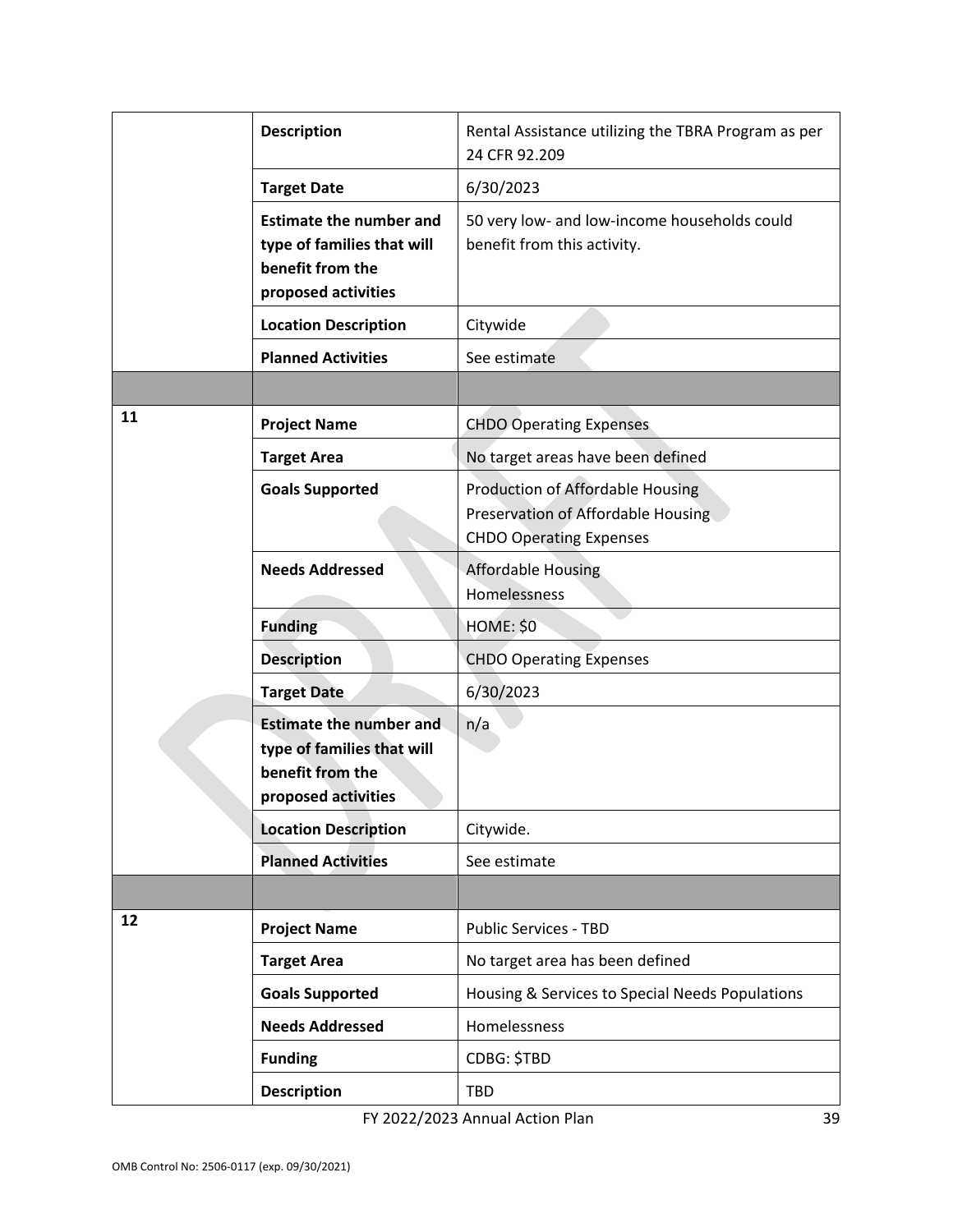| <b>Target Date</b>             | 6/30/2023    |
|--------------------------------|--------------|
| <b>Estimate the number and</b> | TBD          |
| type of families that will     |              |
| benefit from the               |              |
| proposed activities            |              |
| <b>Location Description</b>    | Citywide     |
| <b>Planned Activities</b>      | See estimate |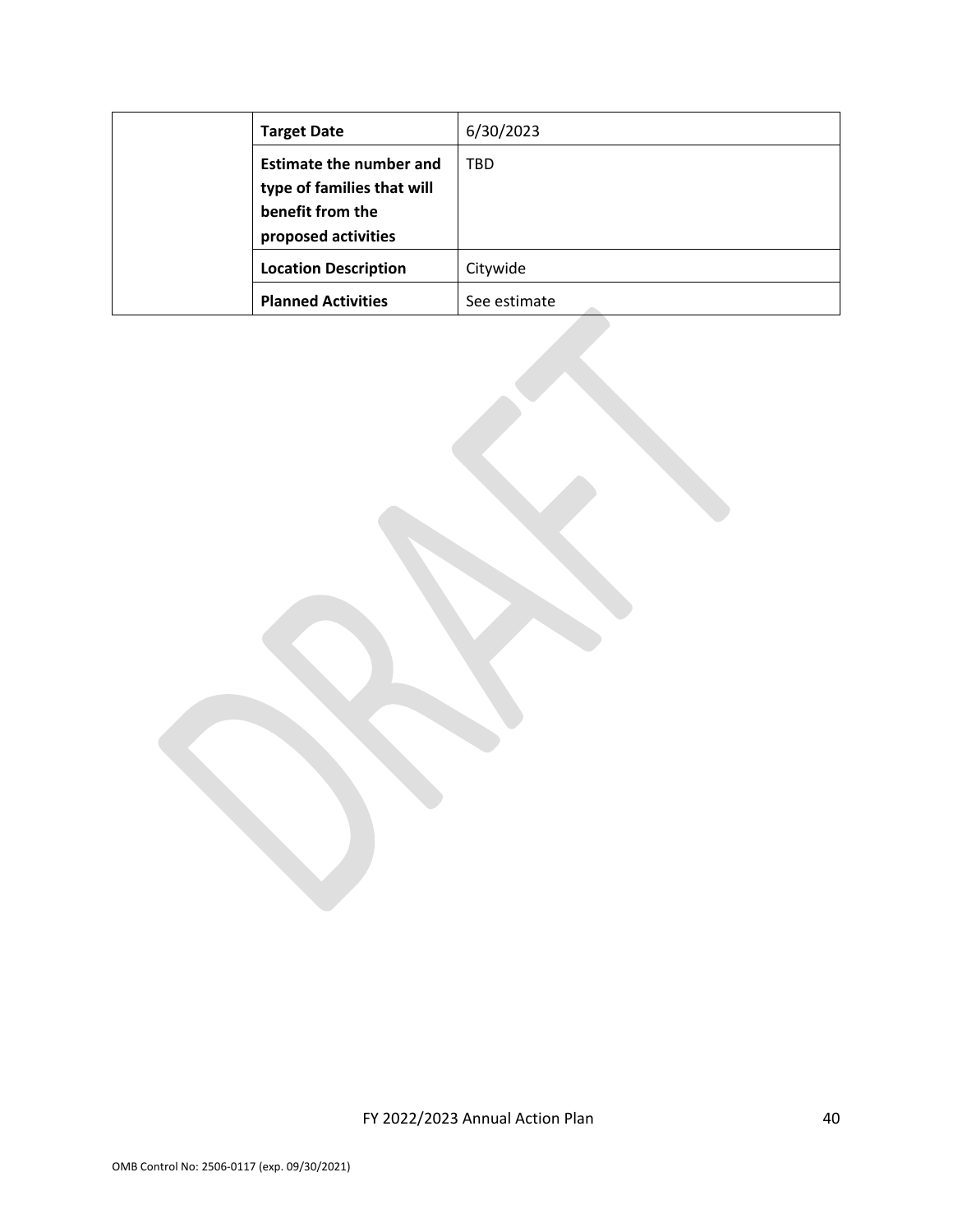# <span id="page-40-0"></span>**AP-50 Geographic Distribution – 91.220(f)**

# **Description of the geographic areas of the entitlement (including areas of low-income and minority concentration) where assistance will be directed**

Santa Rosa's federal funds are available citywide with no priority assigned to geographic regions. Instead, funds are allocated to organizations that provide lower-income households with housing and supportive services. Every year the City prioritizes use of CDBG and HOME funds for the development of affordable housing, including preservation and conservation, and to addressing homelessness. The City prioritizes HOPWA funding similarly; no priority will be assigned to geographic regions but rather to organizations that provide housing and services to lower-income households living with HIV/AIDS throughout the MSA.

#### **Geographic Distribution**

| <b>Target Area</b> | <b>Percentage of Funds</b> |
|--------------------|----------------------------|
| Not applicable     | Not Applicable             |

**Table 8 - Geographic Distribution** 

#### **Rationale for the priorities for allocating investments geographically**

Not applicable.

#### **Discussion**

Not applicable.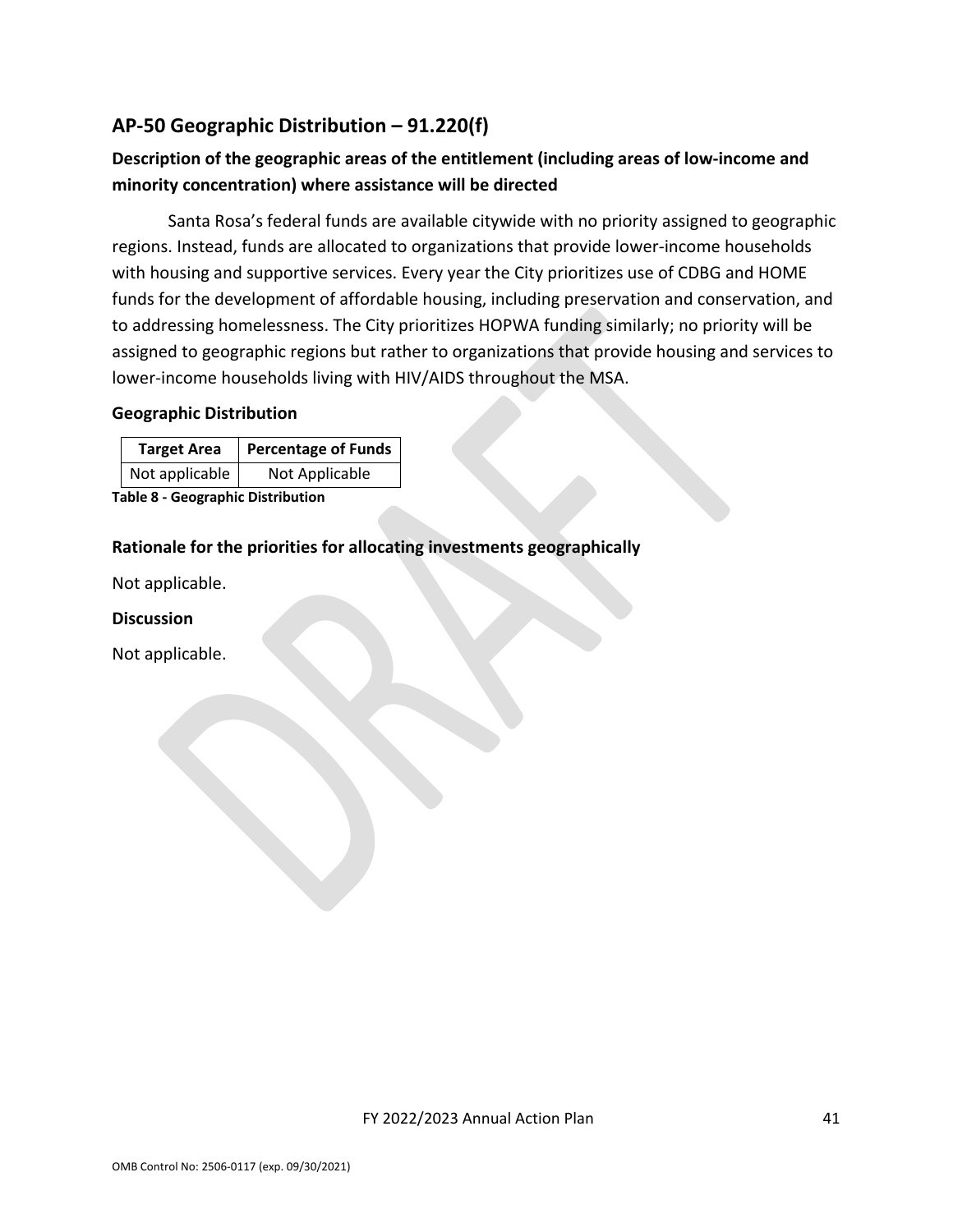# **Affordable Housing**

## <span id="page-41-1"></span><span id="page-41-0"></span>**AP-55 Affordable Housing – 91.220(g)**

#### **Introduction**

One of the main goals identified in this Action Plan is to increase the supply of affordable rental housing for the City's lowest-income households. To achieve this goal, the City adopted a Housing Allocation Plan ordinance in 1992 to promote the development of affordable housing in Santa Rosa. The HAP ordinance applies to all residential development in the City. Payment of "In-Lieu" or Housing Impact Fees to support the development of affordable housing is the primary method of compliance, the construction of dedicated on-site affordable units is also an option that contributes to the City's affordable housing stock. In 2019, the ordinance was updated to modify the requirements for providing on-site inclusionary units and establish a commercial linkage fee. The City also has an Infill Policy in the Housing Element of the General Plan. This Policy allows higher density construction with the creation of units targeted to lowincome households for a minimum of 10 years. To assist developers of affordable housing units, the City issues tax-exempt multi-family housing revenue bonds to finance the construction of new development.

The City has sponsored the development of more than 4,000 affordable rental and home ownership units that include single-family and multi-family residences, senior housing, and housing for persons with special needs. The Trust's asset management and compliance portfolio exceeds \$130 million and includes 500 contracts and loans. Units are targeted to extremely low-, very low-, low-, and moderate-income households. The City prioritizes CDBG and HOME funds and some local funding sources for affordable housing purposes. HOME-CHDO funds have often been combined with local resources to provide housing to special needs populations. When prioritizing the income levels to be assisted by new affordable housing units, the City uses the Association of Bay Area Governments (ABAG) Regional Housing Needs Allocation (RHNA) as a gauge. In response to Santa Rosa's shortage of all types of housing in general and affordable housing in particular, the City Council adopted its Housing Allocation Plan in 2016 to address ongoing unmet housing needs. The Housing Action Plan consists of five program areas:

- Increase inclusionary affordable housing;
- Achieve affordability by design in market-rate projects;
- Assemble and offer public land for housing development;
- Improve development readiness; and
- Increase affordable housing investment and partnerships.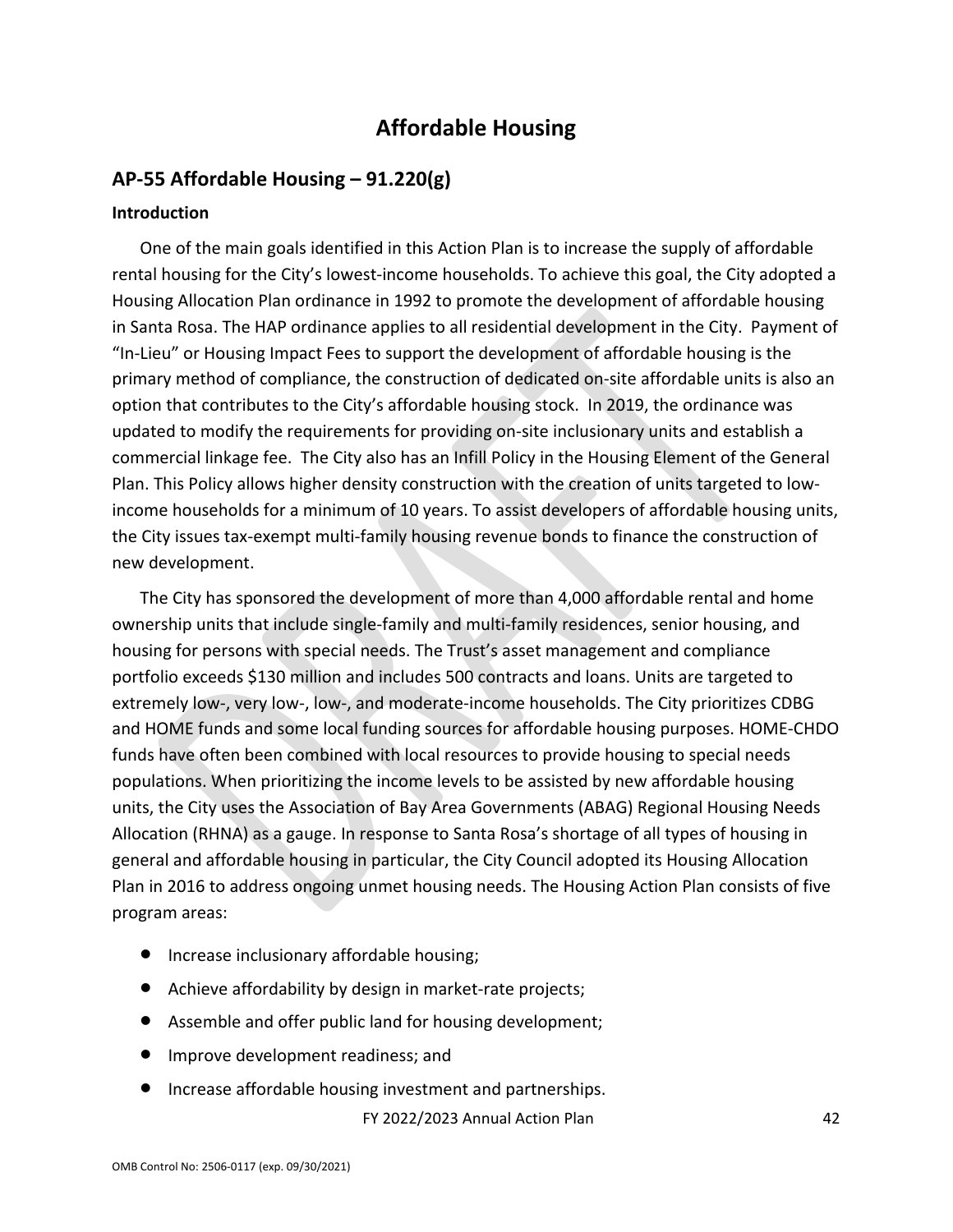Completed action items to implement the program areas include: the development of criteria for offering financial incentives for inclusionary units; amendment of the density bonus ordinance to increase affordability and density; zoning and other changes to maximize housing production potential; and streamlined design review, plan check, and site review processes.

Ongoing action items for the Housing Action Plan include: consideration of an increase to or simplification of housing impact fees for rental units; revision of the Housing Allocation Plan to require inclusionary for-sale housing; identification and assessment of housing opportunity sites; ongoing support for homeless service programs; and creation of a pilot program to determine feasibility of acquiring affordability contracts, to name a few.

| One Year Goals for the Number of Households to be Supported |  |
|-------------------------------------------------------------|--|
| <b>Homeless</b>                                             |  |
| Non-Homeless                                                |  |
| Special-Needs                                               |  |
| otal                                                        |  |

**Table 9 - One Year Goals for Affordable Housing by Support Requirement**

| One Year Goals for the Number of Households Supported Through |     |
|---------------------------------------------------------------|-----|
| <b>Rental Assistance</b>                                      | 50  |
| The Production of New Units                                   |     |
| Rehab of Existing Units                                       | 50  |
| <b>Acquisition of Existing Units</b>                          |     |
| Total                                                         | 100 |

**Table 10 - One Year Goals for Affordable Housing by Support Type**

#### **Discussion**

On October 1, 2019, the City Council adopted Ordinance 2019-012, which amended Title 10 of the City Code to prohibit housing discrimination based on the source of income, including Section 8 Housing Choice Vouchers, HUD VASH Vouchers, and other rent subsidies. The purpose of Chapter 10-46 - Housing Anti-Discrimination Code – is to increase affordable housing opportunities by prohibiting discrimination based on tenants' participation in rental assistance programs; the Ordinance does not restrict or limit operational aspects of rental housing management such as establishment of tenant rules, security requirements, or other landlord/tenant conditions not related to sources of income or financial discrimination.

The market has become increasingly unaffordable and difficult for lower-income home buyers due to a variety of factors including a shrinking inventory of market-rate and affordable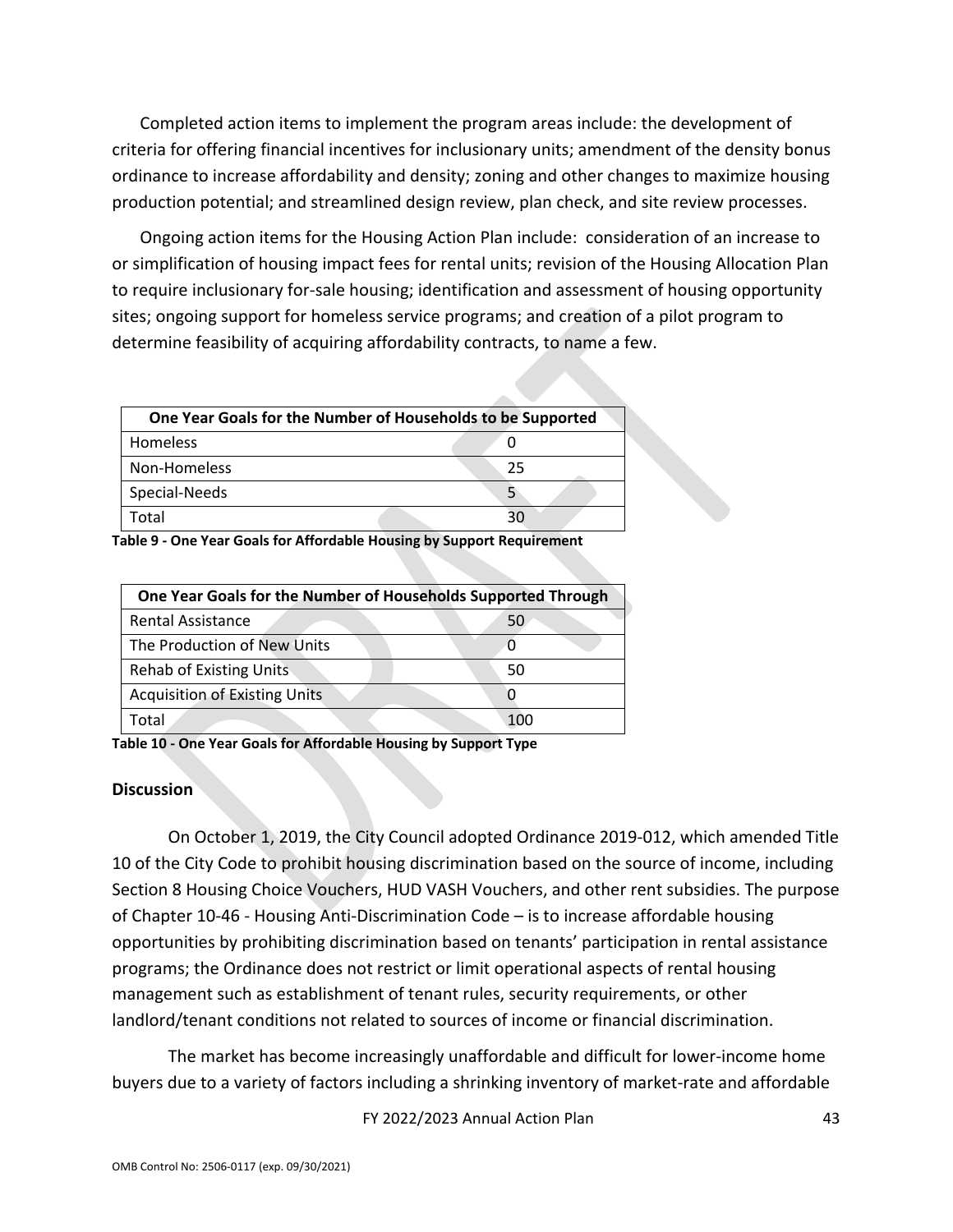homes, competition from buyers bidding on the same house, and a credit market that has made it difficult for many potential homebuyers to obtain financing. This tight market was exacerbated by the October 2017 wildfires; although rebuilding of the 3,000 homes lost in the disaster is ongoing, the lack of affordable rental and homeownership opportunities is still impacted by higher demand for the limited inventory of homes. Despite these factors, the City hopes to continue homeownership activities. The City received a settlement from PG&E from the 2017 fires and has allocated \$2 million towards a downpayment assistance program that for first-time homebuyers. .

The tables above provide estimates on the number of homeless, non-homeless, and special needs households to be provided affordable housing during Fiscal Year 2022/2023 and the number of affordable units to be provided by program type, including rental assistance, production of new units, rehabilitation of existing units, or acquisition of existing units.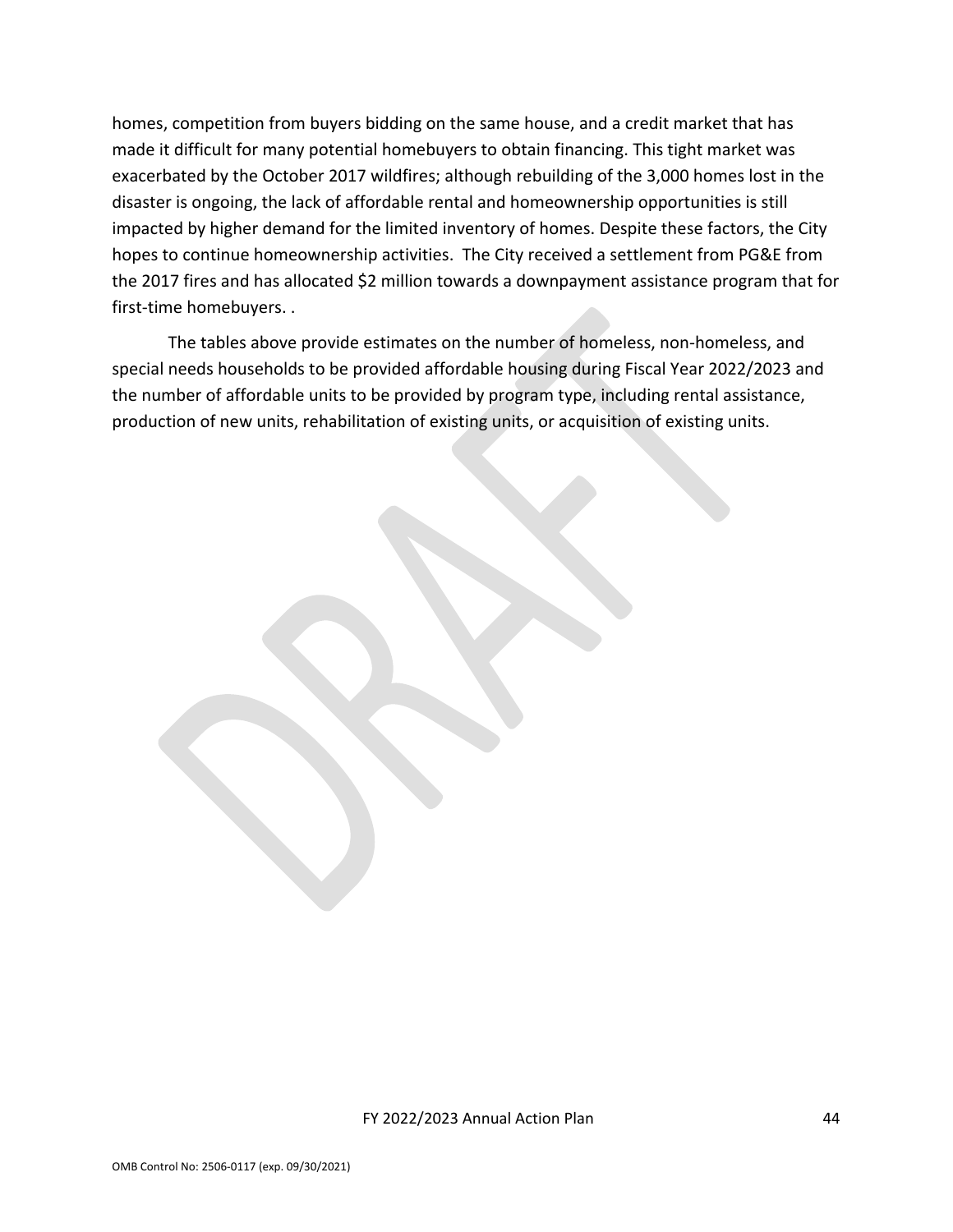# <span id="page-44-0"></span>**AP-60 Public Housing** *–* **91.220(h)**

#### **Introduction**

Santa Rosa does not own or operate public housing units.

#### **Actions planned during the next year to address the needs to public housing**

The Housing Authority does not own or operate public housing units. To encourage input from HCV program participants, a Resident Advisory Board is elected annually that is made up of Tenant Commissioner members of the Housing Authority who participate in the development of Housing Authority policies and activities throughout the year. The Authority provides homeownership resources to participants in the HCV Program. The Family Self-Sufficiency (FSS) Program has established partnerships with a variety of community resources to refer participants for services including pre- and post-secondary education, health care, childcare, employment development, supported employment, and small business development including microloans. FSS also encourages families to participate in financial wellness programs, including financing literacy and credit repair, with an emphasis on long-term financial stability for the purposes of homeownership.

## **Actions to encourage public housing residents to become more involved in management and participate in homeownership**

The PHA is not designated as a troubled agency.

**If the PHA is designated as troubled, describe the manner in which financial assistance will be provided or other assistance** 

**Discussion**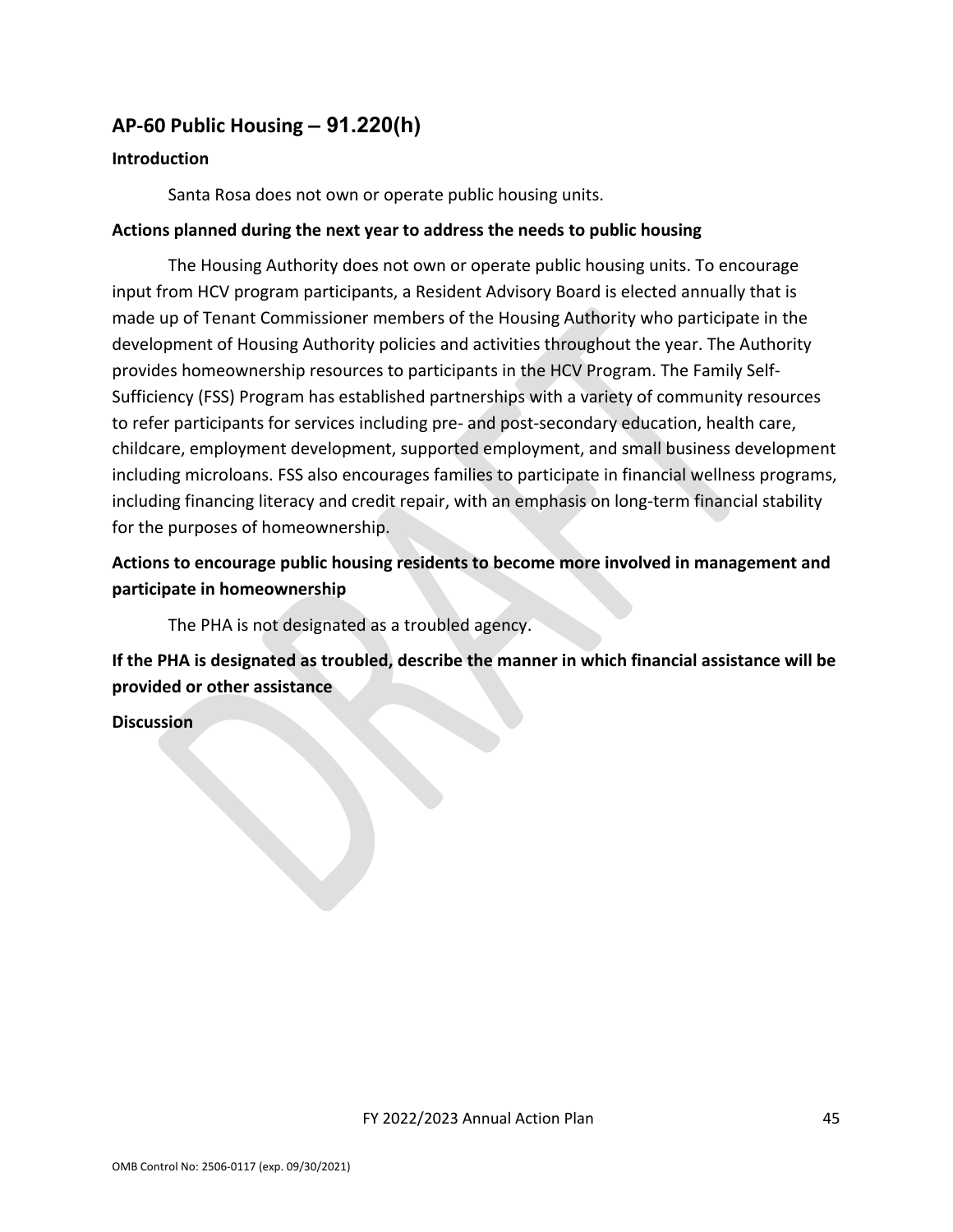# <span id="page-45-0"></span>**AP-65 Homeless and Other Special Needs Activities – 91.220(i)**

#### **Introduction**

As discussed earlier in this Plan, the City participates in the Sonoma County Continuum of Care (CoC), which was formed by the cities of Santa Rosa and Petaluma, and the County of Sonoma in 1997. The goals and strategies outlined below are those of the entire region rather than for the City alone.

The CoC is Sonoma County's collaborative effort representing the homeless services system of care, a unified, countywide system aimed at aligning homeless services. Governed by a fifteenm em ber Continuum of Care Board (CoC Board), the countywide effort is responsible for oversight of funds designated to the Continuum of Care and planning/policy development for addressing hom elessness. The CoC Board consists of local elected officials, nonprofit representatives, subject m atter experts, and individuals with lived hom eless experience. The CoC is responsible for setting the vision and direction to end homelessness in Sonoma County and aids in the oversight of federal and state competitive funding processes. The goal of the CoC is to achieve "functional zero" homelessness in Sonoma County through utilization of a Housing First Strategy.

The CoC is designed to accomplish the following:

- Promote a community-wide commitment to the goal of ending homelessness;
- Provide funding for efforts to quickly re-house individuals and families who are homeless, which minimizes the trauma and dislocation caused by homelessness;
- Promote access to and effective use of mainstream programs; and
- Optimize self-sufficiency among individuals and families experiencing homelessness.

The CoC builds upon the foundation set in the 10-Year Homeless Action Plan 2014 Plan Update that ensured alignment with the Homeless Emergency Assistance and Rapid Transition to Housing (HEARTH) Act of 2009, as well as with specific countywide policy initiatives. The CoC Strategic Planning Committee is currently in the process of developing a countywide strategic plan that will inform and update the 10-Year Homeless Action Plan, anticipated to be complete by December 2022.

In Fiscal Year 2022/2023 the CoC will administer approximately \$15 million in combined annual and one-time federal, state, and local funding for homeless services in Sonoma County. Projects and programs funded through the CoC will collectively impact the following key System Performance Measures of the HEARTH Act, which governs all federal and state homelessness funding:

- Decrease the length of homeless episodes;
- Increase placements in safe housing for those living outside and increase placements in permanent housing for all homeless persons;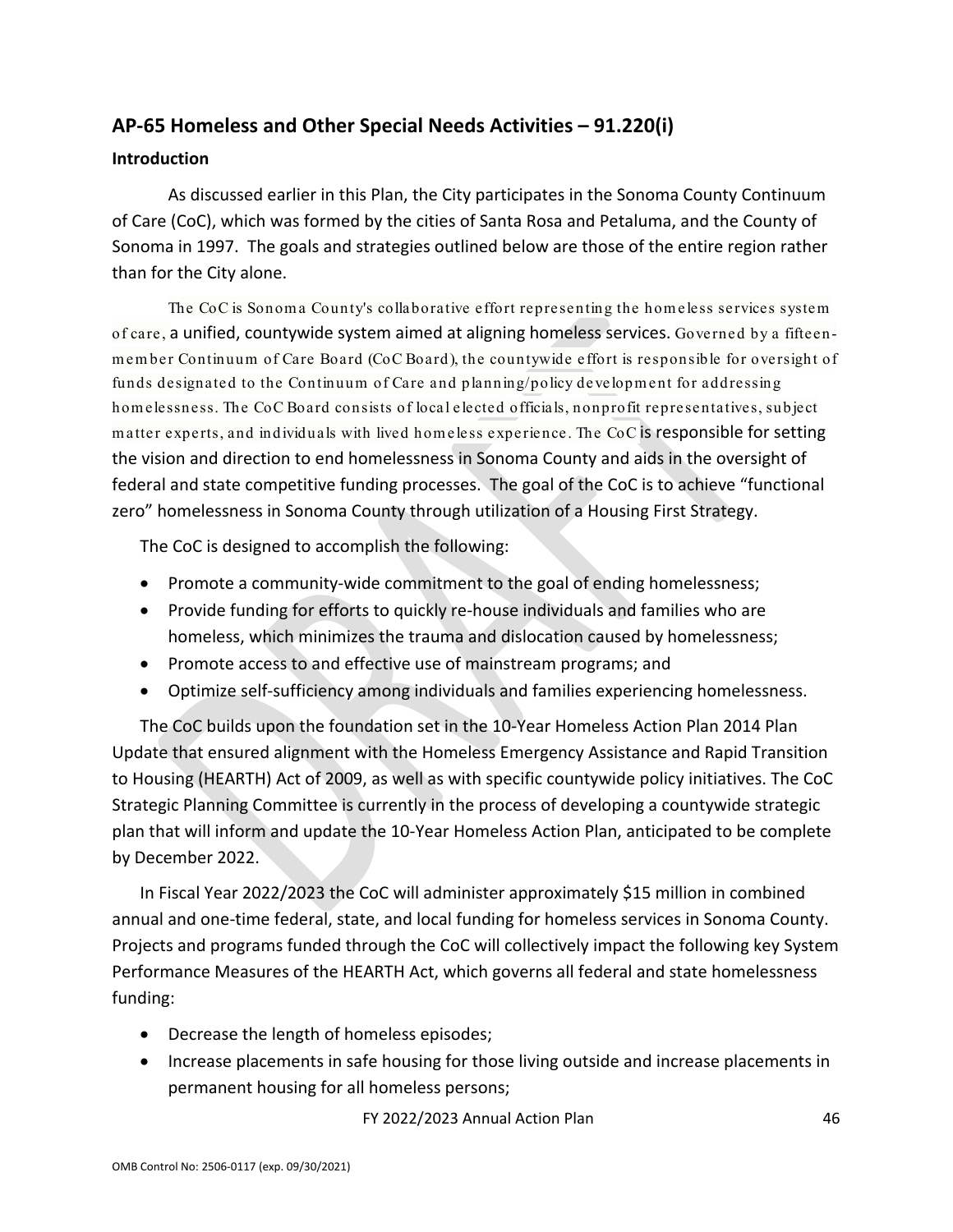- Reduce the percentage of people placed in permanent housing who return to homelessness;
- Decrease the number of people experiencing homelessness for the first time;
- Increase employment opportunities and incomes; and
- Reduce the total number of people experiencing homelessness in Sonoma County.

The CoC also aligns with existing strategies to achieve "functional zero" homelessness including the strategies established by the City. For example, the City's Housing Action Plan sets forth a multi-faceted approach to achieve construction of "Housing for All," including the construction of 2,500 affordable housing units and the continued support of homeless services. Additionally, the City's Housing First Strategy directs that all homeless service resources and efforts be viewed and evaluated as part of a comprehensive community-wide program facilitating the transition of individuals and families experiencing homelessness into permanent housing. This means that all City funding considerations or initiatives (either directly or through third-party contracts, permitted uses, land use policies, etc.) that are devoted to providing a service to those experiencing homelessness shall be aligned with the federal and state Housing First model.

# **Describe the jurisdictions one-year goals and actions for reducing and ending homelessness including reaching out to homeless persons (especially unsheltered persons) and assessing their individual needs**

The City's goal is to reduce the number of people experiencing homelessness through the following:

- Reach out to homeless households (especially unsheltered persons) via the Homeless Outreach Services Team (HOST) and assess their individual needs with a common assessment tool; collect information to determine the underlying issues and risk factors and develop a plan to address those issues; enroll households in Coordinated Entry to connect those most in need of assistance with available housing services.
- Reduce recidivism through system-wide implementation of evidence-based practices known to effectively address trauma (e.g., Seeking Safety, Motivational Interviewing).
- Address the emergency shelter needs of people living outside through increased street outreach and assessment of their health needs, prioritizing those most at risk of dying outside.
- Significantly expand rapid re-housing services to end homelessness as quickly as possible.
- Shift the entire homeless system of care to a "Housing First" approach as the most cost-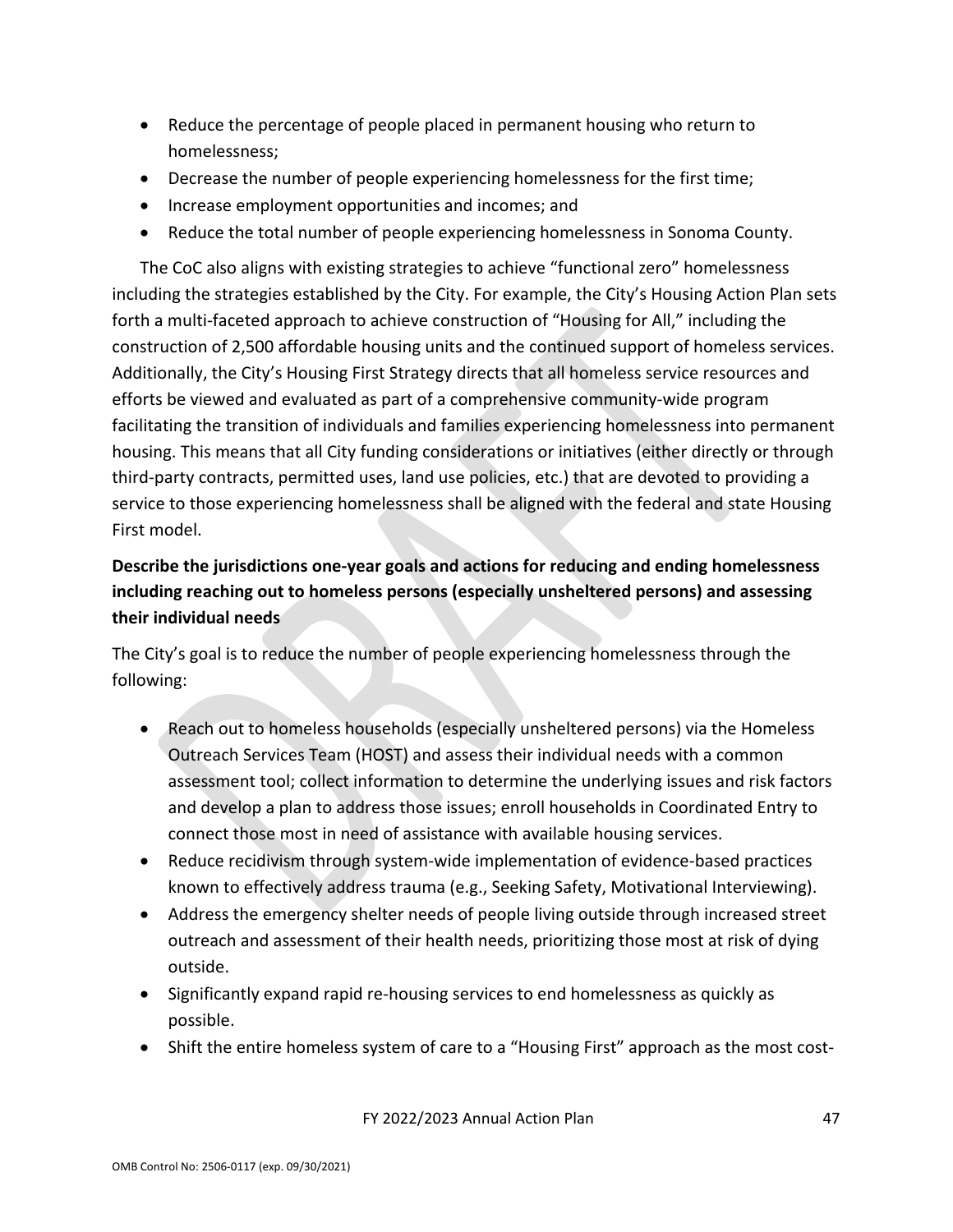effective and direct route to reducing homelessness.

• Help low-income households who are being discharged from publicly funded systems of care avoid becoming homeless by engaging those systems of care in identifying solutions for such households and planning to avoid new homelessness.

#### **Addressing the emergency shelter and transitional housing needs of homeless persons**

- Expanding street outreach efforts to prioritize the needs of persons living outside, especially those whose health is compromised.
- Sustaining existing emergency shelter inventory and helping those in shelter exit to permanent housing through rental assistance and case management, addressing specific barriers to obtaining and retaining housing. Expanding emergency shelter options via implementation of a Safe Parking Pilot Program. The program, operated by Catholic Charities, opened in March 2022 and is providing community members who are experiencing homelessness a place to safely park their vehicle or RV with access to basic services and wrap-around services in alignment with the City's Housing First strategy, which helps individuals to move from homelessness into housing. As the program expands, it will include up to 50 parking spaces; it is located in a portion of the Cityowned parking lot at 55 Stony Point Road. The Safe Parking Pilot Program is funded by local funds and one-time monies from the American Rescue Plan Act.
- Expanding economic opportunities to help participants achieve long-term housing stability by coordinating services with local employment training agencies to offer financial literacy workshops, or through local initiatives such as the CoC's SOAR (SSI/SSDI Outreach, Access, and Recovery) Initiative. SOAR-trained case managers assist individuals experiencing homelessness with applying for SSI/SSDI.

**Helping homeless persons (especially chronically homeless individuals and families, families with children, veterans and their families, and unaccompanied youth) make the transition to permanent housing and independent living, including shortening the period of time that individuals and families experience homelessness, facilitating access for homeless individuals and families to affordable housing units, and preventing individuals and families who were recently homeless from becoming homeless again**

The City has prioritized CDBG and HOME funds as well as a variety of local resources for affordable housing purposes. The City's efforts also include allocating funds to support the HOST program discussed above. The HOST Program combines rapid rehousing resources with case management to overcome homelessness and support housing retention. These resources are also available to participants at HSC, FSC, and Samuel L. Jones Hall; these programs are all supported by the City.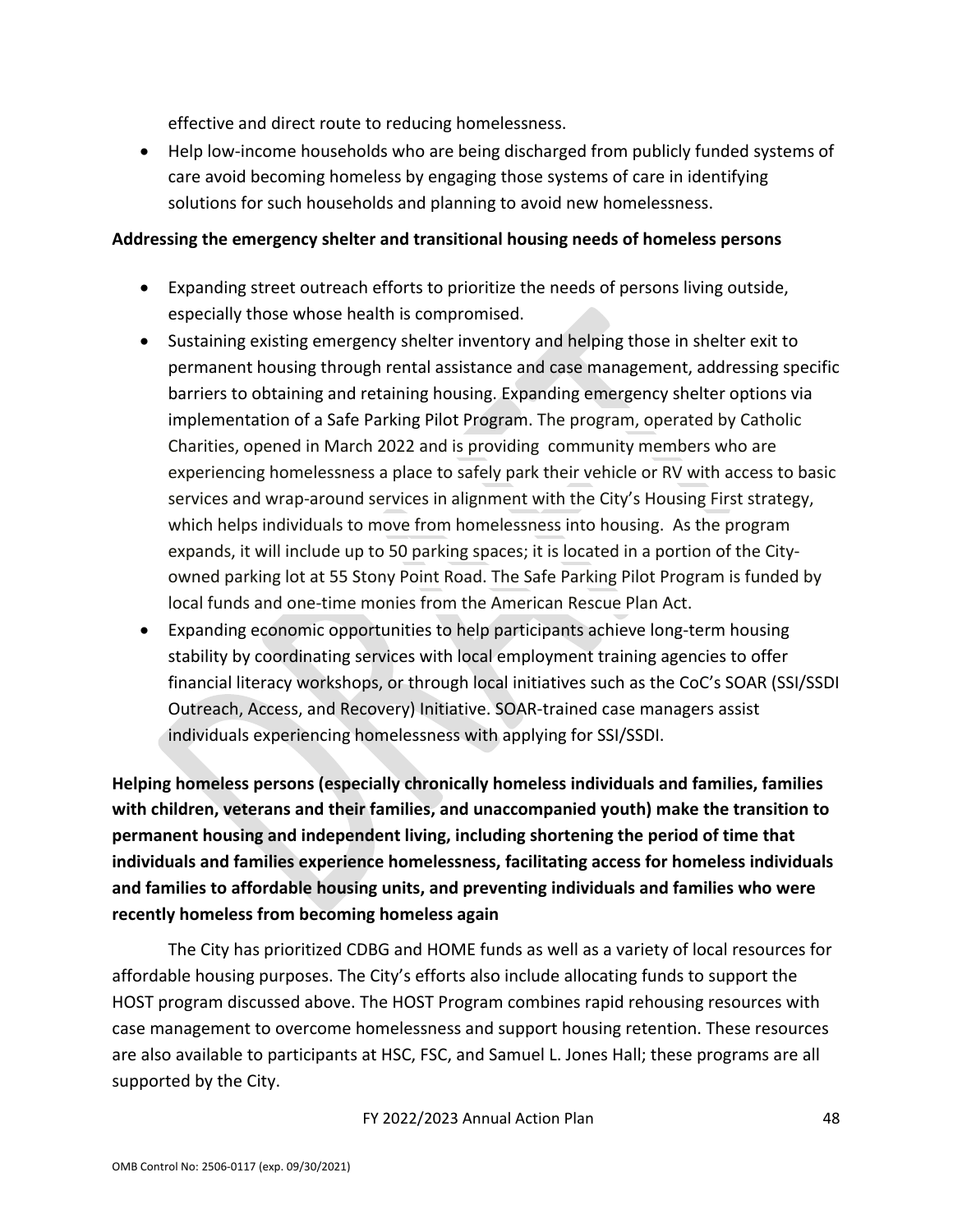A critical function of all programs seeking to place persons experiencing homelessness in rental housing is the provision of housing location, navigation, and stabilization services. As vacancy rates remain low and rental rates continue to exceed the Fair Market Rent, the need for this role at the program level has become even clearer. The City is providing local funding to staff positions at Samuel L. Jones Hall, FSC, and HOST program, all of which provide these specialized services.

**Helping low-income individuals and families avoid becoming homeless, especially extremely low-income individuals and families and those who are: being discharged from publicly funded institutions and systems of care (such as health care facilities, mental health facilities, foster care and other youth facilities, and corrections programs and institutions); or, receiving assistance from public or private agencies that address housing, health, social services, employment, education, or youth needs.**

The CoC's discharge planning efforts are outlined in its annual application to HUD and include foster care, health care, mental health, and corrections. A detailed discussion on these efforts is included in SP-60 and summarized below.

**Foster Youth:** Sonoma County Division of Family, Youth and Children Services (FYC) is the lead agency responsible for ensuring foster youth are not routinely discharged into homelessness. FYC partners with Sonoma County Juvenile Probation to ensure foster youth in the criminal justice system have equal access to AB12-funded services (AB12 is a California law that extends foster care to age 21 in California); and works with community-based organizations such as VOICES Sonoma, Social Advocates for Youth (SAY), the Children's Village, and TLC Children's Services to implement programs that divert foster youth from the street. The CoC Homeless Youth Task Force, co-chaired by the Sonoma County Office of Education Foster/McKinney Coordinator, engages all these partners plus Sonoma County Divisions of Behavioral Health and Employment and Training, Buckelew Programs, Positive Images (serving LGBTQI youth), several police departments, and elected State officials in planning to prevent new discharges of foster youth to homelessness as well as conducting an annual Needs Assessment for homeless transition-aged youth.

**Health Care:** The CoC has worked with a grassroots Health Care for the Homeless Collaborative (HCHC), staffed by St. Joseph's Healthcare, to improve protocols for discharging homeless patients. Hospitals are now legally responsible for ensuring persons discharged from their care are not routinely discharged into homelessness. In Santa Rosa, these include Santa Rosa Memorial Hospital, Sutter Medical Center, and Kaiser Hospital. The three larger hospitals fund recuperative beds operated by Catholic Charities, the 13-bed Nightingale respite facility co-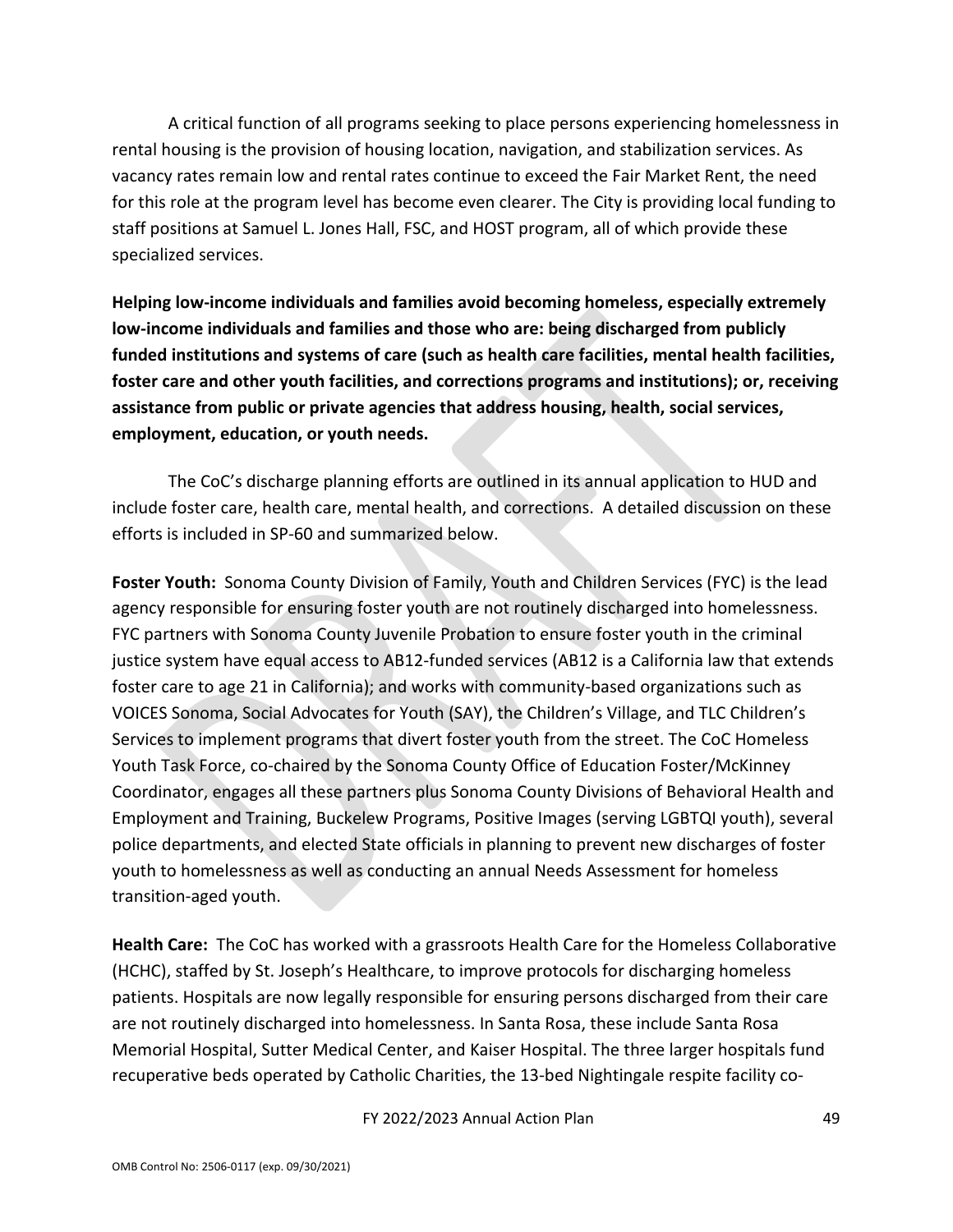located with Santa Rosa Community Health Center's (SRCHC) drop-in Brookwood Health Center serving the homeless. SRCHC's Care Transitions program provides nursing visits and links patients to a medical home and housing.

**Mental Health:** The discharge policies developed by the CoC with Sonoma County Behavioral Health (SCBH) represent a negotiated agreement that evolves over time and is supported by the County's culture of strong interdepartmental cooperative relationships and problem solving. SCBH has launched a Mobile Support Team that provides mental health support at law enforcement request. Santa Rosa Memorial Hospital's Emergency Department and many CoC partners have participated in HCHC planning for a chronic inebriate program in consultation with hospitals, psychiatric emergency services, detox, emergency medical transport, and police. The City of Santa Rosa in collaboration with The County of Sonoma and local service providers has launched inResponse Mental Health Response Team (inResponse), a crisis response team designed to respond for calls for service with a mental health first approach. The team is comprised of a licensed mental health clinician, a paramedic, a homeless outreach specialist, and supported by a wrap-around support service providers. inRESPONSE will be trained in de-escalation and social work interventions as well as physical and mental health evaluations. While inRESPONSE works in partnership with the Santa Rosa Police Department, the inRESPONSE team is unarmed and best equipped to support and provide mental health resources to individuals and families experiencing a crisis.

**Corrections:** In 2011 California enacted Public Safety Realignment legislation that passed responsibility for low- to medium-risk offenders to County Probation Departments. Some of these probationers are housed with California Department of Corrections funds. As part of the County's strategy of Upstream Investments to reduce corrections costs, the County opened a Day Reporting Center and plans a Community Corrections center to house homeless probationers. The CoC is working with criminal justice partners to develop policies to avoid jail discharges to homelessness and convened a Law Enforcement Discharge Planning Group in 2015 to better coordinate discharge of individuals from jail and linkage with services from the adult probation department.

#### **Discussion**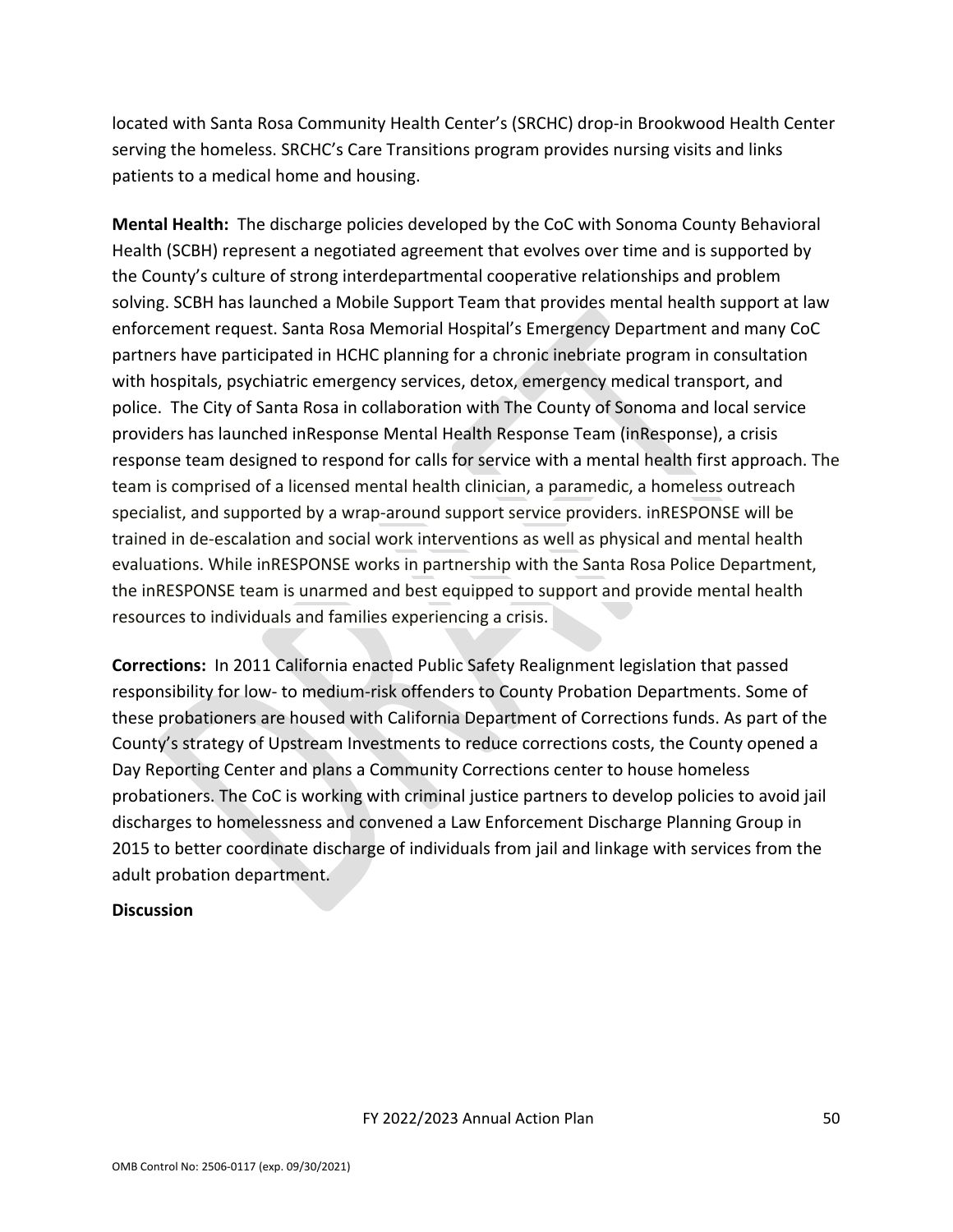## <span id="page-50-0"></span>**AP-70 HOPWA Goals***–* **91.220 (l)(3)**

**One-year goals for the number of households to be provided housing through the use of HOPWA for:** Short-term rent, mortgage, and utility assistance to prevent homelessness of the individual or family 40 Tenant-based rental assistance 10 and 10 and 10 and 10 and 10 and 10 and 10 and 10 and 10 and 10 and 10 and 10 and 10 and 10 and 10 and 10 and 10 and 10 and 10 and 10 and 10 and 10 and 10 and 10 and 10 and 10 and 10 and 10 Units provided in permanent housing facilities developed, leased, or operated with HOPWA funds 0 Units provided in transitional short-term housing facilities developed, leased, or operated with HOPWA funds 0 Total 50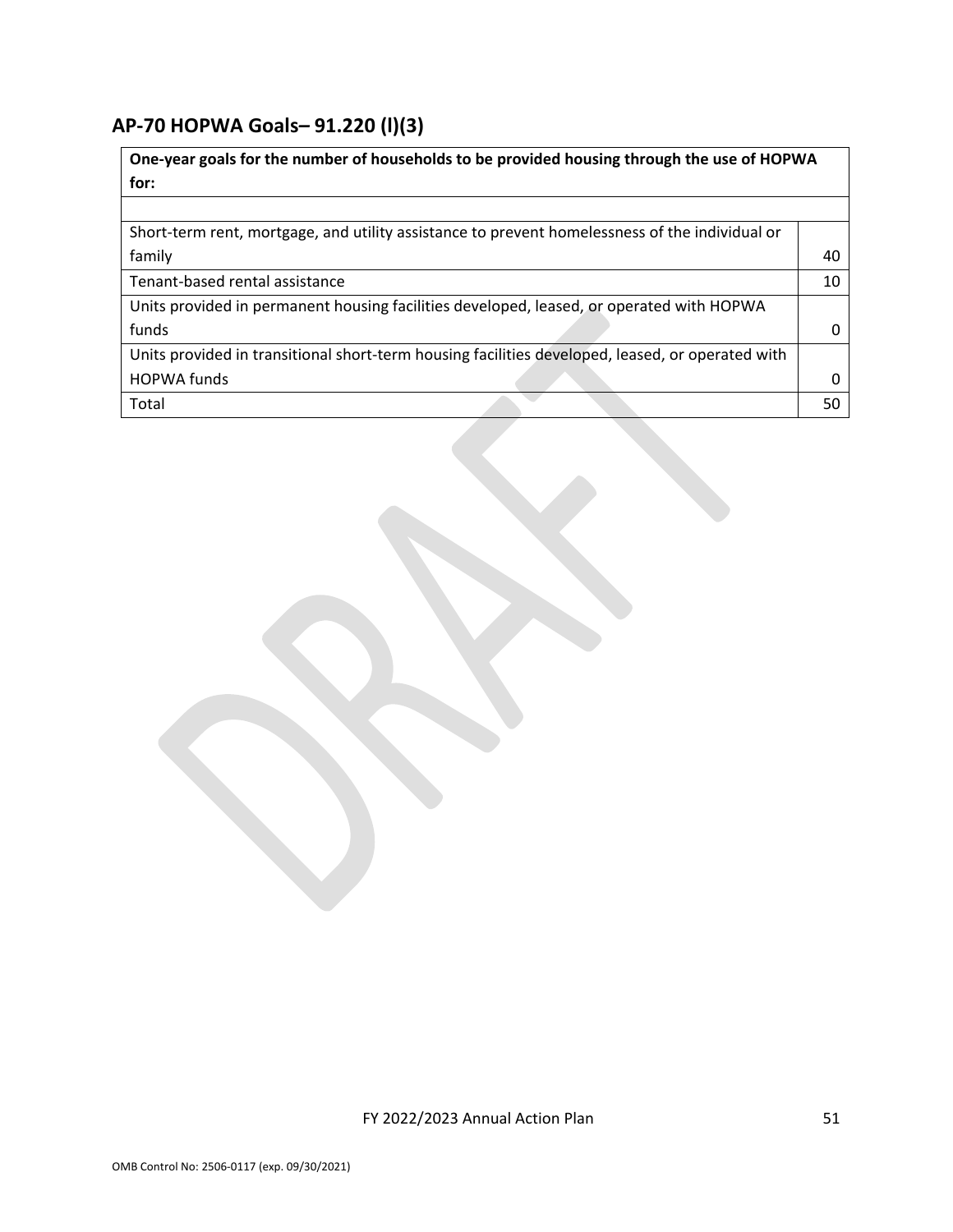# <span id="page-51-0"></span>**AP-75 Barriers to affordable housing – 91.220(j)**

#### **Introduction:**

Potential constraints to housing development in Santa Rosa vary by area but generally include infrastructure, development fees, application processing, land use controls (including development standards, permitting requirements, design review, and building codes, for example), and resource preservation. An analysis of these potential barriers is detailed in the *Housing Element of the Santa Rosa General Plan 2015 – 2023*, adopted July 29, 2014. This update has been cited throughout this Plan as the *Housing Element of the General Plan 2015 – 2023 (Housing Element)*. It should be noted that the Housing Element is being updated and will be submitted to the California Department of Housing and Community Development in June 2022, and an update of the General Plan is currently in progress. The following is a summary of the detailed analysis provided in the Housing Element.

**Actions it planned to remove or ameliorate the negative effects of public policies that serve as barriers to affordable housing such as land use controls, tax policies affecting land, zoning ordinances, building codes, fees and charges, growth limitations, and policies affecting the return on residential investment**

The City has recently implemented priority processing through the Planning and Economic Development entitlement process for housing projects. Should developers choose to provide affordable housing, these projects receive an even higher priority in processing. Developers are being actively encouraged to take advantage of state and local density bonus provisions which provide development of a parcel at a higher level of density when the developer agrees to provide certain quantities of affordable housing.

The City is working closely with the CDC and the City of Petaluma to address the recommendations made in the 2012 AI within the budgetary constraints of each jurisdiction, including improving accessibility to fair housing information and resources on each jurisdictions' respective website and strengthening the capacity of the local fair housing agencies (both recommendations have been implemented). The City and the CDC have collaborated on an update that is expected to be complete in summer 2022.

### **Discussion:**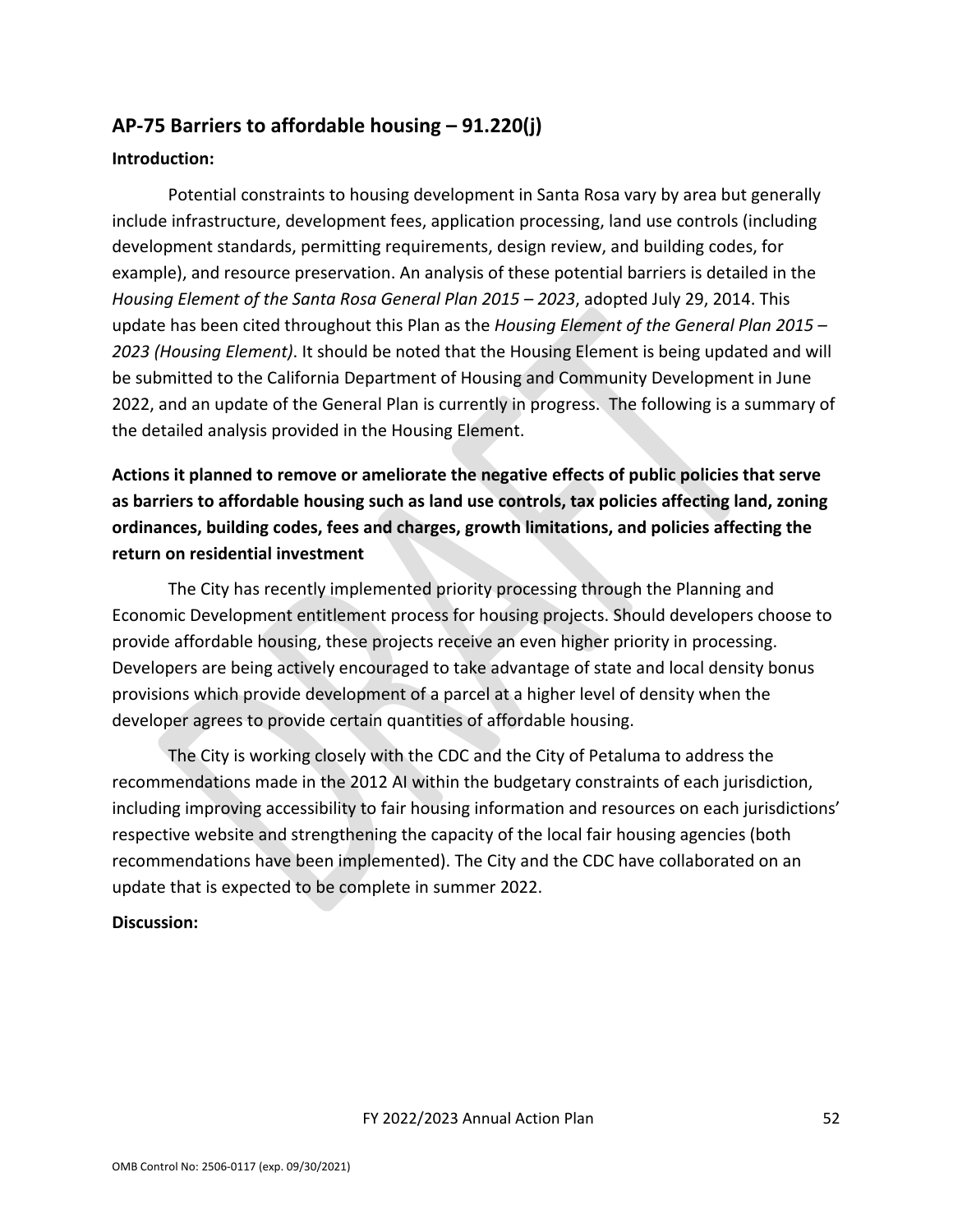## <span id="page-52-0"></span>**AP-85 Other Actions – 91.220(k)**

#### **Introduction:**

#### **Actions planned to address obstacles to meeting underserved needs**

One of the primary obstacles to meeting residents' underserved housing needs is the lack of funding availability and rising construction costs. The dissolution of statewide redevelopment agencies in 2012 continues to impact the City's ability to implement its affordable housing goals. Within the last few years, a positive change in potential funding availability has been made to California's tax credit set-asides and apportionments. The change to the apportionment methodology redefined the geographic areas; rather than a large "Capital and Northern Region" that included 11 northern California counties, there are now two separate regions. Santa Rosa is part of the new Northern Region, which reduces the competition for tax credits against larger metropolitan areas like the Eastern Bay Area Alameda and Contra Costa Counties. While the City actively seeks additional funding opportunities and will continue to do so, its ability to address underserved needs depends largely on the availability of additional resources.

#### **Actions planned to foster and maintain affordable housing**

As stated throughout this Action Plan and the 2020-2024 Consolidated Plan, housing is a high priority. Accordingly, the City prioritizes the use of its CDBG and HOME funding to addressing homelessness, and for the development of affordable housing that serves lowincome households, including preservation, conservation, and possibly TBRA. Over the course of Fiscal Year 2022/2023, the City anticipates providing financial assistance to approximately 50 affordable housing units and/or low-income families using HOME and CDBG funds and other resources available to the City.

#### **Actions planned to reduce lead-based paint hazards**

The City has addressed the issue of lead-based paint (LBP) hazards by providing notices to landlords and tenants that participate in the Housing Choice Voucher Program, borrowers/tenants of the City's Rehabilitation Loan Program, and homebuyers who used American Dream Down payment Initiative (ADDI) and CDBG funds, warning them of the hazards of LPB. All rental units rehabilitated with CDBG and HOME funds are subject to LBP compliance requirements. Through the creation of new affordable housing units, low-income households can reside in new housing units free of LBP hazards. In Fiscal Year 2022/2023, the City will use approximately 85% of its CDBG funding for its affordable housing programs. As a result, the units will be free of lead-based paint.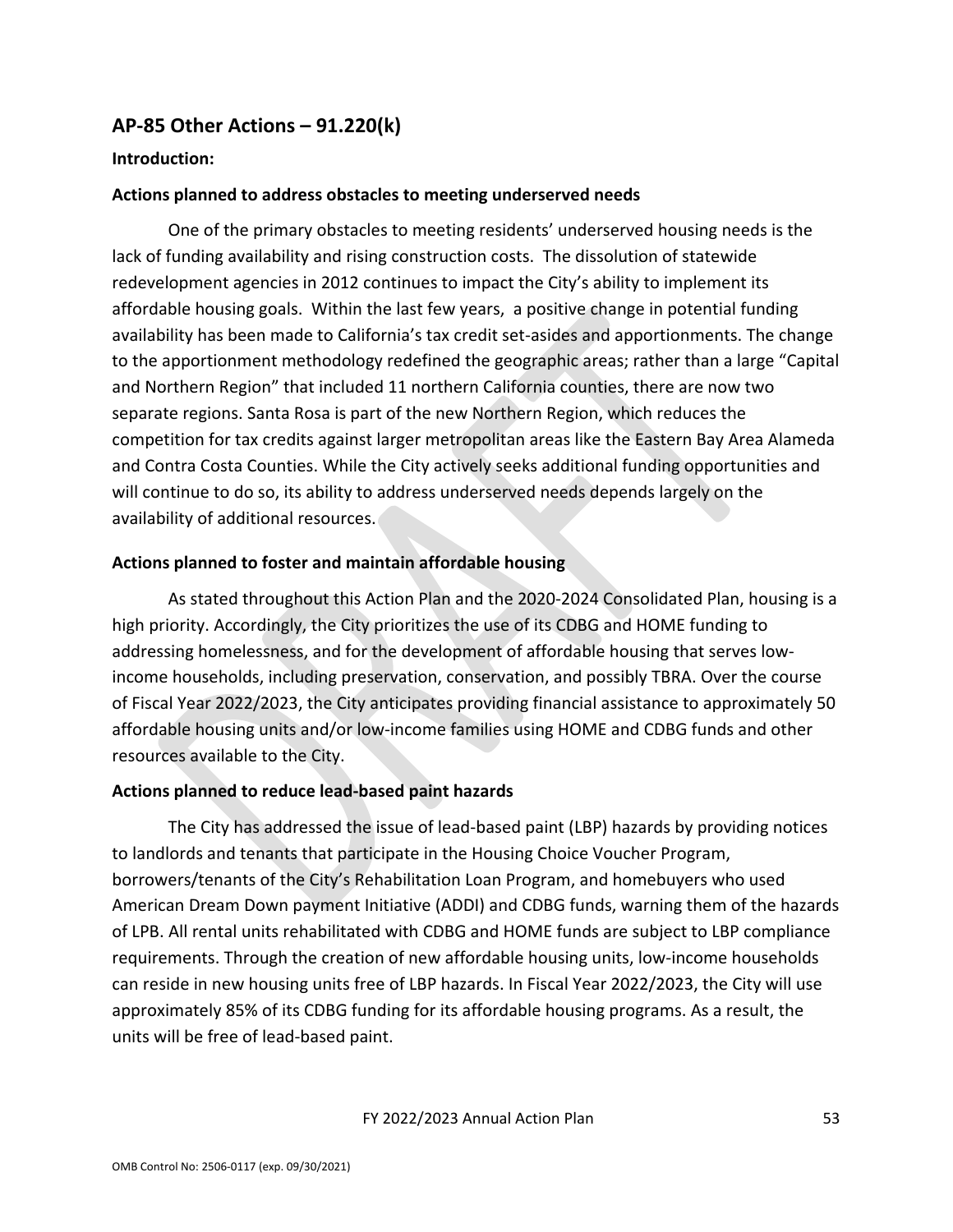#### **Actions planned to reduce the number of poverty-level families**

The City hopes to reduce the number of poverty-level individuals and families by targeting CDBG, HOME, HOPWA, and local funds to projects that will provide affordable housing units and related services to foster self-sufficiency. The City does not have the resources or the capacity to increase the incomes of poverty-level persons, although the City does act to reduce the housing costs for these individuals utilizing the Housing Choice Voucher Program, CDBG-, HOME- and HOPWA-funded rental units and City-sponsored affordable housing units. All serve low-income residents. Effective July 1, 2020, Santa Rosa implemented a minimum wage ordinance in advance of the state minimum wage rate timeline in an effort to reduce the number of poverty-level families in Santa Rosa. Per that ordinance, as of January 1, 2022, the new minimum wage rate is \$15.85 for all businesses regardless of size.

#### **Actions planned to develop institutional structure**

The City has overcome gaps in its institutional structures by directing the Housing Authority, staffed by HCS, to provide policy guidance and administer the City's various housing programs. All affordable housing-related activities are administered by the Trust division of HCS which has the responsibility for coordinating the CDBG, HOME, and HOPWA programs in Santa Rosa and administering the funds. The City organization continually evaluates itself to determine better and more efficient ways to conduct business.

## **Actions planned to enhance coordination between public and private housing and social service agencies**

The City relies on private nonprofit organizations and for-profit developers to build and acquire, develop, and rehabilitate affordable units. The Housing Authority and HCS will continue to work closely with these entities to ensure that each year as many new, affordable units are produced as possible.

The City also relies on the nonprofit service sector to provide emergency shelter (including the 213 beds in the City-owned shelter), transitional, and special needs housing. The City will continue to support these organizations and their activities.

#### **Discussion:**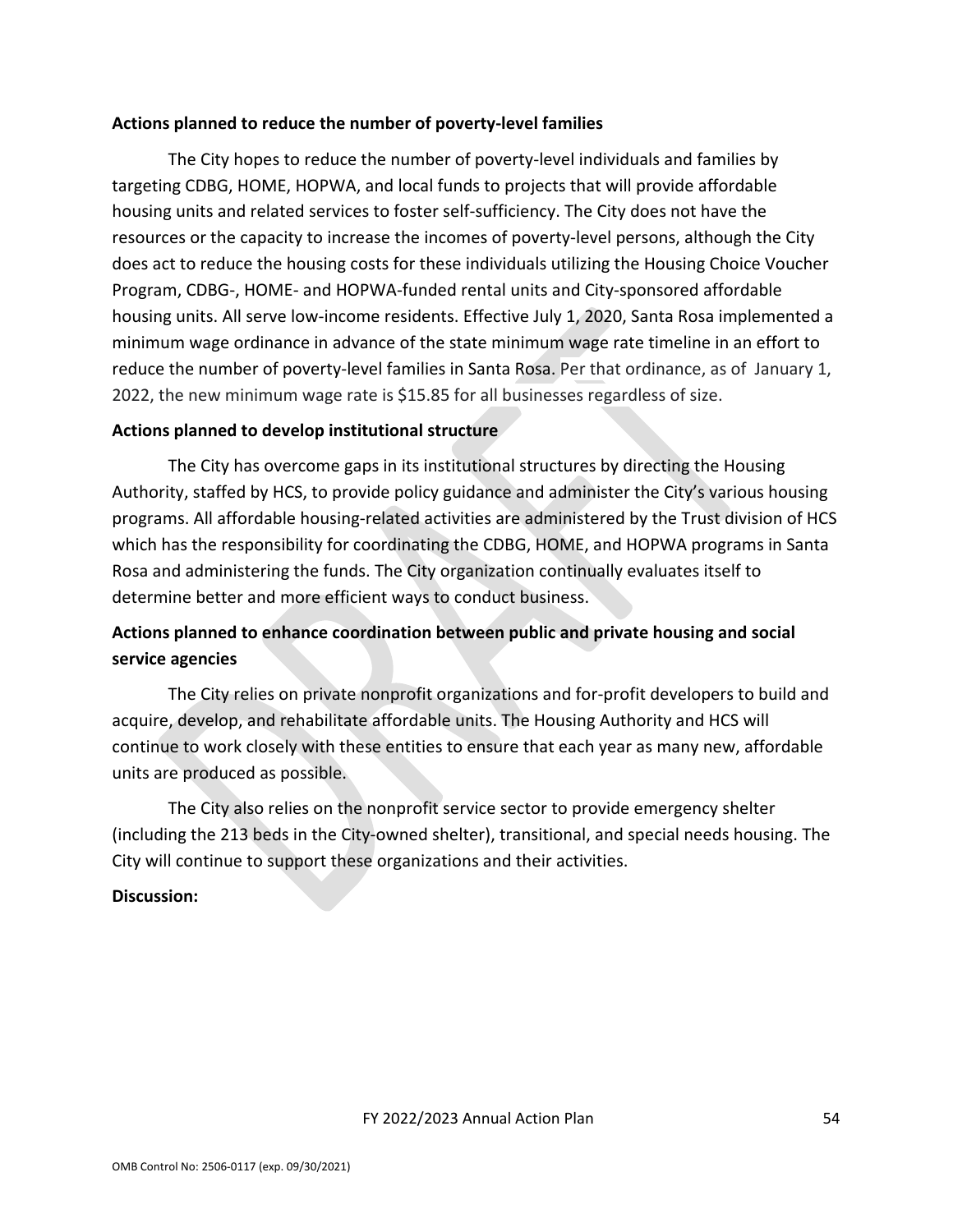# **Program Specific Requirements**

# <span id="page-54-0"></span>**AP-90 Program Specific Requirements – 91.220(l)(1,2,4)**

#### **Introduction:**

The City will strive to incorporate all CDBG HOME and HOPWA requirements into program administration.

## **Community Development Block Grant Program (CDBG) Reference 24 CFR 91.220(l)(1)**

Projects planned with all CDBG funds expected to be available during the year are identified in the Projects Table. The following identifies program income that is available for use that is included in projects to be carried out.

| 0                              |  |  |  |
|--------------------------------|--|--|--|
|                                |  |  |  |
|                                |  |  |  |
|                                |  |  |  |
|                                |  |  |  |
|                                |  |  |  |
|                                |  |  |  |
|                                |  |  |  |
|                                |  |  |  |
| <b>Other CDBG Requirements</b> |  |  |  |
|                                |  |  |  |
|                                |  |  |  |

| 1. The amount of urgent need activities                                         |        |
|---------------------------------------------------------------------------------|--------|
| 2. The estimated percentage of CDBG funds that will be used for activities that |        |
| benefit persons of low and moderate income. Overall Benefit - A consecutive     |        |
| period of one, two or three years may be used to determine that a minimum       |        |
| overall benefit of 70% of CDBG funds is used to benefit persons of low and      |        |
| moderate income.                                                                | 70.00% |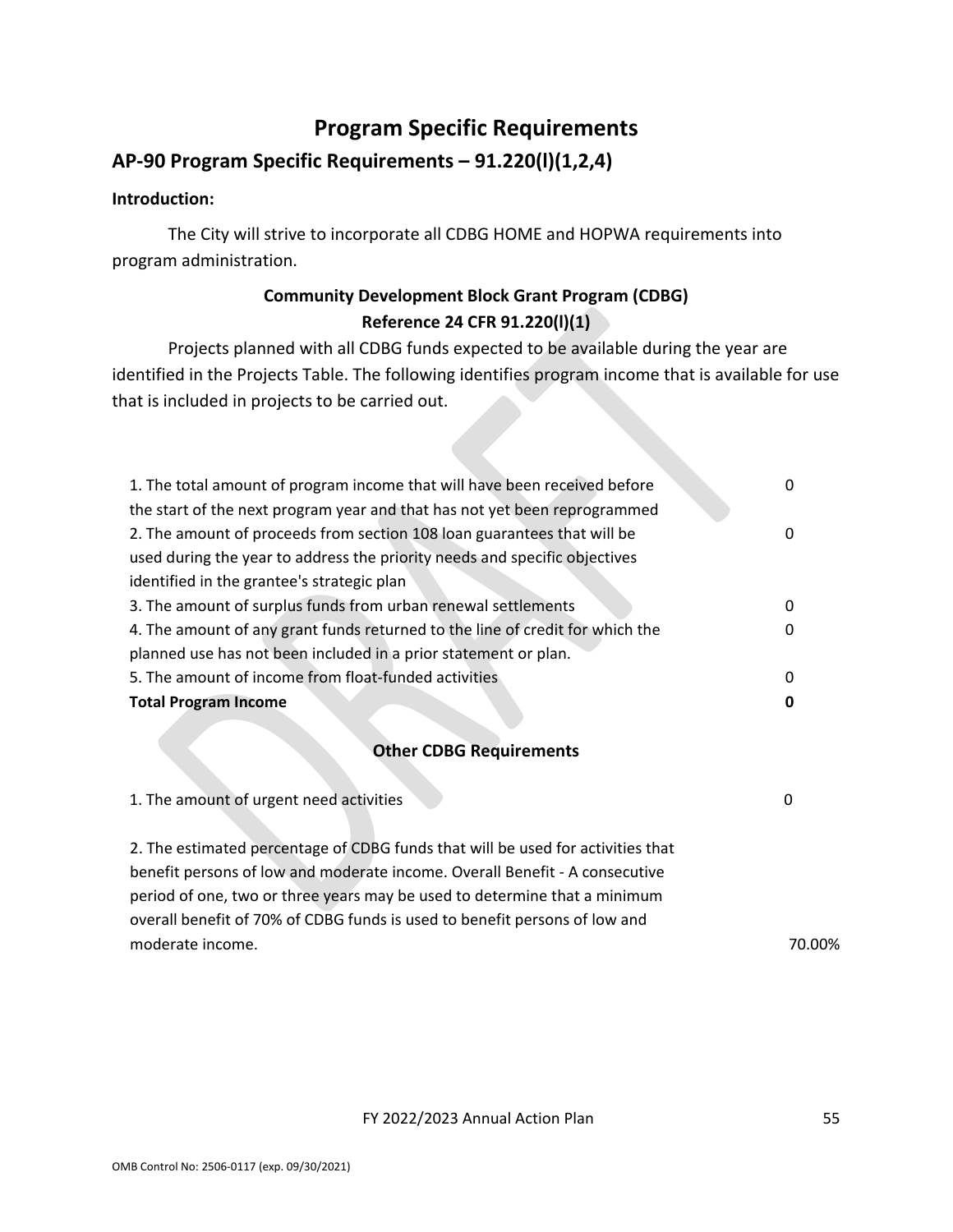# **HOME Investment Partnership Program (HOME) Reference 24 CFR 91.220(l)(2)**

**1. A description of other forms of investment being used beyond those identified in Section 92.205 is as follows:**

Recapture provisions are based on 24 CFR 92.24(a)(5)(ii), which stipulates the conditions for the recapture of HOME investment used to assist low-income families in purchasing a home. Homebuyer recapture provisions are included in, or as a deed restriction rider, to the recorded deed of trust that secures a HOME loan Note. The provision requires recapture of funds if the home does not continue to be the borrower's principal residence or if all or any part of the property or any interest in it is sold, rented, conveyed, or transferred during the duration of the affordability period. Recapture provisions also require that only direct subsidy to the homebuyer is subject to recapture or shared equity, depending on the loan.

## **2. A description of the guidelines that will be used for resale or recapture of HOME funds when used for homebuyer activities as required in 92.254, is as follows:**

For HOME-funded affordable housing development projects, the City, through the Housing Authority, execute a HOME Agreement that places a covenant and use restriction for 20 years on each project; the Authority's standard Regulatory Agreement, recorded on title to every affordable housing project assisted by the Authority (including HOME-assisted units), is a 55 year affordability restriction. The covenant and use restrictions are for the benefit and protection of the Housing Authority, enforceable by the Housing Authority, and bind the current borrower, its successors, assigns, transferees, and future owners of the property. The borrower further agrees on behalf of itself, its successors and assigns, and future owners of the property to adhere to all requirements of the HOME Program during the 20-year HOME Regulatory period. The requirements include, but are not limited to:

- Requirements related to rent limitations;
- Requirements related to tenant income and any required reporting and certification requirements;
- Requirements related to the provision of HOME Program-required tenant and participant protections; and
- Requirements related to HOME Program nondiscrimination requirements and Affirmative Fair Housing marketing requirements.